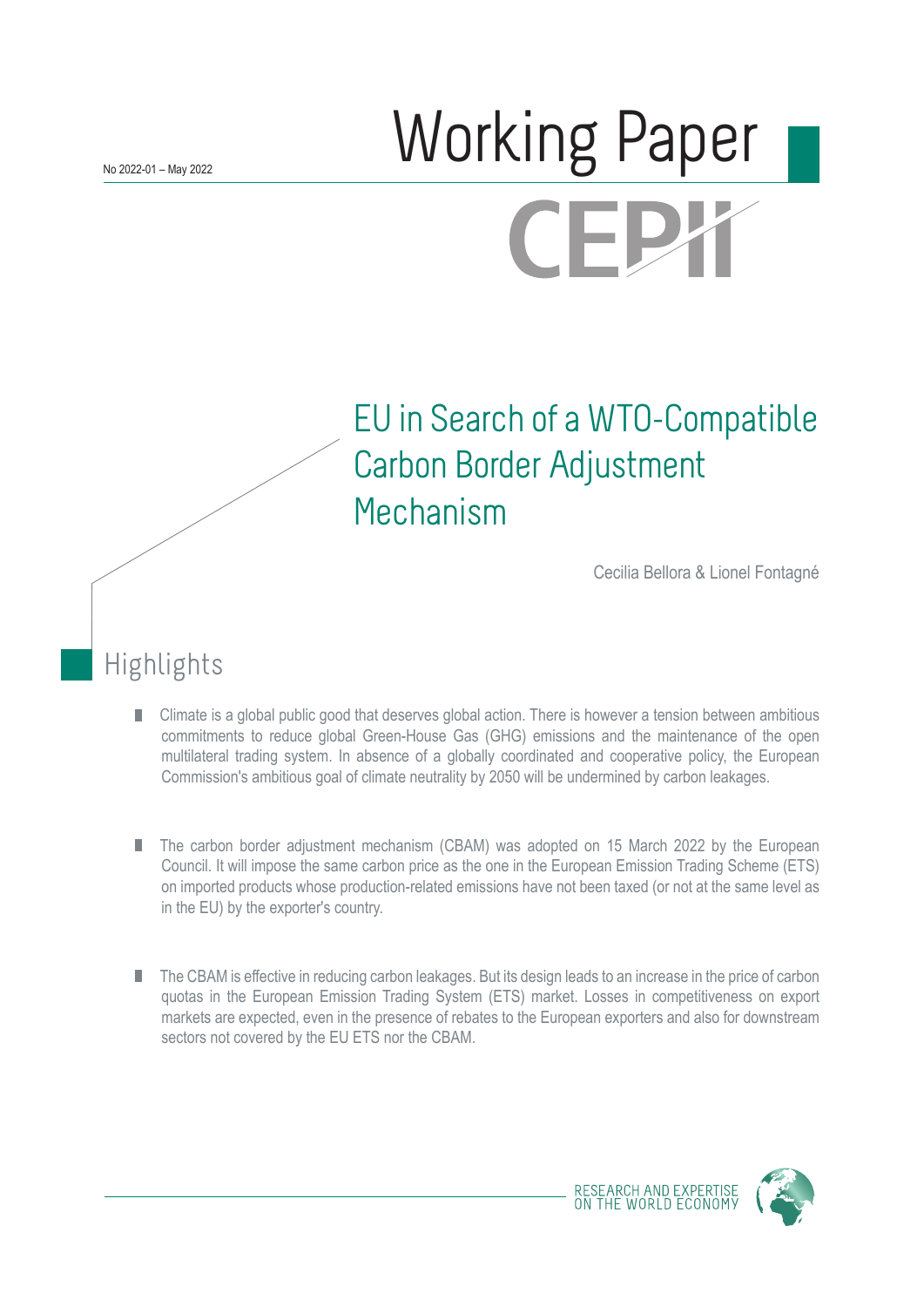## **Abstract**

To meet the targets of the EU's Fit for 55 package, the European Commission proposes to implement a Carbon Border Adjustment Mechanism (CBAM). The CBAM is firstly intended to avoid carbon leakages, but it also deals with the thorny issue of the compliance by European producers in carbon-intensive industries. In addition, its design, as voted by the European Council on March 15, 2022, with the issues it left pending, questions the compatibility of the CBAM with the rules of the World Trade Organization (WTO). This paper aims to quantify the economic and environmental impacts of different choices regarding the design of the CBAM in the face of the dilemma between compliance with WTO rules and acceptability of the new regulation. Using a dynamic general equilibrium model featuring imperfect competition, global value chains, greenhouse gas emissions and endogenous price of emission quotas, we evaluate the various options. We show that the CBAM is effective in reducing carbon leakages. But its design leads to an increase in the price of carbon quotas in the European Emission Trading System (ETS) market. Losses in competitiveness on export markets are expected, even in the presence of rebates to the European exporters and also for downstream sectors not covered by the EU ETS nor the CBAM. Eventually, offsetting the difference in carbon prices at the border comes at a cost to the enforcing jurisdiction, suggesting that the CBAM was not designed as a beggar-thy-neighbour policy.

## **Keywords**

Carbon Border Adjustment, International Trade, Climate Change.



F14, F13, F17, Q56.

### Working Paper

CEPII (Centre d'Etudes Prospectives et d'Informations Internationales) is a French institute dedicated to producing independent, policyoriented economic research helpful to understand the international economic environment and challenges in the areas of trade policy, competitiveness, macroeconomics, international finance and growth.

CFPII Working Paper Contributing to research in international economics

© CEPII, PARIS, 2022

All rights reserved. Opinions expressed in this publication are those of the author(s) alone.

Editorial Director: Destais Christophe Production: Laure Boivin

Published on 23.05.22

No ISSN: 1293-2574

CEPII 20, avenue de Ségur TSA 10726 75334 Paris Cedex 07 +33 1 53 68 55 00 www.cepii.fr Press contact: presse@cepii.fr

RESEARCH AND EXPERTISE<br>ON THE WORLD ECONOMY

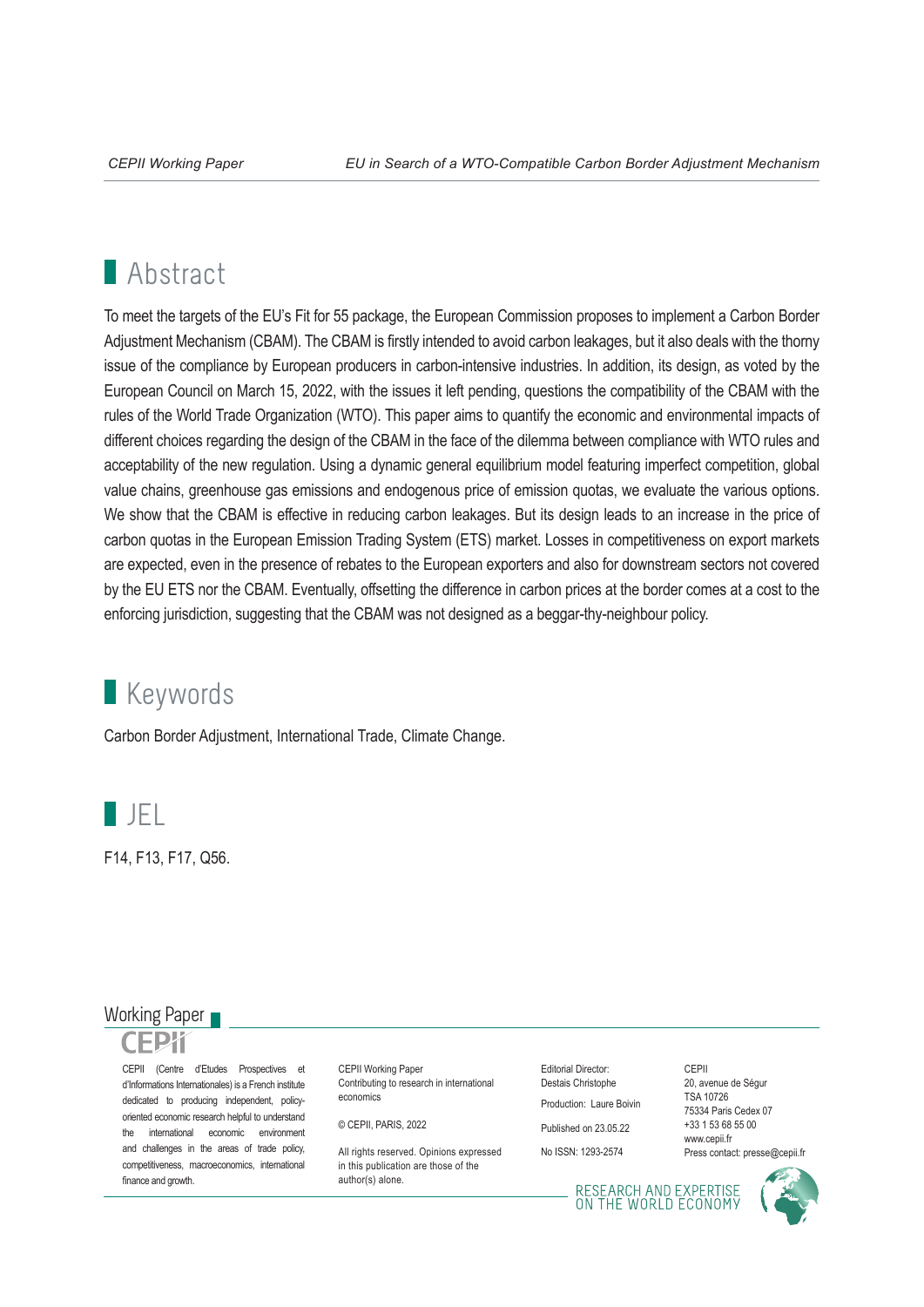#### EU in Search of a WTO-Compatible Carbon Border Adjustment Mechanism  $<sup>1</sup>$ </sup>

Cecilia Bellora<sup>∗</sup> and Lionel Fontagné†

#### <span id="page-2-0"></span>Introduction

Climate is a global public good that deserves global action. There is however a tension between ambitious commitments to reduce global Green-House Gas (GHG) emissions and the maintenance of the open multilateral trading system. First, action comes up against inherent difficulties such as the diversity of instruments to tackle climate change, the different levels of development of countries and the potential impact of measures taken by one country or a group of countries. The Paris Agreement has initiated a cooperative approach but ambition is running out of steam, thus the call for an international carbon price floor differentiated by income level [\(Parry, Black & Roaf](#page-33-0) [2021\)](#page-33-0). But even if the latter solution were considered, international differences in carbon prices would still imply carbon leakage at the expense of the most ambitious countries. What would be the economic consequences of offsetting these price differences at the border? How to determine the reference carbon price used for such compensation when different jurisdictions rely on different instruments (carbon tax, cap-and-trade, regulations)? How to take into account the special case of least developed countries, which are highly exposed to the consequences of climate change but have limited resources to mitigate their emissions?

Beyond the diversity of instruments or development levels, a second issue – international cooperation – has to be addressed. The benefits of GHG reduction are immense for each country, but none of them has an individual incentive to act in the right direction, which is an illustration of the "tragedy of the commons" [\(Gollier & Tirole](#page-32-0) [2015\)](#page-32-0). This lack of incentive resorts to the political economy: governments have to make GHG taxation acceptable to their constituents and bearable by their companies in the absence of international coordination.<sup>2</sup>

In the absence of a globally coordinated and cooperative policy, the European Commission's ambitious goal of climate neutrality by 2050, will be undermined by carbon leakage. The proposed regulation on a Carbon Border Adjustment Mechanism (hereafter referred to as CBAM), included in the package of regulations announced in mid-

 $1$ Originally published in March 2022, updated on May 19, 2022. Latest version of the paper available here: [http://www.](http://www.lionel-fontagne.eu/uploads/9/8/3/3/98330770/cblf_cba_2021.pdf) [lionel-fontagne.eu/uploads/9/8/3/3/98330770/cblf\\_cba\\_2021.pdf](http://www.lionel-fontagne.eu/uploads/9/8/3/3/98330770/cblf_cba_2021.pdf)

Lionel Fontagné thanks the support of the EUR grant ANR-17-EURE-0001. The views expressed in this paper are the authors' and do not necessarily reflect those of the institutions they belong to. We thank participants to various seminars and conferences for their helpful comments and suggestions.

<sup>∗</sup>CEPII, [\(cecilia.bellora@cepii.fr\)](mailto:cecilia.bellora@cepii.fr)

<sup>†</sup>Bank of France, CEPII and Paris School of Economics, [\(lionel.fontagne@banque-france.fr\)](mailto:lionel.fontagne@banque-france.fr)

<sup>&</sup>lt;sup>2</sup> Should differences in levels of ambition worldwide persist, as the EU increases its climate ambition, the Commission will propose a carbon border adjustment mechanism, for selected sectors, to reduce the risk of carbon leakage. This would ensure that the price of imports reflect more accurately their carbon content. This measure will be designed to comply with World Trade Organization rules and other international obligations of the EU." Communication from the Commission to the European Parliament, the European Council, the Council, the European economic and social committee and the Committee of the regions – The European Green Deal. [COM/2019/640final, Brussels.](https://eur-lex.europa.eu/legal-content/EN/TXT/?qid=1588580774040&uri=CELEX:52019DC0640)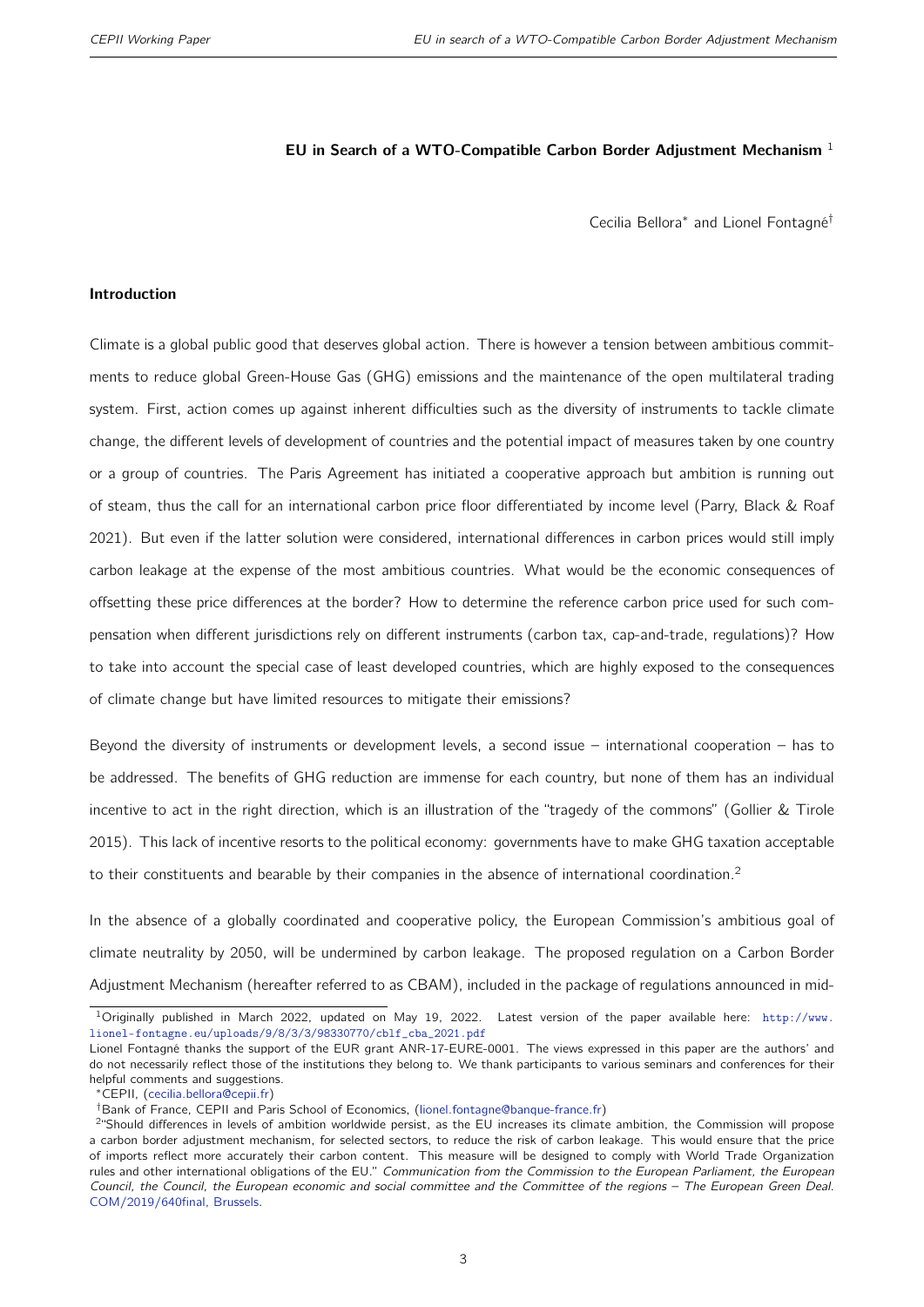July 2021, aimed precisely at avoiding such leakage.<sup>[3](#page-2-0)</sup> The European Council reached an agreement on these CBAM outlines on March 15, 2022, while keeping the discussions open on the thorny issues of the termination of free allowances of emission quotas<sup>[4](#page-2-0)</sup> and of the compensation for exporters' losses in competitiveness. Offsetting carbon price differences at the European border will raise both the difficult question of its compatibility with multilateral international trade rules and the opposition of European companies to the phasing out of free allowances in the Emissions Trading Scheme (ETS) market, not least because European exporters of ETS products will no longer benefit from free allowances without being protected by CBAM in the absence of export rebates. These are the main research questions addressed in this paper.

The CBAM indeed comes as a complement to the central tool of the European Union's climate policy, the European Emission Trading Scheme (ETS), which in mid-July 2021 the European Commission proposed to extend to other activities (maritime and road transport, and heating) on a distinct market. The ETS, set up in 2005, is a carbon market<sup>[5](#page-2-0)</sup> that covers 40% of EU emissions generated by EU based firms of certain sectors during their production process. It presently sets a cap on these emissions so as to reduce them by 61% by 2030, with respect to 2005. Of course, efforts on other sectors are also set to reach the commitment taken by the EU in the Paris Agreement to reduce by 55% its GHG emission in 2030, with respect to 1990.

The CBAM will add to this carbon market a carbon price on imported products whose production-related emissions have not been taxed (or not at the same level as in the EU) by the exporter's country. The related legislative procedure is in progress. After a first announcement by the Commission while it has been settled, the European Parliament voted in plenary session on the principle and the contours of a CBAM on 10 March 2021,<sup>[6](#page-2-0)</sup> with a view to the presentation of the Commission's draft, which finally occurred in July 2021. Based on this first draft, the European Council reached an agreement on 15 March 2022, the text going now to the European Parliament.

The Commission's proposal foreshadowed a scheme combining 1) the purchase of allowances by importers on a specific market, price taker with respect to the ETS; 2) a taxation base equal to the emissions of the exporter,<sup>[7](#page-2-0)</sup> eventually inclusive of indirect emissions associated to the energy mix of the electricity consumed in the production process; 3) a compensation for the carbon content of the product, net of the carbon price paid by the exporter in its own country;<sup>[8](#page-2-0)</sup> 4) the phasing out of free allowances over a ten years period, progressively replaced by the

<sup>&</sup>lt;sup>3</sup>The purpose of this regulation was set as follows: "A carbon border adjustment mechanism ("CBAM"), announced in the European Green Deal, is part of that package and will serve as an essential element of the EU toolbox to meet the objective of a climate-neutral EU by 2050 in line with the Paris Agreement by addressing risks of carbon leakage as a result of the increased Union climate ambition." (Art. 1.1).

<sup>&</sup>lt;sup>4</sup>In absence of adjustment at the border, free allowances of emission quotas to energy intensive industries reduced the risk of carbon leakage [\(Böhringer, Carbone & Rutherford](#page-31-0) [2012\)](#page-31-0).

 $5G$ HG covered by the ETS are: carbon dioxide (CO<sub>2</sub>), nitrous oxide (N<sub>2</sub>O) and perfluorocarbons (PFC). In the following, we loosely refer to this as carbon, hence "carbon market" and "carbon taxation". The overall emissions are measured in  $CO<sub>2</sub>$  equivalents, noted  $CO<sub>2</sub>$ eq.

<sup>&</sup>lt;sup>6</sup>The European Parliament resolution of 10 March 2021 Towards a WTO-compatible European mechanism for border carbon emission adjustments – [procedure 2020/2043\(INI\)](https://www.europarl.europa.eu/doceo/document/TA-9-2021-0071_EN.html) – was adopted with 444 votes for, 70 against and 181 abstentions.

<sup>&</sup>lt;sup>7</sup> the carbon price of imports is based on actual emissions from third country producers rather than on a default value based on EU producers' averages"

<sup>8&</sup>quot;An authorised declarant may claim in its CBAM declaration a reduction in the number of CBAM certificates to be surrendered in order for the carbon price paid in the country of origin for the declared embedded emissions to be taken into account." (COM(2021) 564 final, Chapter 2, Art. 9.1).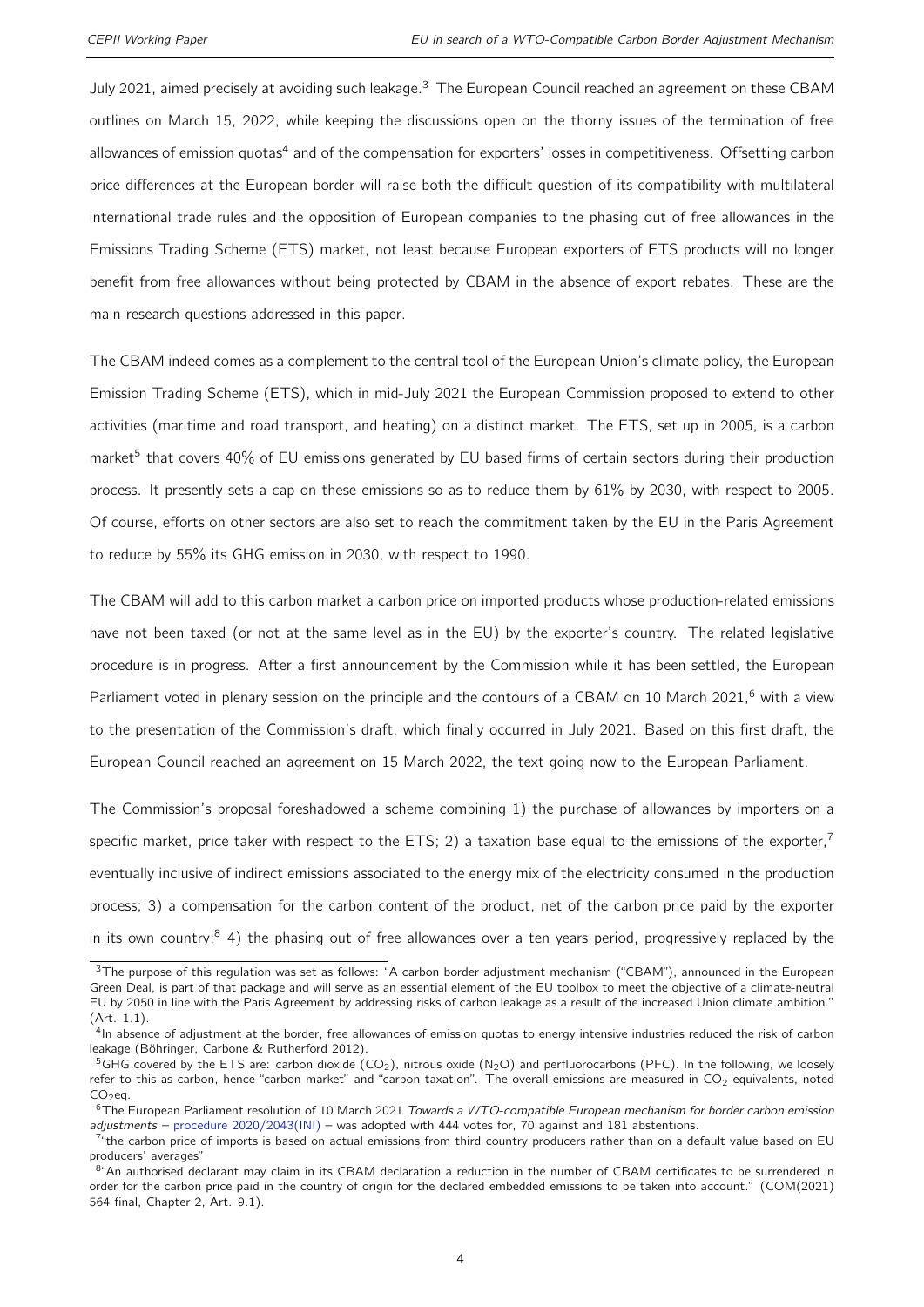CBAM; 5) the absorbtion in the European budget of the resources generated by the CBAM in order to "(...) address the challenges posed by the COVID-19 pandemic and, therein, support investment in the green and digital transitions".

The European Council introduced some amendments concerning the administration of the system, the reference to the social cost of the measure, and the aim to flank the CBAM with a Climate club inspired by the proposal supported by Germany.<sup>[9](#page-2-0)</sup> Importantly, the statement accompanying this agreement stresses that "work on the [free allowances and leakages associated with export losses] needs to have progressed sufficiently before negotiations with the European Parliament can begin."<sup>[10](#page-2-0)</sup>. In plain English this statement of the Council leaves the door open to export rebates, as opposed to the views of the Commission and the Parliament.<sup>[11](#page-2-0)</sup>

The proposed compensation mechanism indeed raises three questions: i) to what extent does it reduce direct and indirect international carbon leakage induced by EU climate policy? ii) does it restore a level playing field for EU producers having to buy emission allowances in the ETS? iii) and is it designed to minimize the likelihood of WTO panels or even the prospect of retaliation by trading partners?

Regarding the first question, a distinction has to be made between direct and indirect leakages. The emitting European industries may displace part of their production in regions where the climate policy is less tight than the new European ambitions. Imports from non-taxing countries may partly substitute for European production, an this would widen the gap between national inventories and carbon footprints. The fact that production techniques in less constrained countries are more carbon intensive also adds to this leakage. Overall, such direct leakages would jeopardize European efforts. A second type of leakage [\(Felder & Rutherford](#page-31-1) [1993\)](#page-31-1) may impair the outcome of European ambitions: the lower demand for fossil fuels in Europe will in turn depress their price, leading *indirectly* to higher consumption by non-constrained countries, hence higher GHG emissions.<sup>[12](#page-2-0)</sup> CBAM can have an impact on direct leakages but is inefficient in curbing indirect ones. Furthermore, the impact on direct leakages is complex: CBAM reduces them by increasing the price of imports of carbon intensive goods but also increases them as European exports become less competitive and are replaced by (possibly dirtier) competitors' exports to third markets. The total impact on direct leakage will be the net of these two mechanisms. Finally, CBAM is expected to replace the mechanism presently in place to reduce leakages, namely free allowances, which raises the question

<sup>&</sup>lt;sup>9</sup>See Bundesministerium der Finanzen "Steps towards an alliance for climate, competitiveness and industry – building blocks of a cooperative and open climate club", August 2021.

 $10^{\circ}$ The following two issues, which are not covered by the CBAM Regulation, are of significance to the implementation of the CBAM: (a) The rate at which the obligation to surrender CBAM certificates becomes more extensive under Article 31 of the draft CBAM Regulation is determined by the rate at which free allowances are allocated to industry sectors covered by the CBAM, established by the EU Emissions Trading System Directive; (b) The issue of limiting potential carbon leakage from exports calls for appropriate solutions to ensure economic efficiency, environmental integrity and WTO compatibility. (Regulation establishing a carbon border adjustment mechanism General approach, 12 March 2022, Ref. 6978/22)"

 $11$ The wording of the initial text adopted by the Parliament remains ambiguous but reflects limited support for the idea of a refund to European exporters that could be interpreted as an export subsidy for carbon products. Art. 29 of 2020/2043(INI) "urges the Commission, therefore, to consider the possible introduction of export rebates, but only if it can fully demonstrate their positive impact on climate and their compatibility with WTO rules; stresses that (..) any form of potential export support should be transparent, proportionate and not lead to any kind of competitive advantages for EU exporting industries in third countries". The Commission proposal disregards export rebates to ensure WTO compatibility.

 $12$ This problem has been identified by [Markusen](#page-32-1) [\(1975\)](#page-32-1), who suggested a simple solution consisting in capping national emissions by a tax and introducing a tariff at the border.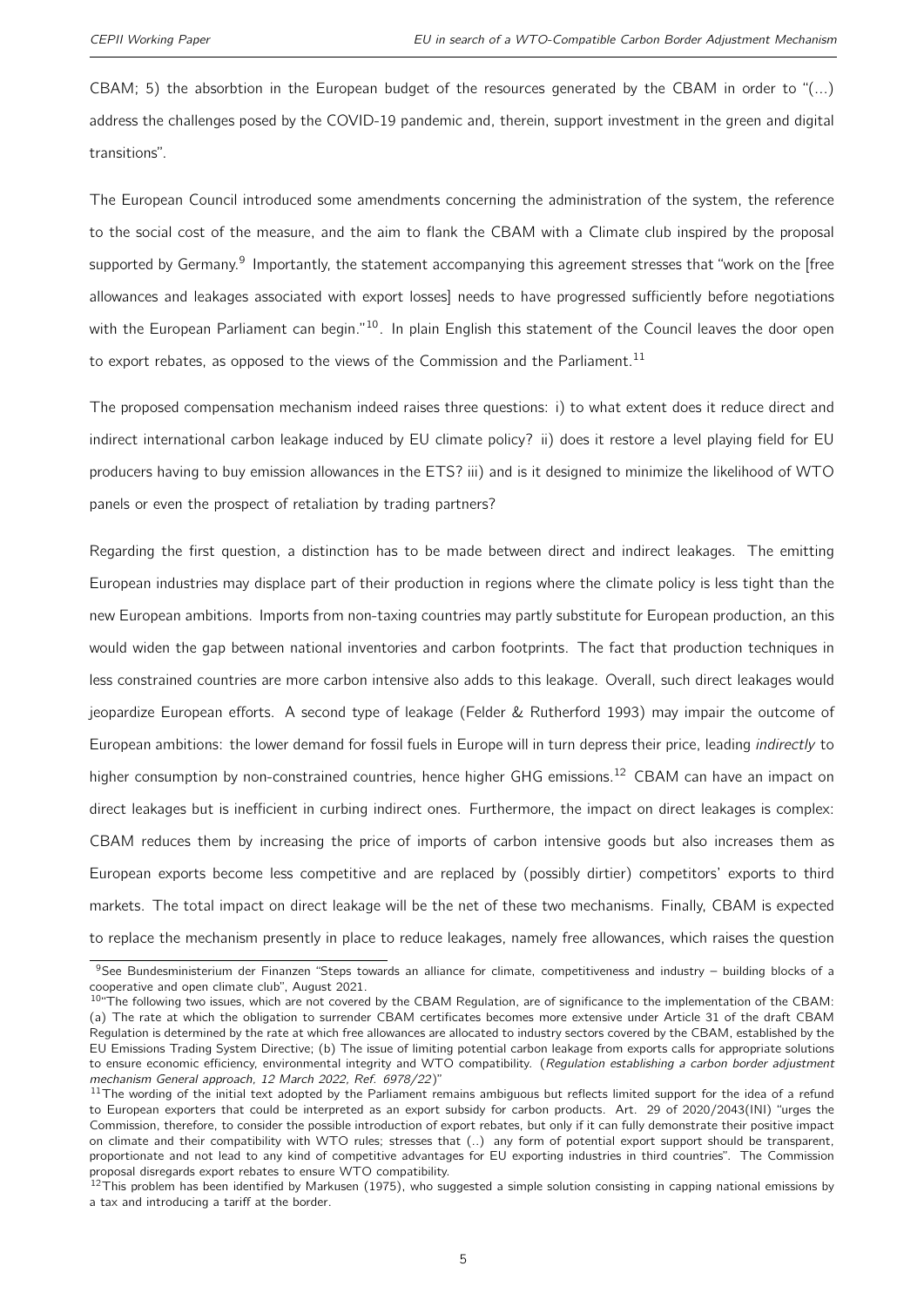of the efficiency of these two instruments in relation to each other. Against this background, it is worth quantifying the share of leakages (both direct and indirect) that will be avoided due to the CBAM. But to do so, we need a global model taking account of emissions in all countries, and of the reaction of carbon price in Europe to the substitution of European goods to imported goods and thus a higher demand for emission allowances on the ETS market.

Regarding the second question, a distinction must be made between the level playing field for carbon intensive sectors, and the level playing field for downstream sectors. At first sight, carbon intensive sectors should benefit from the protection of the CBAM on the European internal market, but not on third markets in absence of exports rebates, especially as the price of allowances in the ETS will increase due to CBAM, as demonstrated in this paper. But the more subtle mechanism here is that CBAM does not come in isolation: it is the counterpart to the elimination of free allowances that currently (partially) protect the ETS sectors from carbon leakage. In the end, the impact on the ETS sectors of the introduction of CBAM and the phasing out of free allowances is the net result of the protection offered by the former and the disappearance of the latter. As for downstream sectors that use carbon intensive products as inputs, partial product coverage of the CBAM implies that European downstream manufacturers will have to pay a higher price for their inputs, $13$  regardless of whether those inputs are sourced in Europe or in third Countries. In total, the compensation should distort value added to the benefit of European upstream producers, although this would be somehow counterbalanced by the gradual phasing out of free allowances, at the expense of their European clients. To have a sense of these complex mechanisms and the resulting variations in the value added of the different industries, it is essential to have a model in which the value chains are duly represented.

Finally, with regard to compliance with WTO rules and the potential reaction of third countries, a compromise must be found between the effectiveness of the mechanism and legal certainty. Imports from different countries will have to purchase different amounts of allowances, which does not necessarily violate the non-discrimination principle given that a common mechanism will be used. The potential problem is that the only criterion taken into account is the price of carbon, whereas there is a continuum of policies to reduce emissions, ranging from carbon price only to regulation only or subsidies. An exporter country may well claim that it will reach the same goal with a different instrument. The thorny issue here is how to compute an implicit price of different instruments, and whether this implicit price should be taken into account in the calculation of the compensation at the EU border.<sup>[14](#page-2-0)</sup> Another issue is the reference chosen for offsetting emissions. Charging third country competitors on the basis of their own emissions will penalise countries in the developing world with limited resources to combat climate change in absence of special and differential treatment (SDT). Finally the allocation of the revenues generated by the compensation mechanism will be a signal sent to commercial partners. The legal logic is that the resources should be allocated to support climate change mitigation, and the economic logic is that they should be allocated

<sup>13</sup>Think of the steel used in the car industry for instance.

 $14$ The calculation of effective carbon prices raises difficult methodological issues. [OECD](#page-33-1) [\(2021\)](#page-33-1) is a first attempt.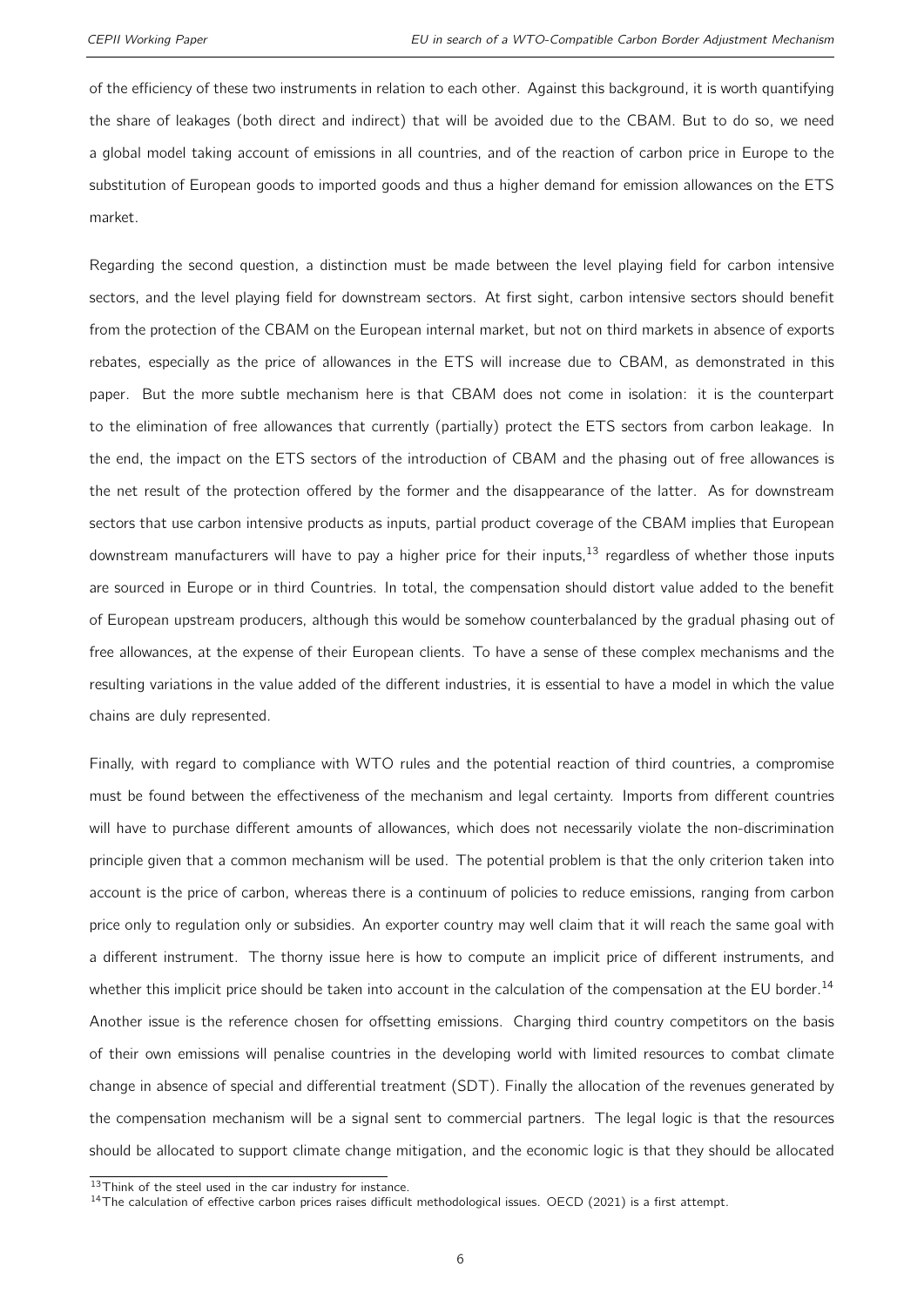where the effectiveness of decarbonisation expenditure is greatest, namely in developing countries.

This paper aims at putting numbers on these issues. The mechanisms underlying the impacts of an unilateral environmental policy and the potential for reducing its undesirable consequences in the absence of effective international cooperation have been documented [\(Felder & Rutherford](#page-31-1) [1993,](#page-31-1) [OECD](#page-33-2) [2020,](#page-33-2) [Böhringer, Fischer, Rosendahl &](#page-31-2) [Rutherford](#page-31-2) [2022\)](#page-31-2). However, the magnitude of the leakages remains an empirical question, depending on the characteristics of the policies in place, of the implementing countries and of the affected sectors. Our contribution to the literature is to assess the effectiveness of the various possible designs of the CBAM in meeting the environmental objectives and curbing leakages, and to quantify their economic impacts, with a focus on the questions listed above. Our modelling features a reference path for the world economy till 2040. It links trade and GHG emissions taking stock of Global Value Chains (GVCs), imperfect competition, substitution among energies and substitution among capital and energy. Nationally Determined Commitments (NDCs) of all countries are carefully examined. We also pay particular attention to the European ETS and to the free allowances. Such Dynamic Computable General Equilibrium modelling encompassing international trade and emissions is particularly adapted to address the economic impact of climate-change mitigation policies and the level of ambition required to reach the commitments. Calibrated multi-sector and global dynamic general equilibrium models allow to trace production displacements across sectors and regions and, as a consequence, account for carbon leakages. Relying on a model taking explicitly into account GVCs is also important when emissions related to intermediate consumptions have to be embarked. Based on such modelling, we ask whether a European CBAM can efficiently curb global emissions in a context where not all countries adopt a cooperative behavior. We assume in the following that all ETS industries, in the broad sense, are covered by CBAM, which goes well beyond the initial stage of the proposed regulation restricted to cement, aluminium, fertilisers, electric energy production, iron and steel. This choice is consistent with the Commission's longer-term objective and also allows the identification of the main mechanisms. Our results should therefore be understood as the long-term impact of a CBAM extended to all ETS industries.

First, we consider the trajectory of the world economy in terms of GDP<sup>[15](#page-2-0)</sup> and the induced emissions, in the absence of any abatement policy.

Then, we construct our baseline scenario taking stock of the targets announced by countries as a follow up of the Paris agreement, based on their *unconditional* NDCs. For the EU, in the baseline, we maintain free emission allowances in the ETS for industries exposed to international competition. Free allowances represent 43% of total allowances on the ETS market until 2040. We then consider that if CBAM were not implemented, free allowances would be preserved in order to reduce leakage induced by the ambition of the Fit for 55 package. Yet the ETS is subject to an emission cap that is binding in our modelling. We complement the emission reduction with the implicit price of all measures (price or non-price based) imposed on non-ETS sectors and the rest of the economy. In summary, we are in this reference scenario with a growing world until 2040, in which a subset of countries,

<sup>&</sup>lt;sup>15</sup>The long-term trajectory is consistently projected by the macro-economic model MaGE [\(Fouré, Bénassy-Quéré & Fontagné](#page-32-2) [2013,](#page-32-2) [Fontagné, Perego & Santoni](#page-32-3) [2021\)](#page-32-3).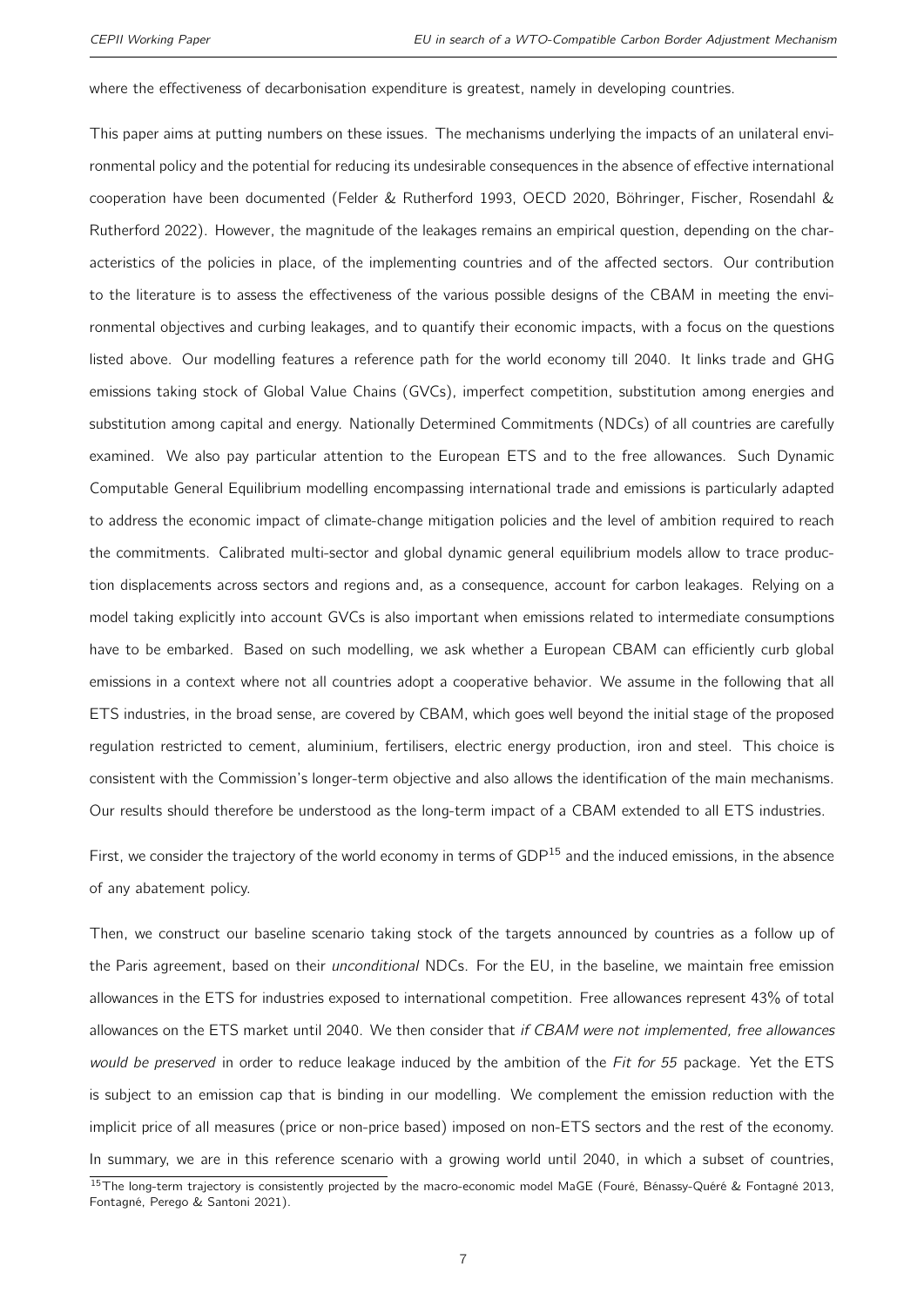including the EU, reduce their emissions in line with their NDCs.

Finally, in three scenarios, we implement a CBAM at the border of the EU. For each product covered, CBAM requires the importer to hold emission allowances corresponding to a certain reference emission level (EU sector average in Scenario 1 versus exporter's sector average in Scenarios 2 and 3), allowances purchased at a carbon price equal to the ETS market price (minus any carbon price already paid in the exporter country).<sup>[16](#page-2-0)</sup> CBAM replaces the free allocation of allowances to European producers in ETS sectors exposed to international competition. This replacement is gradual, with CBAM being phased in as free allowances are phased out over a ten-year period. In the third scenario export rebates (progressively introduced as free allowances are phased out) address the problem of competitiveness of EU exporters of ETS products.

In all scenarios we apply the CBAM to all ETS sectors in order not to expose the EU to legal challenges at the WTO for "cherry-picking" excluded industries, i.e. industries that will continue to receive free allowances.<sup>[17](#page-2-0)</sup> All scenarios also provide for special and differential treatment for the Least Developed Countries (LDCs), in order to facilitate WTO acceptance of the new European regulation and to align with the European Parliament's recommendation.  $^{18}$  $^{18}$  $^{18}$ . The revenues of the CBAM are not strictly earmarked: they are allocated to the European budget, as envisaged by the Commission.

In Scenario 1, the CBAM takes as reference the European average GHG intensity by sector. Free allowances are phased out over a ten-year period as the CBAM comes into force. There is no export rebate, i.e. there is no refund of allowances purchased by EU exporters in the ETS sectors. This first scenario is not the most ambitious in terms of offsetting, but it is the least risky at the WTO insofar as foreign products are granted national treatment in terms of reference emissions. It also minimizes the collection of information on foreign technologies and the need for controls. The drawback is that it does not provide a strong incentive for foreign countries to adopt a less emissive production technology, nor is it expected to reduce leakages the most.

In Scenario 2, we replicate Scenario 1 but using the emissions of the exporter's country as a reference for the compensation. This scenario is more ambitious in terms of offsetting emissions and providing incentives to nonparticipating countries. The drawback is the risk of being challenged at the WTO. The administrative burden associated with the collection of information on foreign emissions is also a potential source of costs. This scenario is close to the one envisaged for the EU regulation, although it covers all ETS products, not a subset.

In Scenario 3, we explore the thorny issue of export rebates. In theory, combining a cap-and-trade system (the ETS) with a carbon compensation at the border and a rebate on exports very much resembles a consumption tax [\(Elliott, Foster, Kortum, Munson, Perez Cervantes & Weisbach](#page-31-3) [2010\)](#page-31-3). There is actually equivalence if and only

 $16$ We consider direct emissions by sake of simplification. Introducing indirect energy-related emissions based on the EU average reference would not affect our conclusions as shown in earlier versions of this paper.

<sup>&</sup>lt;sup>17</sup>The Commission is less ambitious to begin with:"Whilst the ultimate objective of the CBAM is a broad product coverage, it would be prudent to start with a selected number of sectors with relatively homogeneous products where there is a risk of carbon leakage."  $18$ Art. 8 of (2020/2043(INI)): "Least Developed Countries and Small Island Developing States should be given special treatment in order to take account of their specificities and the potential negative impacts of the CBAM on their development".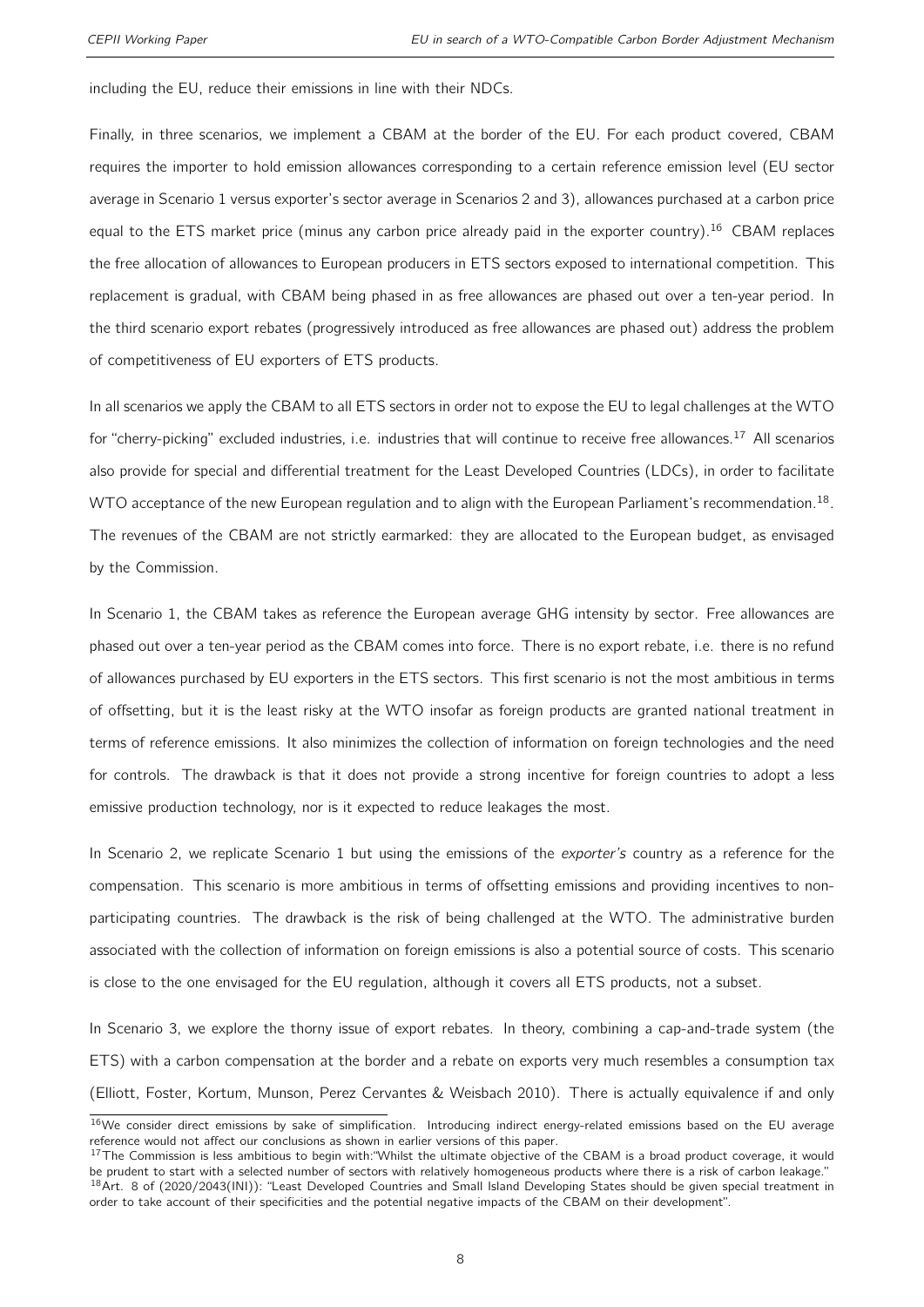if the mechanism at the border taxes carbon at the exact same price as the domestic tax, if the carbon tax is fully passed onto the consumer by producers and if there is full rebate for exporters. Then domestic producers and foreign producers pay the carbon tax when selling their products to domestic consumers, while no producer (domestic or foreign) pays the tax when serving foreign consumers. In practice however, rebates were weakly supported by the European Parliament and raises a risk of WTO compatibility. Any tax rebate would provide a competitive advantage to European producers exporting to markets taxing carbon domestically (or enforcing regulations having an implicit carbon price) without imposing a CBAM. We explore in scenario 3 the economic and environmental consequences of export rebates by adding those to Scenario 2.

In summary, from Scenario 1 to Scenario 3, we move from the most secure WTO compensation scheme to the one preferred by the European companies concerned, through the one envisaged by the Commission.

To proceed, we use a dynamic, multi-sector and multi-regional model of the world economy, featuring a detailed representation of energy use. In particular, as it is standard in energy-oriented models, energy is not considered as an intermediate consumption but directly substitutes with capital in the production function. GHG emissions due to both energy use (carbon dioxyde) and production processes (carbon dioxyde, methane, nitrous oxyde and fluorinated gases) are explicitly reported.<sup>[19](#page-2-0)</sup> Climate policies are represented, based on NDCs. For regions assumed to respect their commitments, we compute the implicit price of policies making it possible to reach the target settled by NDCs. We pay specific attention to the European cap-and-trade market, with a focus on free allowances. The model additionally embeds an improved representation of value chains that, coupled to the results on emissions, allows to discuss in details the impacts on GHG leakage through international trade and on GHG footprints.<sup>[20](#page-2-0)</sup>

We are not the first to quantify the economic and environmental efficiency of a compensation at the border in general equilibrium. [Elliott et al.](#page-31-3) [\(2010\)](#page-31-3) perform a quantitative analysis of scenarios of compensating carbon taxes at the border of Annex B countries (before the US opt out).<sup>[21](#page-2-0)</sup> [Babiker & Rutherford](#page-31-4) [\(2005\)](#page-31-4) quantify the effectiveness and consequences of various CBA schemes (Voluntary Export Restraints, compensating tariff, free allowances, export rebates) under the Kyoto protocol after the US opt-out. [Böhringer, Bye, Fæhn & Rosendahl](#page-31-5) [\(2012\)](#page-31-5) consider alternative designs for compensating tariffs, and analyze their effects on global welfare within a multi-region model of the global economy.<sup>[22](#page-2-0)</sup> Compensation is applied alternatively on Emission Intensive and Trade Exposed (EITE) sectors only or on all sectors.

[Weitzel, Hübler & Peterson](#page-33-3) [\(2012\)](#page-33-3) and [Antimiani, Costantini, Martini, Salvatici & Tommasino](#page-31-6) [\(2013\)](#page-31-6) examine

<sup>&</sup>lt;sup>19</sup>In addition, energy is subject to independent productivity improvements, specifically calibrated.

<sup>&</sup>lt;sup>20</sup>The model also accounts for trade policies, based on highly disaggregated databases of the ad valorem equivalents of tariff and non tariff protection.

 $21$ We refer here to Annex B of the Kyoto protocol. This Annex sets binding emission reduction targets for 36 industrialized countries and the European Union, over the period 2008-2012. The countries not listed in the Annex B have no binding commitment, under the principle of the "common but differentiated responsibility and respective capabilities".

 $^{22}$ The carbon content for compensation at the border includes indirect emissions associated with intermediate non-fossil inputs corresponding to indirect carbon from electricity use and indirect carbon from non-electric and non-fossil intermediate inputs. The tax rate is either based on the average of the coalition or on the average of opting-out countries or alternatively on the actual emissions of the exporting country.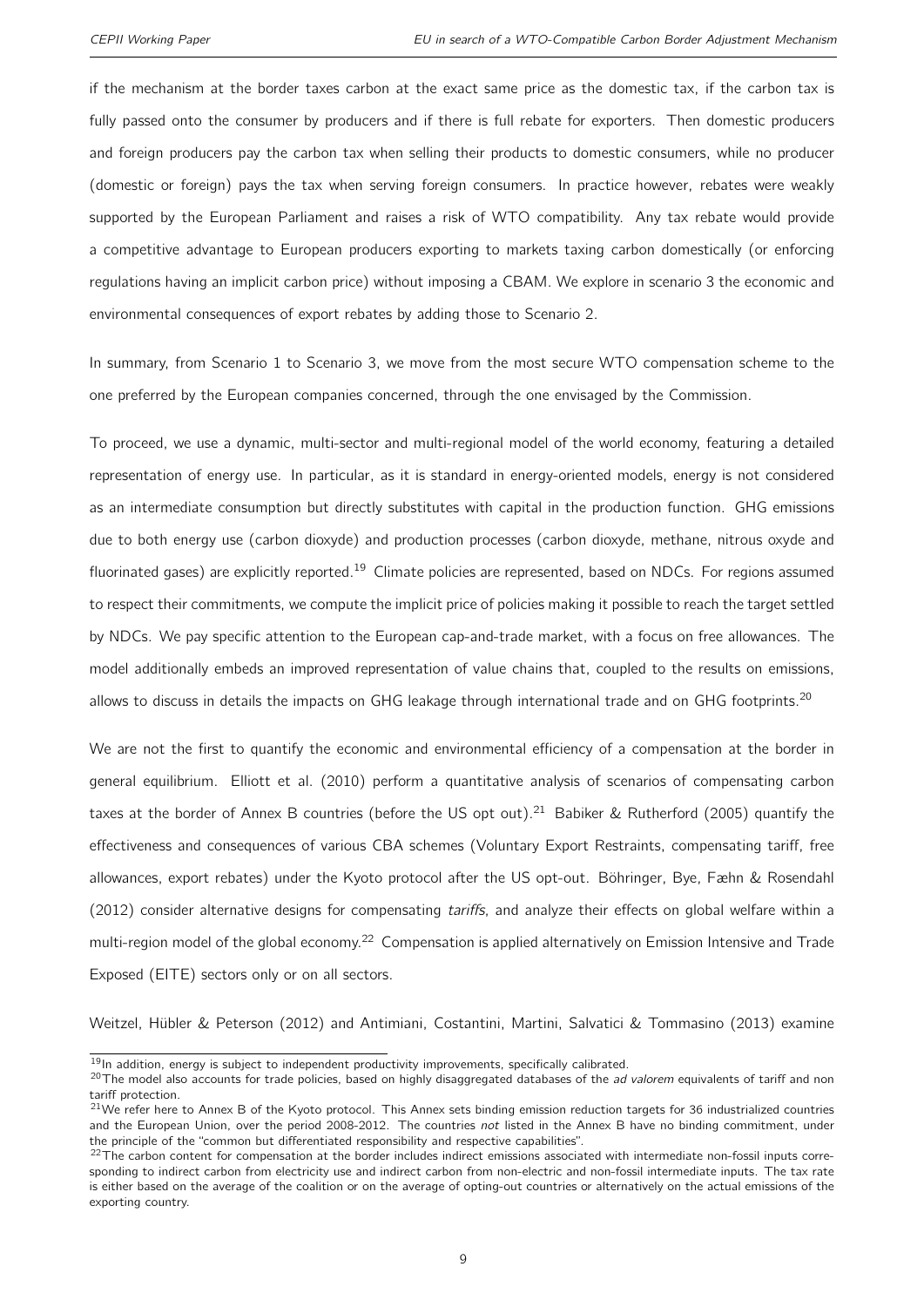the consequences of a CBA modelled as a tax compensating for internal carbon prices at the borders of a coalition comprising Europe, USA and other Annex I countries.<sup>[23](#page-2-0)</sup> [Manders & Veenendaal](#page-32-4) [\(2008\)](#page-32-4) quantify the outcomes of two scenarios (ETS imposed in Europe only versus coalition with other Annex I countries, plus Brazil, India and China) combined with different instruments.<sup>[24](#page-2-0)</sup> [Kuik & Hofkes](#page-32-5) [\(2010\)](#page-32-5) quantify the impact of two CBA-type policies in presence of the European ETS: obligation of purchasing allowances for importers of EITE products based on reference direct emissions in the EU versus in the exporting country. [Böhringer, Carbone & Rutherford](#page-31-7) [\(2018\)](#page-31-7) quantify the consequences of compensating carbon at the borders of OECD, with OECD applying a taxation of its emissions and possibly compensating non-OECD with lump-sum transfers. [Fouré, Guimbard & Monjon](#page-32-6) [\(2016\)](#page-32-6) take a slightly different perspective and explore the impacts of a CBAM in the presence of retaliatory measures that trade partners could take if considering the mechanism as not compliant with WTO rules.

[Lanzi, Mullaly, Château & Dellink](#page-32-7) [\(2013\)](#page-32-7) start from the OECD global mitigation scenarios of the OECD Environmental Outlook to 2050 [\(OECD](#page-32-8) [2012\)](#page-32-8) and show that carbon leakages and competitiveness are the two issues faced by countries adopting ambitious mitigation policies in isolation and that such risk can not be fully addressed by carbon compensation at the border. [Böhringer, Carbone & Rutherford](#page-31-0) [\(2012\)](#page-31-0) assess three proposals for leakage reduction: CBA, industry exemptions, and output-based free allowances. The coalition comprises either Europe only, or Annex I countries, or the latter countries plus China. The CBA is implemented as tariffs levied on the carbon content (direct emissions plus indirect emission from electricity use) of imported EITE products. [Böhringer,](#page-31-8) [Garcia-Muros, Cazcarro & Arto](#page-31-8) [\(2017\)](#page-31-8) performs the same type of analysis but focused on the US initial NDCs under the Paris agreement. [McKibbin, Morris, Wilcoxen & Liu](#page-32-9) [\(2018\)](#page-32-9) quantify the economic and environmental impact of a taxation of carbon in the US in presence of a CBA. [Böhringer, Schneider & Asane-Otoo](#page-31-9) [\(2021\)](#page-31-9) assess the impact of carbon tariffs by combining WIOD data with a static model. They show a sharp increase in emissions embodied in OECD countries' imports from developing economies. While this pattern reinforces the impact of carbon taxation at the border (with a 64-80% leakage reduction due to carbon tariffs depending on scenarios), it somehow shifts the burden of adjustment to developing countries. Lastly, the proposal of the Commission made in July 2021 is backed by an impact assessment report using the JRC-GEM-E3 model.

We contribute to this literature in four ways. First, we highlight policy options that sound to us like WTOcompatible versus more risky ones. Second, we rely on a dynamic baseline of the world economy accounting for unconditional NDCs associated with the Paris agreement and for the effective implementation of a carbon price at the national level in third countries. Third, on the modelling side, we take stock of the intermediate versus final nature of traded goods, which helps tracking the consequences of various approaches to the CBAM along the value chains. Lastly, and importantly, carbon price is *endogenous* in our modelling and set to respect the cap of emissions associated with the unconditional NDCs in the baseline and in the different scenarios. A consequence

<sup>&</sup>lt;sup>23</sup>We refer here to Countries that are listed in Annex I to the UN Framework Convention on Climate Change.

 $24$ Namely, a tax levied on the carbon content of EITE imports; an export refund; a redistribution of auctioning receipts to emitting sectors; Clean development Mechanisms with the EU investing in clean technologies in the developing world (as an alternative to more expensive emission reductions in their own countries).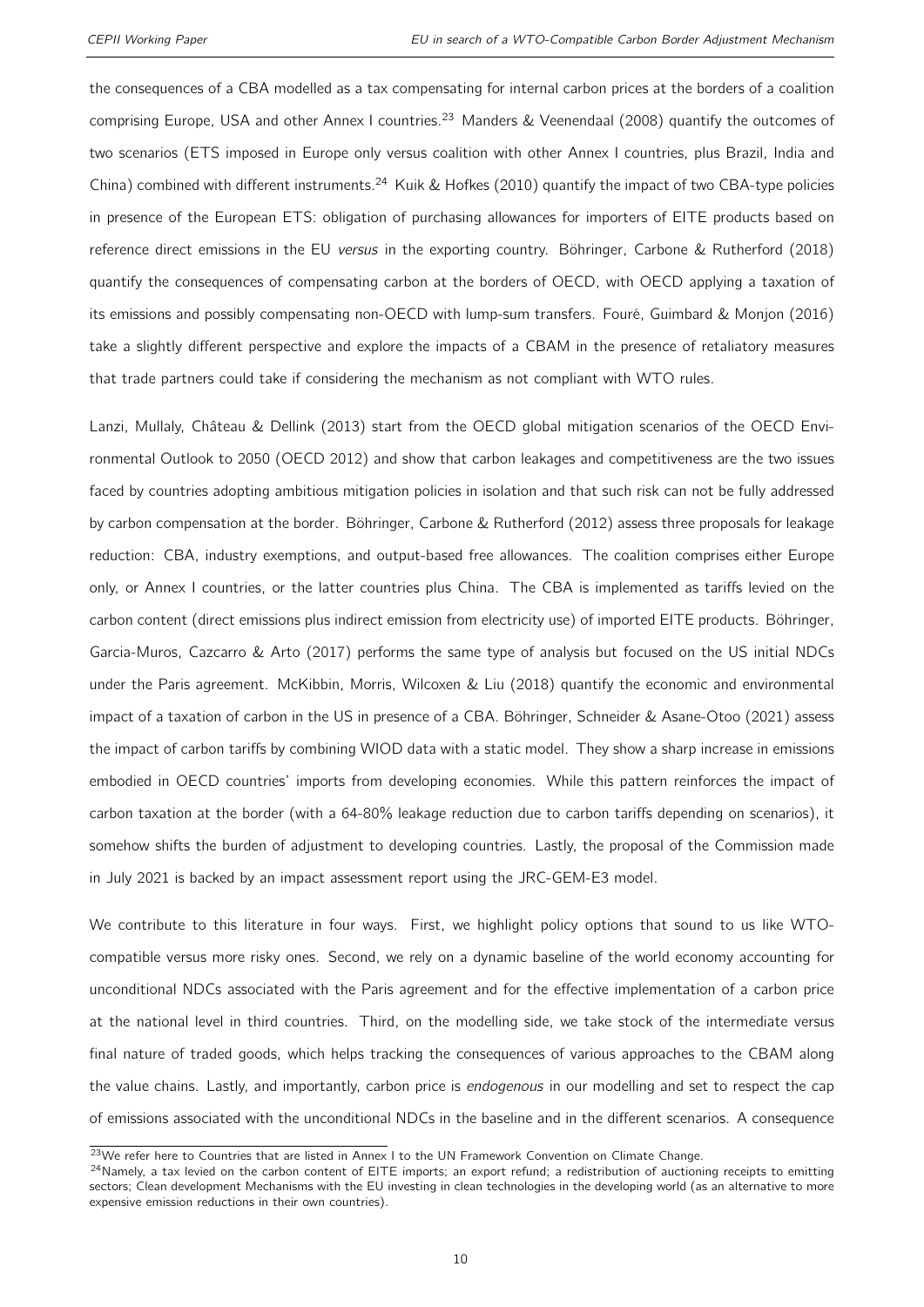is the adjustment of this price to the introduction of the CBAM, with cascading consequences for ETS producers and their downstream clients.

The remainder of this paper is organised as follows: section [1](#page-10-0) provides the details on the model we use and the data we rely on, as well as on the scenarios that we implement. Then, section [2](#page-19-0) presents the economic and environmental results. The last section concludes.

#### <span id="page-10-0"></span>1. Our modelling assumptions

Our approach combines three tools: (i) a global and multi-sector general equilibrium model featuring recursive dynamics and emissions of GHGs; (ii) a dynamic baseline of the world economy up to 2040 and (iii) a rich set of data to implement detailed trade and climate policies. We present sequentially these three elements.

#### 1.1. The General Equilibrium model

MIRAGE-VA [\(Bellora & Fouré](#page-31-10) [2019\)](#page-31-10) is a multi-sector and multi-region computable general equilibrium model of the world economy that aims to assess the impact of trade policies and the interactions between trade and climate change. It innovates by featuring GVCs and an improved representation of GHG emissions.<sup>[25](#page-2-0)</sup>

In the model, firms interact either in a monopolistic competition (a number of identical firms in each sector and region compete one with another and charge a markup over marginal costs) or in a perfect competition framework (a representative firm by sector and region charges the marginal cost), depending on the sector that is considered. Production combines value-added plus energy and intermediate consumption, while demanding five primary factors (labor with two different skill levels, capital, land, natural resources), fully employed.

In each region, a representative consumer gathers households and the government. It maximizes its utility under its budget constraint. This representative agent saves a part of her income and spends the rest on commodities, according to a LES-CES functional form.

Trade is represented with two different Armington structures, one for final consumption and one for trade in intermediates. This double structure explicitly accounts for GVCs. In both structures, domestic and imported goods are imperfectly substitutable, as are imported goods from different origins.<sup>[26](#page-2-0)</sup> What the double Armington structure indeed captures is the difference in the preferences in the base year for a given sector (e.g. Vehicles) since, for instance, the share of imports coming from a given country is not the same whether they are of final (e.g. cars) or intermediate goods (e.g. components). Furthermore, it allows to apply policy shocks differentiated

<sup>&</sup>lt;sup>25</sup>MIRAGE-VA is the extension of MIRAGE-e documented in [Fontagné, Fouré & Ramos](#page-31-11) [\(2013\)](#page-31-11) that did not differentiate the demand of goods according to their use, whether for final or intermediate consumption, and that did not consider GHGs other than carbon dioxyde produced by burning fossil energies. More information on the version used here is available on the MIRAGE wiki: [https:](https://wiki.mirage-model.eu) [//wiki.mirage-model.eu](https://wiki.mirage-model.eu). MIRAGE stands for Modelling International Relationships in Applied General Equilibrium.

<sup>26</sup>Elasticities of substitution across origins do not differ according to the use of goods, meaning that we actually assume that the behavior of an importer is the same whatever the kind of good (for final or intermediate use). These elasticities were estimated by [Fontagné, Guimbard & Orefice](#page-32-10) [\(2022\)](#page-32-10). They are higher than the elasticity of substitution between domestic and foreign goods.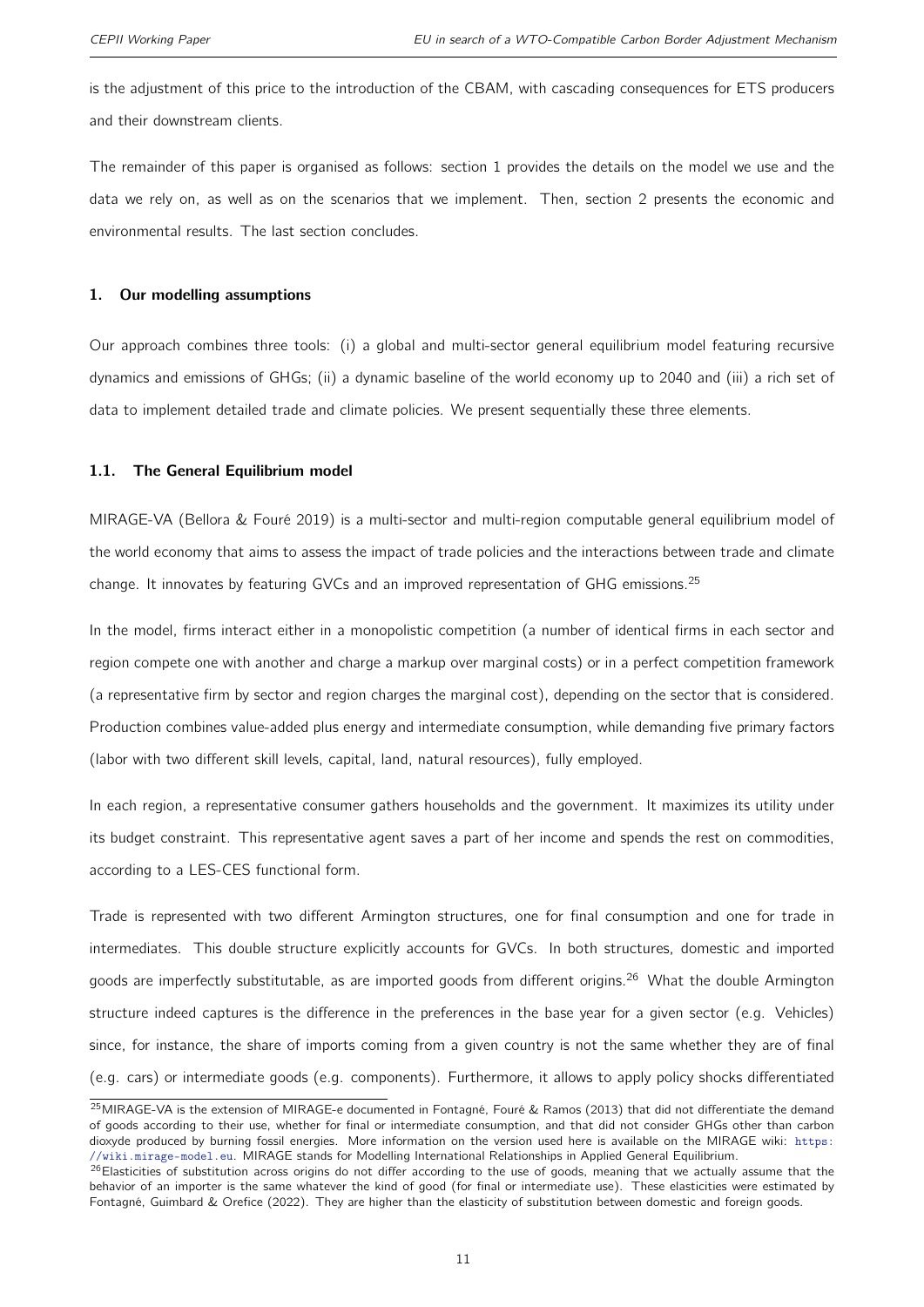by the use of goods. Trade can be impacted by a wide range of measures, systematically differentiated according to the use of the affected goods. We explicitly consider tariffs and export taxes. Trade restrictiveness of non-tariff measures (NTMs), both on goods and on services, is also taken into account, under three possible different forms: tariff equivalents, export tax equivalents and iceberg costs. Section [1.3](#page-14-0) provides details on data sources for each of these measures. International transportation is explicitly modelled: transportation demand is ad volumen, it can be satisfied through different transport modes, supplied by different countries.

Finally, MIRAGE-VA is a recursive dynamic model: agents optimize their choices intra-temporally and the model is solved each year until the last year considered in the simulation. A putty-clay formulation captures the rigidity in capital reallocation across periods: the stock of capital is immobile, while investments are allocated each year across sectors according to relative return rates. In other words, structural adjustments result from the inertial reallocation of the stock of capital via depreciation and investment. The baseline required for dynamic simulations is calibrated in close relationship with the MaGE model and the resulting EconMap database (see section [1.4\)](#page-14-1) to deal with world structural change at medium-run horizon (2040).

The model is calibrated using the GTAP 10.1 MRIO database, that features a decomposition of trade in goods and services by final or intermediate use that is consistent with GTAP 10.1 standard database.<sup>[27](#page-2-0)</sup> The 10.1 release of the GTAP database features 2014 as the last reference year. It represents the world economy considering 65 sectors in each of the 147 regions of its geographic decomposition. We aggregate this data into 23 sectors and 28 regions or countries (see Tables [D1](#page-36-0) and [D2](#page-36-1) in the Appendix for the detailed aggregations).

#### <span id="page-11-0"></span>1.2. GHG emissions and related data

To account for GHGs emissions, MIRAGE-e explicitly considers the consumption of five energy goods (electricity, coal, oil, gas, refined petroleum). In firms' consumption, the bundle of these five goods substitutes with capital, in the value added structure, instead of substituting with intermediate consumptions. Within the energy bundle, oil, gas and refined petroleum are more substitutable than coal or electricity (see Appendix, section [A\)](#page-34-0). To avoid unrealistic results, energy production sectors other than electricity deserve a special structure: a constant Leontief technology is assumed, to avoid, for instance, to produce refined petroleum from gas and electricity. Improvement in energy efficiency is embedded, at the level of the capital-energy bundle, its growth follows the growth rate of the energy productivity projected by the MaGE model (see below, section [1.4\)](#page-14-1).

Endogenous technical progress is also present in the model. It is implicit, as producers can substitute capital for

 $27$ Since the goods traded in the former versions of GTAP were aggregated within sectors over numerous HS-6 products categories, a given resulting sector provided the same category of good to final consumer and to other sectors that use it as an intermediate product. Combining COMTRADE and the Broad Economic Categories of the UN, GTAP MRIO fixes this problem: each bilateral flow in a GTAP sector is split into final and intermediate use. The outcome is a database of value of imports of commodities purchased by sectors (intermediate), households (final), government and investment (final), by source and destination country/region, at market, agent and world prices. Notice that although the database also provides the tariffs aggregated along the same dimensions, we do not rely on the latter as we proceed with our own aggregation of the MAcMap HS6 database. Since tariffs differ by HS6 category, with a simple combination with the BEC classification, followed by an aggregation at the GTAP sector level, for each GTAP sector we obtain tariffs differentiated by main use of the output of the sectors, as well as by the source and destination of the good.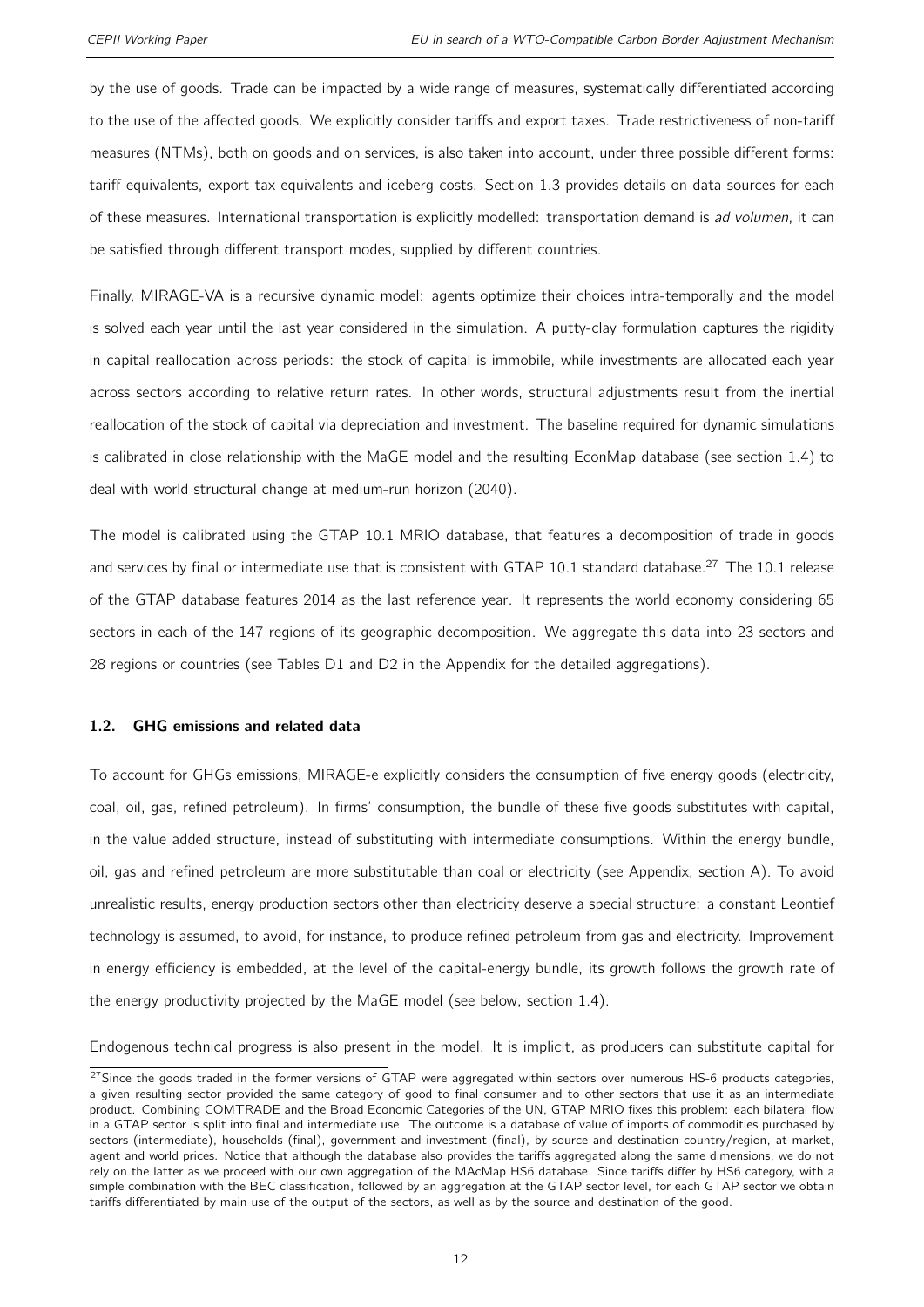energy when they renew their capital stock, according to a nested CES production function. Given the depletion rate used in MIRAGE, this leaves the possibility of renewing 90% of the installed equipments at the 2040 horizon considered here. This mechanism, which mimics a technical progress induced by the increase in the carbon price, limits endogenously the increase in this latter price.

Carbon dioxyde emissions are proportional to the consumption of the energy goods corresponding to fossil energy (coal, oil, gas, refined petroleum), based on fixed parameters determined in the initial year. They arise from the intermediate consumption (use in manufacture production processes) as well as the final consumption (e.g. domestic heating fuel) of fossil fuels.

GHGs other than carbon dioxyde, namely nitrous oxyde, methane and fluorinated gases are considered as emitted during the production process. More precisely, these three GHGs are treated as production factors within the production functions. Their position in the production function, i.e. their relative substitutability with respect to other factors and intermediate consumptions, varies across sectors, following [Hyman, Reilly, Babiker, De Masin &](#page-32-11) [Jacoby](#page-32-11) [\(2003\)](#page-32-11) (see details in Appendix [A\)](#page-34-0). Their substitution elasticity is taken from the literature.

The climate policy instrument present in our framework is a tax on GHG emissions, which is GHG-sector-region and time specific. It can be interpreted as the shadow price of the regulations aiming at curbing the emissions. This is how countries implement their unconditional commitments in the Paris Agreement. The level of the tax is calculated endogenously in order to respect the target imposed on the GHG emissions of each country: an upward pressure on the emissions increases the tax so as to respect the cap defined by the NDC, at each date.

Two exceptions to this general framework are worth mentioning. First, for the European Union, a separate tax that mimics the cap-and-trade carbon market is calculated endogenously for industries participating in the EU ETS.<sup>[28](#page-2-0)</sup> More specifically, in order to reach the target of −55% of economy-wide emissions by 2030 set in the EU new NDCs, we consider one specific tax to the ETS, and one that applies to all other sectors and to final consumers. The cap imposed to the emissions of the sectors covered by the ETS is the one proposed by the EU Commission in July 2021, i.e. 61% in 2030 with respect to 2005. The level of the tax supported by sectors not covered by the ETS and by households is set to achieve the Paris target, conditional on the reductions undertaken in the ETS sectors. Finally, we represent the free allowances allocated to some sectors among those covered by the ETS. Over the period 2013-2020, 57% of the allowances on the ETS were auctioned, while the remaining 43% were freely allocated to sectors "deemed to be exposed to a significant risk of carbon leakage".<sup>[2930](#page-2-0)</sup> Free allowances

 $28$ The ETS market actually concerns the EU Member States and a few other countries. Norway (the ETS represents only a small part of the taxation of this country), Liechtenstein and Iceland. The United Kingdom left the ETS during the Brexit and now implements its own system to reach its commitments. Our modelling restrains the European ETS only to EU27 members. Norway, Liechtenstein and Iceland implement their commitments but in a parallel system, not connected to the EU ETS.

<sup>&</sup>lt;sup>29</sup>Directive 2003/87/EC provides this general principle of free allowances to some specific sectors. Then, the Commission Decision 2014/746/EU determines the list of the sectors deemed as exposed to leakage for the period 2015 to 2019.

 $30$ Considering the aggregation retained in our simulation exercise, we consider that all sectors covered by the ETS but the power generation benefit from free allowances. Actually, in the model, these sectors pay a reduced carbon price (the precise amount of the reduction is detailed in sections [1.4](#page-14-1) and [1.5\)](#page-15-0), while the power generation sector fully pays for the GHGs it emits. See Appendix XXX for details on the representation of free allowances in the MIRAGE model.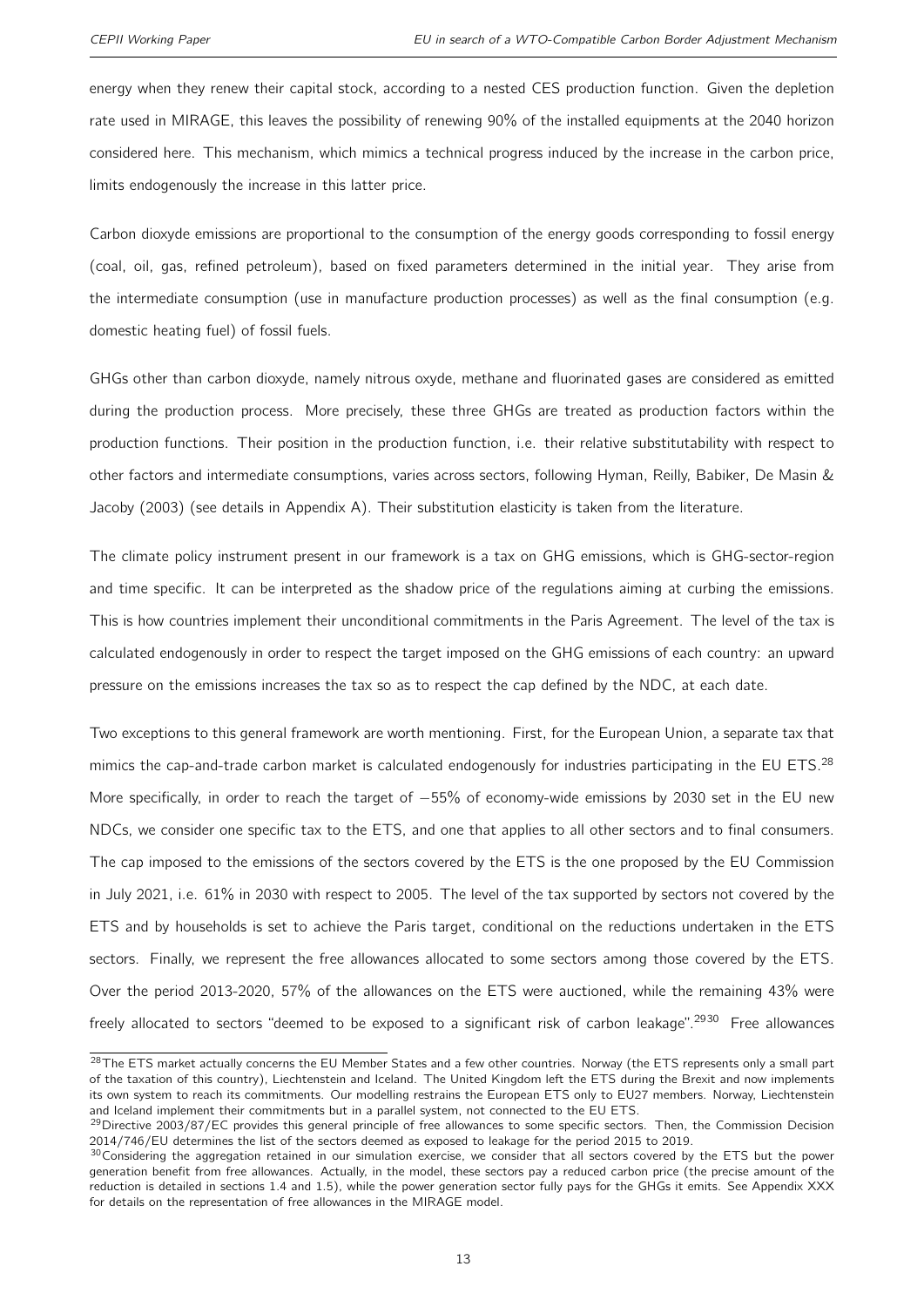are preserved until 2040 in our baseline scenario and phased out when CBAM is introduced in our scenarios (the dynamics of the phasing out depends on the scenario we consider and is detailed in section [1.5\)](#page-15-0).

Second, the level of the tax is imposed exogenously in the case of China: it is determined by applying the rate of increase observed in the ETS market to the price of allowances in the Chinese carbon market at the end of 2021. China announced the implementation of its national carbon market two days after the presentation of the Fit for 55 package by the European Commission. Such announcement made in July 2021 is a sign of good will, however counterbalanced by the low level of the carbon price recorded on the Chinese national market (on average, USD 7 per ton in 2021), which is not sufficient to reach the targets announced in the Chinese NDC – hence the specific treatment adopted for China.<sup>[31](#page-2-0)</sup>

For all other countries we consider all the *unconditional* commitments, and disregard conditional ones, as reported in the National Determined Contribution interim registry of the United Nations Framework Convention on Climate Change (UNFCC) at the COP26.<sup>[32](#page-2-0)</sup> We add here another important restriction, to stick to the spirit in which the European Commission conceived the CBAM, i.e. considering that its trading partners have developed climate policies which lack of ambition. We consider that only those countries that have already implemented, by the end of 2021, a national carbon market are going to fulfill the commitments they have taken in the Paris Agreement. We therefore assume that those countries that have not priced nationally the carbon they emit will not be able, or will not have the political willingness, to reach their target in terms of GHG emission reduction. Based on the Carbon Pricing Dashboard developed by the World Bank,<sup>[33](#page-2-0)</sup> only 17 countries other than EU had national carbon pricing systems in 2021: Argentina, Canada, Chile, Colombia, Iceland, Japan, Kazakhstan, Korea, Mexico, Montenegro, New Zealand, Norway, Singapore, South Africa, Switzerland, United Kingdom and Ukraine.<sup>[34](#page-2-0)</sup>

We translate all the considered commitments, whether formulated in absolute or in intensity terms or formulated with respect to a business as usual reference, in a relative reduction with respect to 2014, the base year in our simulations. We then apply this reduction linearly from 2014 to the horizon retained in NDCs. If this horizon occurs before 2040, which is the case for the majority of the commitments considered, we keep the commitment unchanged until 2040. Technically speaking, the commitments translate in a yearly cap on GHG emissions, imposed to each committed region of our regional aggregation, and the model then endogenously adjusts the level of a tax on GHGs to meet this target.<sup>[35](#page-2-0)</sup> In other words, we consider here that countries fulfill their commitments based on a cap-and-trade system, while they are actually free to choose the policy instruments they prefer. As far as the CBAM is concerned, consistently with the European planned CBAM, only exporting countries that have introduced

 $31$ This results in the reduction of China's GHG emissions by 15% in 2040.

<sup>32</sup>We represent the commitments as reported in the NDC register at the end of December 2021.

<sup>33</sup>[https://carbonpricingdashboard.worldbank.org/map\\_data#price](https://carbonpricingdashboard.worldbank.org/map_data#price)

<sup>34</sup> South Africa made conditional commitments, and as such is not considered in our simulations as implementing a carbon pricing scheme.

 $35$ By construction, the GHG cap is always reached in our setup, it is not possible to be more virtuous than planned in the NDCs. Unless differently specified, the carbon tax covers all the emissions, included those due to the burning of fossil fuels by final consumers, with the exception of the emissions caused by the transportation of international freight, which are excluded from the Paris agreement. China is not considered here, as we assume a time-varying exogenous carbon price rather than a fixed cap.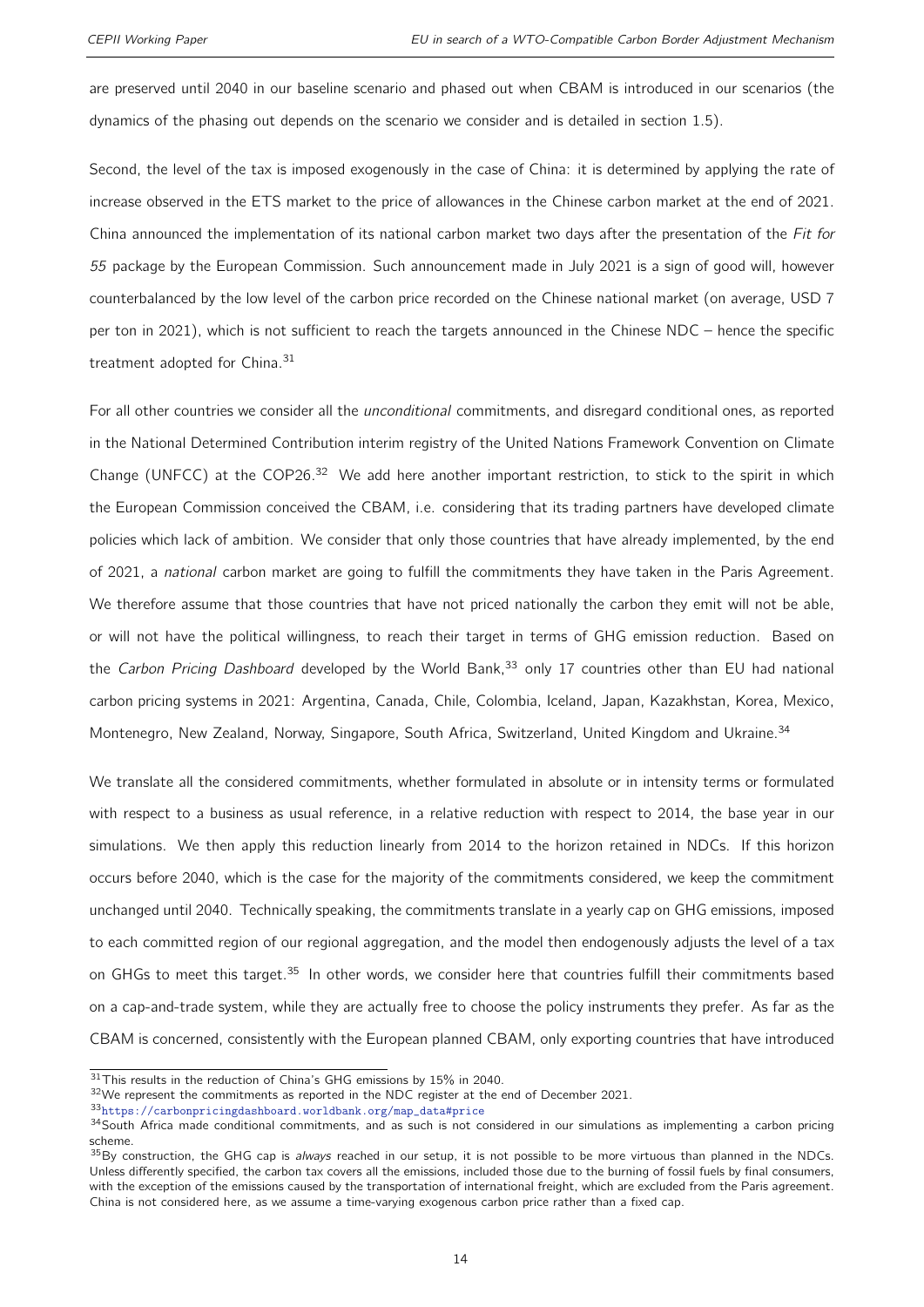a national carbon market will be allowed to deduct this price from the compensation at the border. In other words, the implicit price of carbon regulations is not integrated in the calculation of border adjustment.

Unless otherwise specified, emission data are taken from the GTAP-E database and the satellite data on non-CO<sub>2</sub> emissions provided by GTAP.

#### <span id="page-14-0"></span>1.3. Protection data

Market Access Map (MAcMap-HS6) provides a disaggregated, exhaustive and bilateral measurement of applied tariff duties at the product level. It takes regional agreements and trade preferences exhaustively into account. The raw source data is from ITC (UNCTAD-WTO). The HS6 data set used here was constructed by the CEPII [\(Guimbard, Jean, Mimouni & Pichot](#page-32-12) [2012\)](#page-32-12) for analytical purposes and provides an ad valorem equivalent (percentage) of applied protection for each triplet importer-exporter-product. To minimize endogeneity problems (when computing unit values or when aggregating data), it relies on "reference groups" of countries: bilateral unit values and bilateral trade are replaced by those of the reference group of countries in the weighting scheme [\(Bouet,](#page-31-12) [Decreux, Fontagné, Jean & Laborde](#page-31-12) [2008\)](#page-31-12). MAcMap-HS6 treats specific duties (per unit) as well as TRQs and offers MFN for all WTO members; we use the year 2014 consistent with the GTAP data. Ad valorem equivalents of NTMs affecting goods are taken from [Kee, Nicita & Olarreaga](#page-32-13) [\(2008\)](#page-32-13), they are split across import taxes, export taxes and iceberg costs in an equally proportional way. Ad valorem equivalents of NTMs applying to services are from [Fontagné, Mitaritonna & Signoret](#page-32-14) [\(2016\)](#page-32-14) and are taken into account in the form of iceberg trade costs.

#### <span id="page-14-1"></span>1.4. The dynamic baseline

The effects of the EU CBAM are measured in terms of deviation from a dynamic baseline, using a 27 years horizon in order to fully capture the dynamic adjustments of the economies. The baseline is build in two steps. First, it relies on a macroeconomic model of the world economy, MaGE [\(Fouré et al.](#page-32-2) [2013\)](#page-32-2), used in projection up to 2040 [\(Fontagné et al.](#page-32-3) [2021\)](#page-32-3). This three-factor model (labor, capital and energy) details the working population by education level, age group and gender. It represents a dual process of international convergence of technological levels and energy efficiency. It includes a life cycle determining the level of savings according to the demographic pyramid, a Feldstein-Horioka mechanism determining the international mobility of capital and a Balassa-Samuelson real exchange rate appreciation mechanism. It consistently projects, for each country, the GDP, the savings rate, the current account, and the energy efficiency.

The MIRAGE model uses the same exogenous variables as MaGE, as well as the current account targets, the investment rate and the GDP trajectories provided by MaGE for each country in a first simulation (step 1 of the reference) that reconciles the two models (given the chosen aggregation of countries in regions). The endogenous variable is the TFP in the manufacturing sector conditional on the agricultural TFP (exogenous) and on a constant difference in TFP between manufacturing and services. This first reference trajectory of the world economy is

15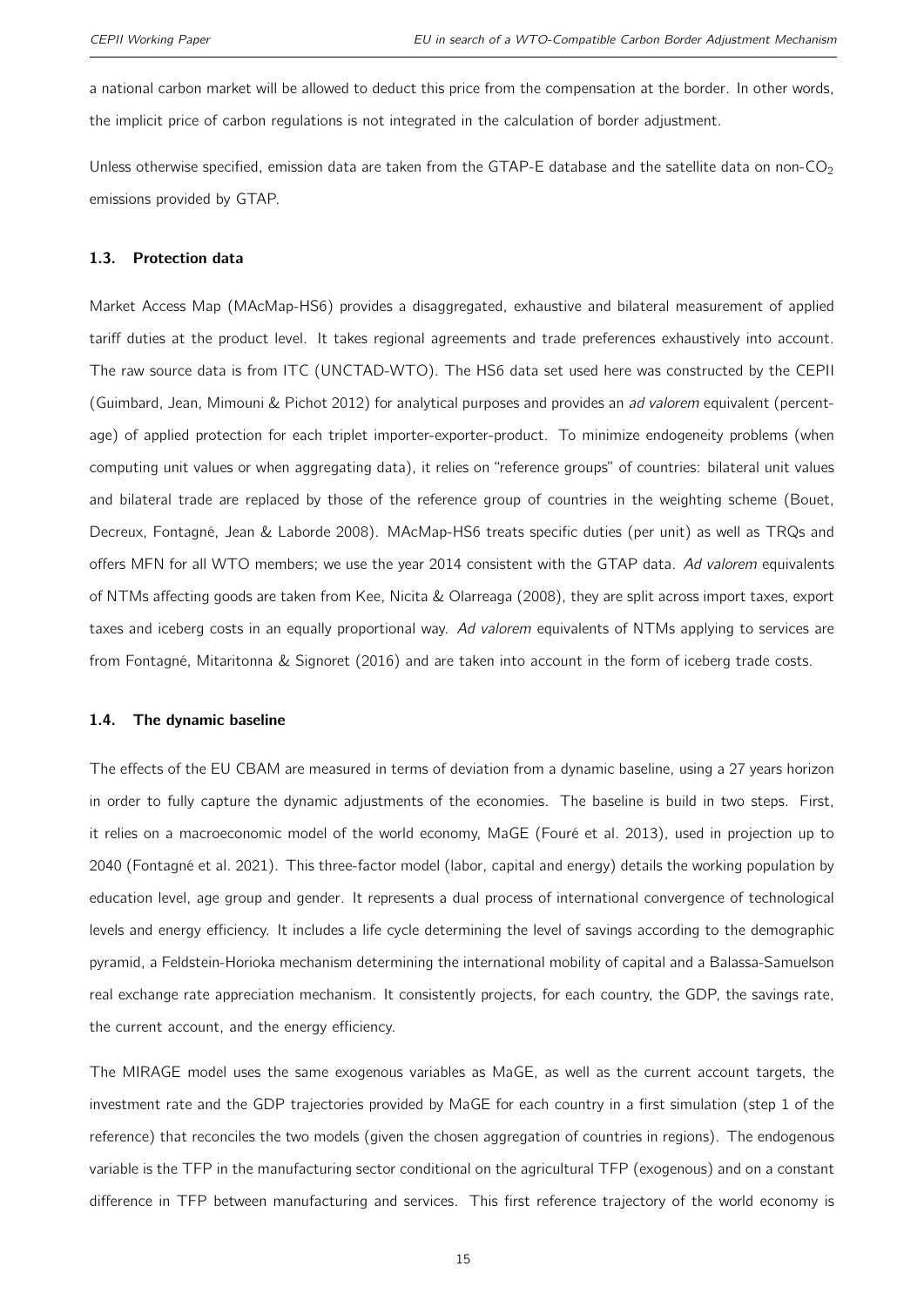accordingly defined in absence of any commitment in terms of abatement of GHG emissions.

The next step consists in constraining this reference trajectory to be consistent with unconditional commitments of countries or regions of the world economy. As said, we restrict the perimeter of countries achieving their unconditional NDCs to those having managed to set a carbon price at the national level in 2021. In this second step we also update the tariff protection to its level of  $2014^{36}$  $2014^{36}$  $2014^{36}$  and represent – in a stylized way – the most recently signed or negotiated trade agreements: the Comprehensive and Progressive Agreement for Trans-Pacific Partnership (CPTPP), the EU-Japan Economic Partnership Agreement, the Comprehensive Economic and Trade Agreement between the EU and Canada and Brexit.<sup>[37](#page-2-0)</sup> For all the new trade agreements, we remove all the tariffs but leave the NTMs unchanged. In the second step of the baseline, the GDP becomes endogenous and the caps on emissions are binding while the price of carbon adjusts in each country in that step.<sup>[38](#page-2-0)</sup> Free allowances in the ETS market are maintained throughout the exercise at their 2021 level in this baseline.

To sum up, the general equilibrium model is first run to calibrate the TFPs; a second run, updating trade protection and implementing the Paris Agreement in selected countries, then constitutes what we consider our baseline. We then build policy scenarios, in which we implement the policies we are interested in. The only element that differs between the baseline and a policy scenario is the simultaneous introduction of CBAM and phase-out of free allowances, as detailed in the next section.

#### <span id="page-15-0"></span>1.5. Scenarios

The central tool of European policy today is the ETS. This market is referred to as a cap-and-trade market. A cap on emissions is set, which decreases over time to reach the EU target; industrial companies trade emission permits on the market thus constituted in proportion to their emitting activity. The emissions of more than 10,000 industrial emitters are covered (steel industry, cement plants, fossil fuel power generation, domestic airlines in the European area). In total, 40% of European emissions are covered.<sup>[39](#page-2-0)</sup> Importantly, sectors exposed to international competition receive free allowances of emission quotas. The purpose is to avoid carbon leakages. The drawback of free allowances is to reduce the incentives to reduce emissions.

The question raised by the proposed CBAM regulation is how best to articulate an efficient ETS market with border compensation that should remain WTO compatible while addressing the competitiveness problems faced by the ETS sectors. The practical implementation issues concern i) the maintenance or termination of the free allocation of allowances to the industries of the ETS; ii) the industrial scope covered; iii) the tax base (i.e.

<sup>&</sup>lt;sup>36</sup>We do not consider changes in the MFN rates following 2014. In particular, the decreases in MFN tariffs implemented by China in 2018 and 2019 are neither taken into account in the baseline nor in the policy scenarios.

 $37$ We represent a soft Brexit by leaving the tariffs applied by the UK and the EU unchanged, while increasing their bilateral NTMs to halve the preferential access of the UK to the EU market, and reciprocally.

<sup>38</sup>This treatment indeed introduces a constraint in terms of geographic aggregation of the model: regions of the world economy must be consistent in terms of their NDCs. The existing aggregation in GTAP imposes slight departures from this consistency for certain "Rest of" regions. We also aggregated a couple of small size economies to larger groups for computational purposes. As detailed in section [1.2,](#page-11-0) China is an exception in the sense that in our simulations the trajectory of the tax is given, and the GHG emissions evolve accordingly.

<sup>&</sup>lt;sup>39</sup>Remaining emissions must be curbed using other mechanisms.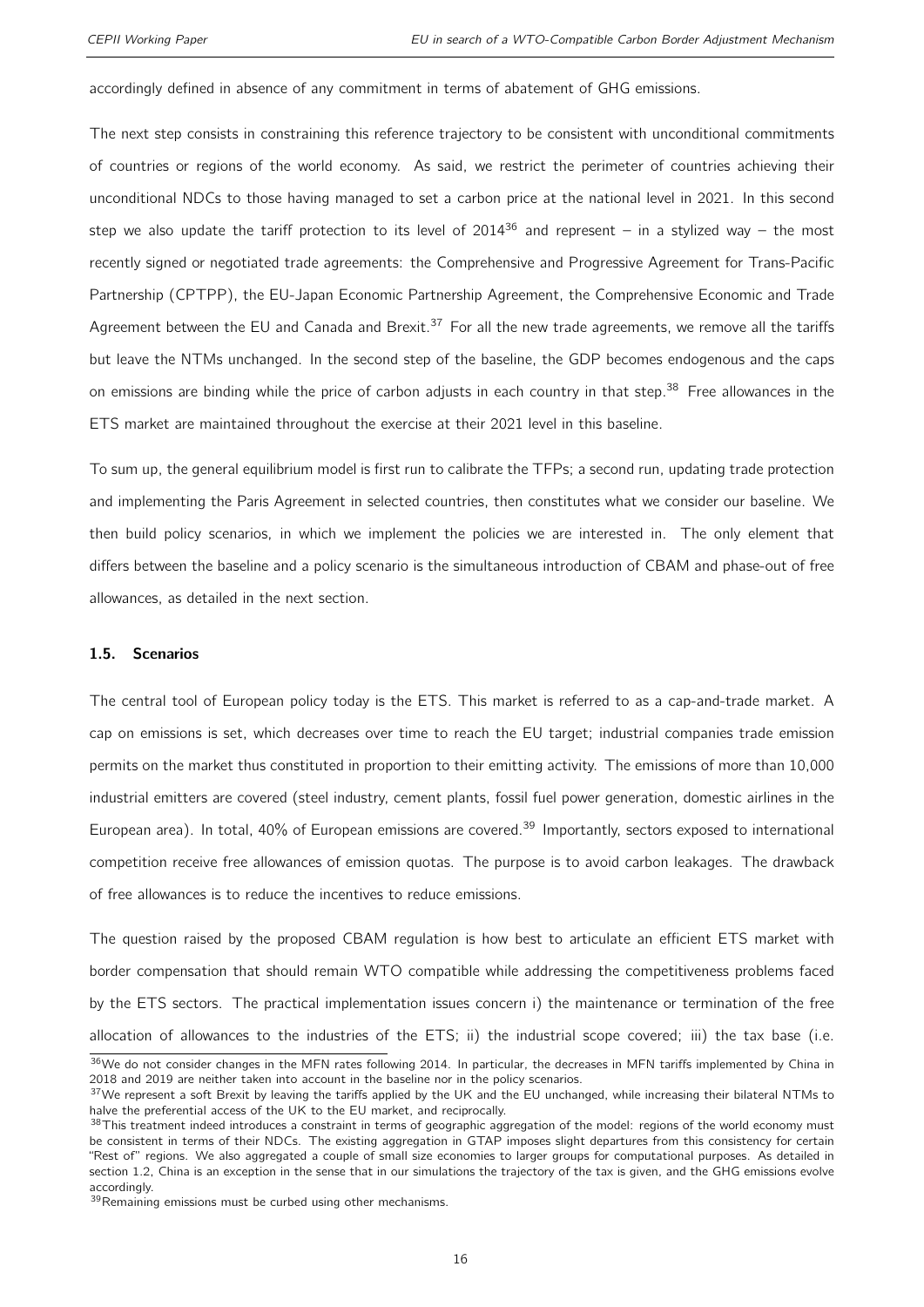reference emissions); iv) the instrument of compensation (customs duty, tax, emission allowance purchased by the EU importer); v) the allocation of revenues (general European budget, revenue allocated to decarbonization, international transfer); vi) the possible return to European exporters of the rights acquired on the ETS; vii) ; and finally, vii) the possible Special and Differential Treatment (SDT) of the imports from Least Developed Countries (LDCs).

Is the CBAM a substitute to free allocation of allowances? The Commission is more affirmative than the Parliament on that front. It proposes to implement the CBAM gradually over ten years, while free allowances would be progressively phased out in parallel. However, WTO compatibility of such approach is an open issue and this approach may evolve after consultations with main trading partners.

What scope? The European Parliament draft proposed two stages: firstly, industries covered by the ETS, and secondly, all products, according to their indirect content in products covered by the ETS, in order to avoid a toll on the competitiveness of downstream European industries.<sup>[40](#page-2-0)</sup> The proposal of the Commission goes in the same direction and consider it is "prudent to start with a selected number of sectors with relatively homogeneous products where there is a risk of carbon leakage".<sup>[41](#page-2-0)</sup> Accordingly, it restricts the perimeter of concerned ETS products (iron and steel, aluminium, cement, fertilizers, electricity) but extending it to tubes and pipe fittings in order to avoid circumvention of the regulation. The indirect emissions induced by the consumption of electricity in the production process of ETS sectors are covered by the CBAM in the Commission proposal, based on the energy mix of electricity generation in the exporter country. The difficulty here is that the production of electricity might be subject to carbon taxation in the exporter country, which adds to the complexity of the compensation. Moreover, green electricity is heavily subsidized in Europe, which would open the Pandora box of subsidies in case of a panel at the WTO.

Which base? To ensure the effectiveness of the CBAM, it would be appropriate to use the actual emissions of the exporter country. But how to know the carbon content of imported products? It is in the exporting country's interest to reveal this content only if it is lower than the content of equivalent European products (thus avoiding the tax), which should not happen in countries where carbon is not taxed, since the production units there are less efficient. There are two possible solutions: to apply a carbon "package" for comparable products and comparable countries, or to consider the European carbon content and apply it to imported products. Using the "package" approach, the EU runs the risk of a dispute before the Dispute Settlement Body (DSB) of the WTO. This was anyway the solution envisaged by the European Parliament, with reference to average global emissions.<sup>[42](#page-2-0)</sup> The solution proposed by the Commission is to apply a default reference for emissions if the European importer is not

<sup>40&</sup>quot;Art. 12 of (2020/2043(INI)): In order to prevent possible distortions in the internal market and along the value chain, a CBAM should cover all imports of products and commodities covered by the EU ETS, including when embedded in intermediate or final products; (...) as a starting point (already by 2023) and following an impact assessment, the CBAM should cover the power sector and energy-intensive industrial sectors like cement, steel, aluminium, oil refinery, paper, glass, chemicals and fertilisers (...)".

<sup>41</sup>COM(2021) 564 final by the European Commission, Proposal for a Regulation of the European Parliament and of the Council establishing a carbon border adjustment mechanism, page 39, paragraph 28.

 $42$ Art. 13 of (2020/2043(INI): If data is not made available by the importer, account should be taken of the global average GHG emissions content of individual products.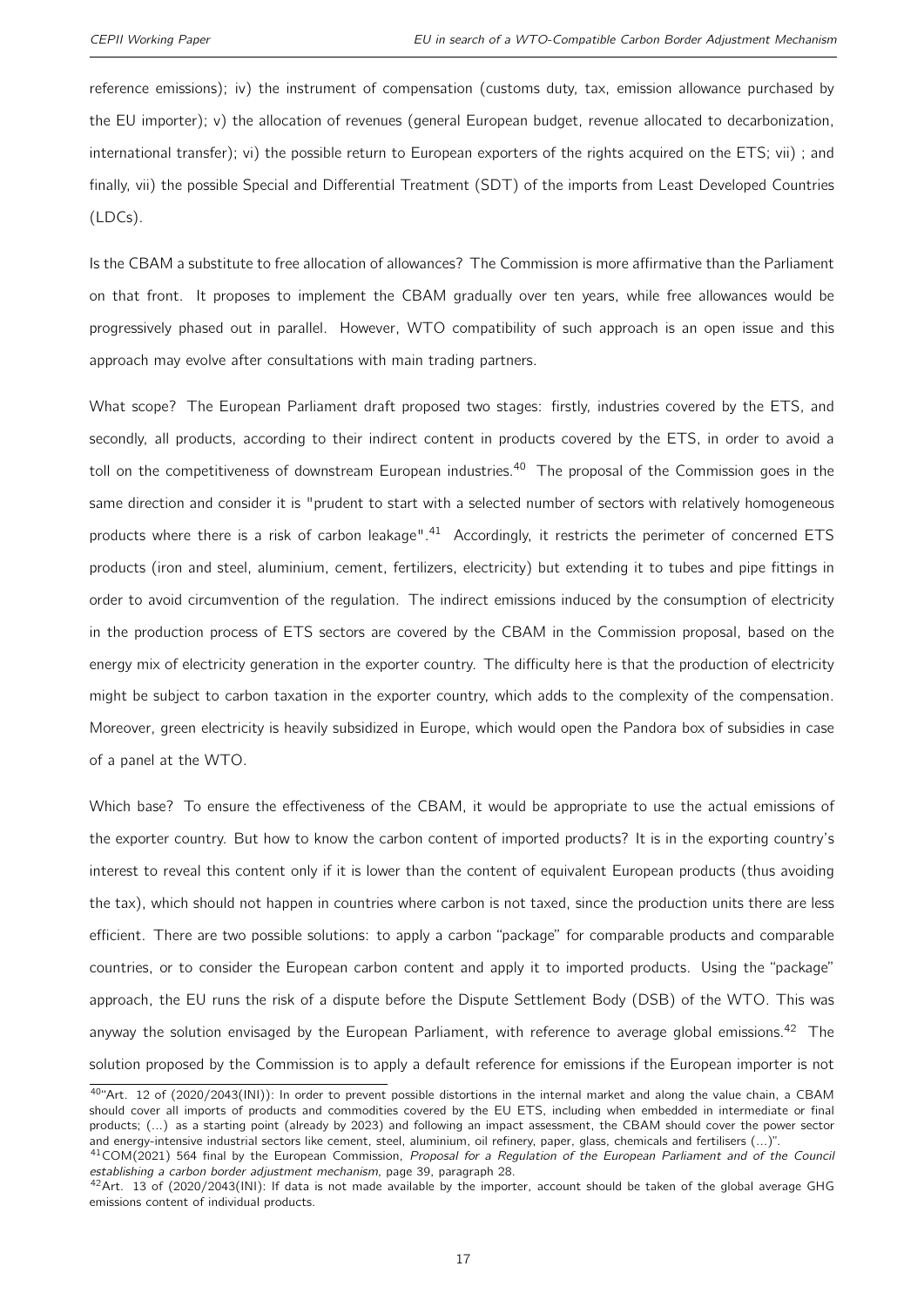in position to provide the requested information. An alternative solution would be to consider the average EU content. It would secure WTO-compatibility, but only part of the carbon content of imports would be covered, such that the CBAM would compensate only *partially* the competitive differential for European producers. Hence, it would avoid only a small amount of leakages. This solution is not envisaged by the Commission.

Which instrument? How to financially compensate for the difference in carbon content between European and imported products? A first solution is to impose a customs duty calibrated to this difference. Here again, the prospect of difficulties at the WTO arises: this customs duty would be discriminatory (not all exporters would pay the same customs duty), which may contravene one of the founding principles of the WTO, not to say that the duty would vary daily like the price of carbon. A second solution is to impose a tax at the border. The difficulty is then not in Geneva but in Brussels, because taxation issues are decided unanimously by the member countries. Faced with these difficulties, one might prefer to ask European importers to acquire carbon permits on the ETS market, in the same way as producers located in the EU. However, it would be necessary to modify the fundamental parameters of the ETS, i.e. the supply of permits and the emission cap, in order to reintegrate the substantial "imported" European emissions into the market. The European Parliament, the Commission and the Council agree on the purchase of emission allowances by European importers. But, very cleverly, to avoid unbalancing the ETS, the Parliament proposes the creation of a second market, reserved for importers, on which the price is set by the first market.<sup>[43](#page-2-0)</sup> If the price is fixed, then the quantities of allowances on the second market adjust accordingly.

However, this system raises a difficult problem of acceptability: replacing free allocation of ETS allowances by the CBAM will ultimately penalise the ETS industries in their export markets. The CBAM by itself cannot address competitiveness issues on third markets, unless it embeds a rebate of the allowances paid by the exporters. The Council has left this issue open: export rebates are the logical solution, but could be considered as subsidies and therefore open to challenge in the WTO. Combining border compensation for imports and refunds to exporters is very similar, from the point of view of economic analysis, to a consumption tax, without the problems of acceptability that this would raise.<sup>[44](#page-2-0)</sup> Aside WTO compatibility, rebating has an undesirable consequence: European exporters would no longer have an incentive to reduce their emissions, or a smaller incentive if they also sell on the European market, which is still subject to obtaining permits.

What allocation of revenues? Finding a satisfactory answer (from the point of view of WTO rules) to the question of the use of the revenues is an important point. The terms of the WTO environmental exception on which the European CBAM could be based would not necessarily allow the revenues generated by the CBAM to be used to fund the European budget indiscriminately, contrary to what has been suggested in the Commission's first

<sup>&</sup>lt;sup>43</sup>Art. 16 of (2020/2043(INI): "importers should buy allowances from a separate pool of allowances to the EU ETS whose carbon price corresponds to that of the day of the transaction in the EU ETS". [Garicano](#page-32-15) [\(2021\)](#page-32-15) details the choices of the Parliament and explains the envisaged gradual phasing-out of free allowances.

<sup>&</sup>lt;sup>44</sup>A CBAM combined with a refund is generally considered equivalent to a consumption tax if it taxes carbon at exactly the same price as the domestic tax; if the carbon tax is fully passed on to the consumer by producers; and if exporters receive a full refund. Thus, European producers and their foreign third-country competitors pay the carbon tax when selling to European consumers, while no producer (European or not) pays the tax when serving third-country consumers.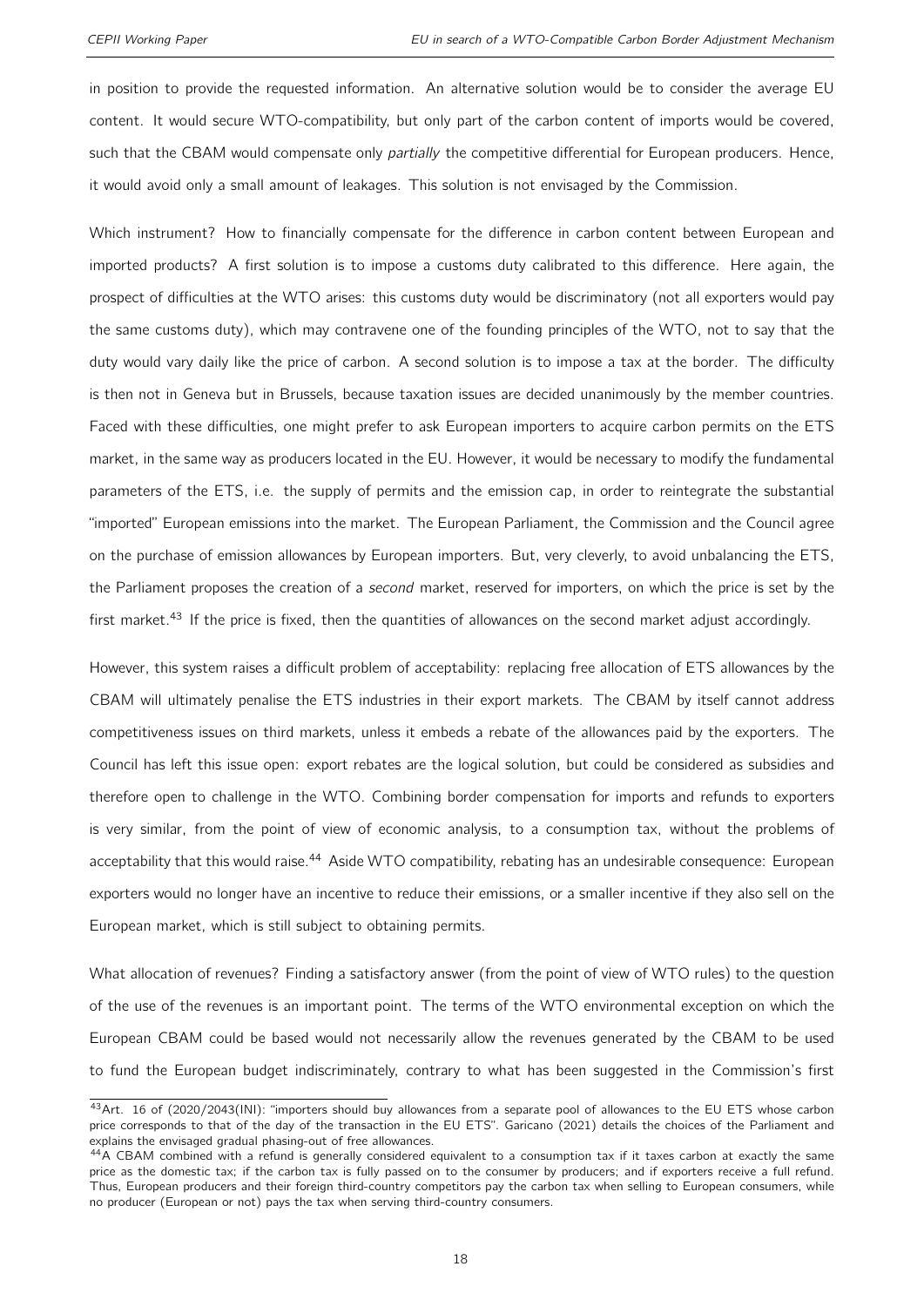communications. At the very least, these funds should be directed towards financing decarbonization projects in the EU. Their use to finance decarbonation in developing countries would indeed be preferable, although more challenging from a political economy perspective: these countries use less efficient techniques and therefore the gain in terms of decarbonation of a euro invested is greater; and these countries do not necessarily have the financial means to make these investments, so there would be no windfall effect. The text adopted by the European Parliament insists on the need to have resources earmarked for decarbonation in the EU or in the LDCs, and not to increase European resources without precise allocation.<sup>[45](#page-2-0)</sup> The proposal of the Commission is to not earmark the revenues of the CBAM and to allocate them in the general budget of the EU.

Finally, will imports from LDCs benefit from a SDT, for instance with an exemption of compensation? This option is disregarded at this stage by the Commission, while we think this element is central for WTO-compatibility, while it comes at a very low economic and environmental cost.

Against this background, we consider 3 scenarios summarized in Table [1.](#page-19-1) In all scenarios the CBAM is applied on all sectors covered by the ETS. $46$  Whatever the scenario, CBAM is gradually introduced – and free allowances are phased-out – over a period of 10 years, from 2026 to 2035. There is no double taxation of carbon embodied in imported products: importers are exempted from EU emission allowances in proportion to the carbon price incurred by the exporter in its country. And we systematically apply a SDT to LDCs, exempting them from the compensation. The outcomes of these three scenarios will be compared to a baseline in which 43% of the total allowances are freely allocated and this share is kept constant.

In the first scenario, we use as reference only emissions *directly* induced by the production process of the sectors covered by the European ETS. In order to maximise the chances of WTO compatibility, we rely on the average EU emissions by sector as a reference. This is the safest design of the CBAM with respect to WTO compatibility but also the one that potentially reduces leakages of the European policy the least.

The second scenario differs from the first in terms of reference emissions: we consider the emissions by sector in the exporter country. The complex modalities envisaged for tracing the carbon content of products in the EU proposal are here justified by a more effective reduction in leakages. However, such increased complexity, among others, endangers WTO-compatibility. Indeed, the necessity for the importer to document the emissions in the origin country of the product, or conversely the need for exporters to register on a centralised database maintained by the Commission may be interpreted as additional non-tariff barriers. In short, the reference to the exporters' emissions favours the reduction of leakages over WTO compatibility.

The third scenario adds to the second a rebate to exporters. European exporters get a refund of the allowances

<sup>45</sup> Art. 16 of 2020/2043(INI) "asks the Commission to ensure full transparency about the use of those revenues; (...) those new revenues should allow for greater support for climate action and the objectives of the Green Deal, such as the just transition and the decarbonisation of Europe's economy, and for an increase in the EU's contribution to international climate finance in favour of Least Developed Countries and Small Island Developing States, which are most vulnerable to climate change.

<sup>46</sup>It will be difficult to justify at the WTO an exemption of certain ETS sectors that would be still subject to free allowances, hence this choice. Notice that the proposal of the Commission envisages a two-year implementation period – from 2023 on – whereby importers notify the embedded emissions of the imported products without having to purchase allowances.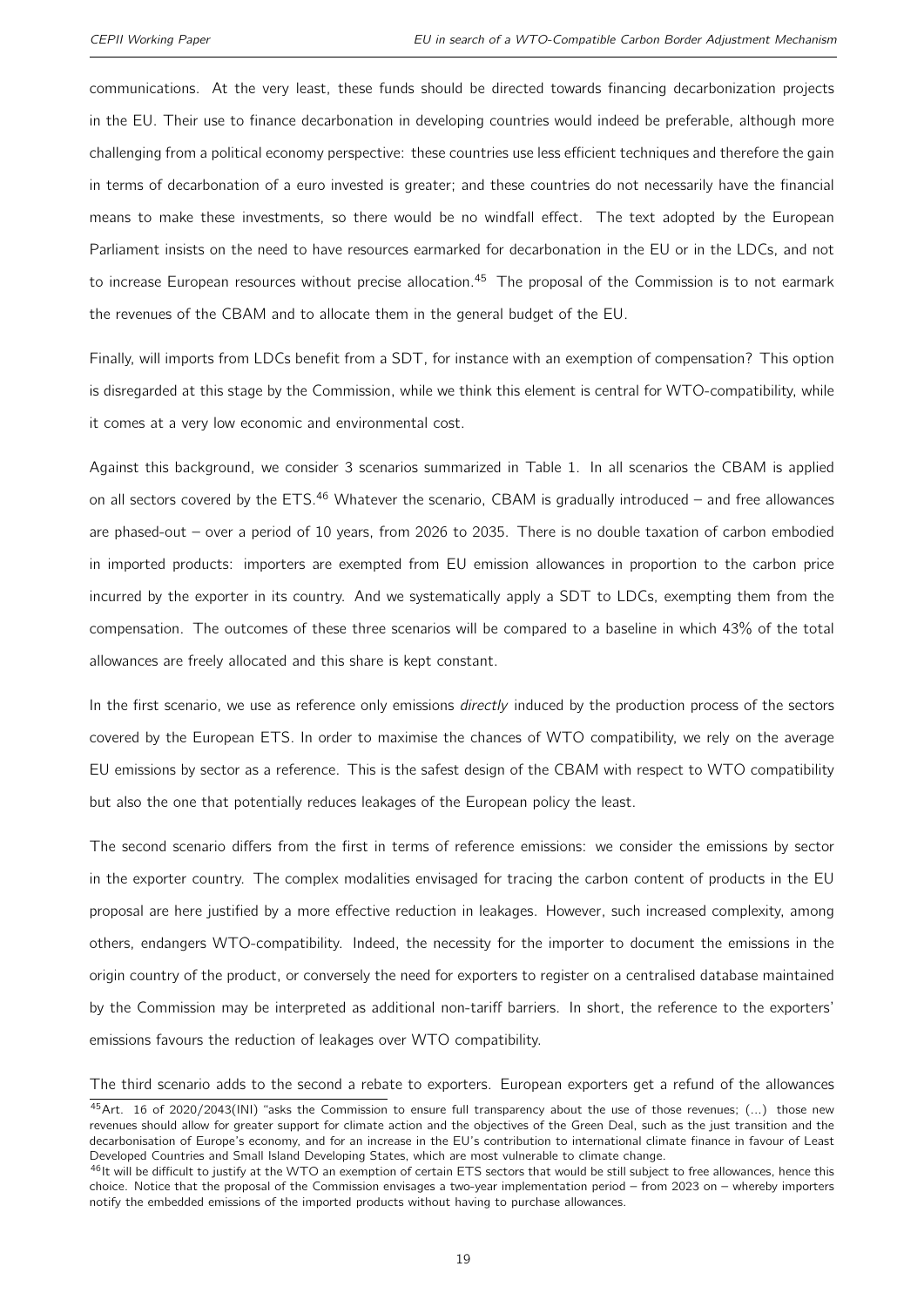<span id="page-19-1"></span>

| Scen.          | Scope         | Emissions | Tax base        | <b>SDT</b> | Rebate |
|----------------|---------------|-----------|-----------------|------------|--------|
|                | All ETS sect. | Direct    | EU              | Yes        | No     |
| S <sub>2</sub> | All ETS sect. | Direct    | <b>Exporter</b> | Yes        | No     |
| S <sub>3</sub> | All ETS sect. | Direct    | <b>Exporter</b> | Yes        | Yes    |

#### Table 1 – Scenarios

they have actually paid for to produce the goods they export. The refund does not cover the allowances bought to produce the goods sold on the European market.

In the following section, we detail the economic and environmental impacts of each these versions of the CBAM and discuss in more detail their compatibility with WTO rules.

#### <span id="page-19-0"></span>2. Results

Provided that the ultimate goal of CBAM is to curb the carbon leakages induced by the ambitious target of reducing EU emissions by 55% by 2030 with respect to 1990, let us start by focusing on the environmental impact of the CBAM. We use the reduction in EU GHG leakages as a metric of the efficiency of the instrument. European leakage results from the increase in GHG emissions in unconstrained countries caused by the implementation of the European climate policy. These leakages are both direct, i.e. caused by the displacement of production activities outside the EU, and indirect, i.e. channeled through the changes induced on international energy markets by the European policy. In medium to long term scenarios as those we are considering, indirect leakages are expected to be significant, contrary to what has been observed in the past years, because the carbon price is expected to be much higher in the coming years (see Appendix, Figure [D4\)](#page-43-0). Leakages are present in our baseline, despite free allowances: the EU climate policy covers all sectors while free allowances cover only the sectors most exposed to direct leakages. Furthermore, free allowances do not cover the electricity generation: the increasing price of electricity is fully passed to all firms. In our three scenarios, the net effect on leakages (compared to the baseline) results from two contrasting drivers. On the one hand, direct leakage could increase because of the loss of competitiveness of European industries in their export markets: their products, which are relatively low intensive in carbon, are replaced by goods produced outside Europe with higher intensive non-European technologies. On the other hand, European demand for products covered by the ETS is going to be satisfied by a larger share of domestic low intensive production, and will also be reduced because of increased prices. The leakages presented here encompasses both direct and indirect leakages, and their variation is the net result of the two mechanisms detailed, plus one additional adjustment. Actually, global emissions and therefore leakage from the Fit for 55 package decrease due to the reduction of international transport (international bunkers are included in our calculation despite their absence from national inventories).

Practically, we compute in Table [2](#page-20-0) leakages as the difference in the emissions occurring in unconstrained countries under the scenario of interest (with the CBAM in place) and under a scenario in which the EU does not implement

20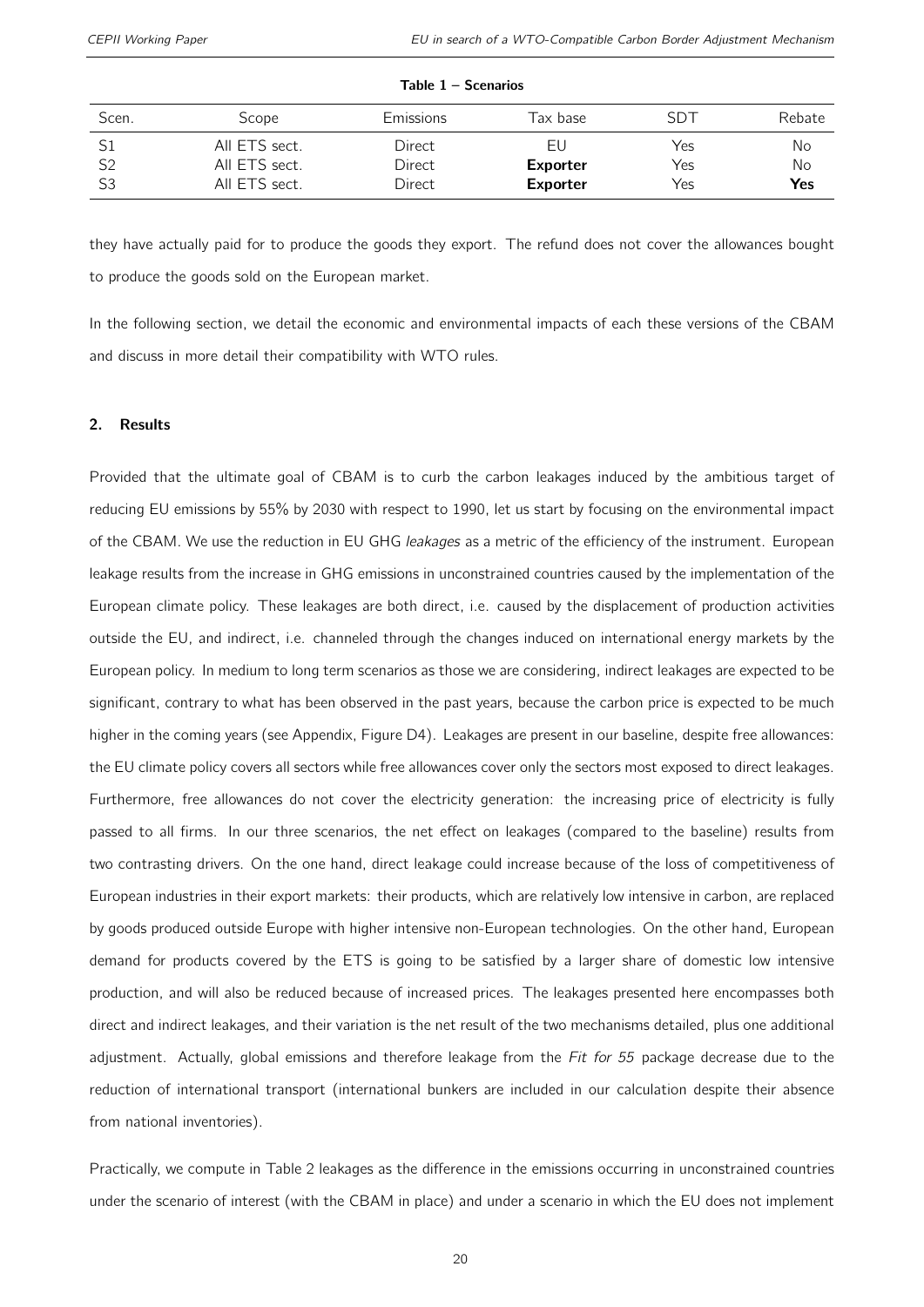<span id="page-20-0"></span>

| EU leakage<br>$($ Gt CO <sub>2</sub> eq) | EU leakage rate<br>$(\% )$ |
|------------------------------------------|----------------------------|
| 20.7                                     | 76.1                       |
| 14.6                                     | 53.7                       |
| 9.7                                      | 35.6                       |
| 8.6                                      | 31.5                       |
| 8.5                                      | 31.0                       |
|                                          |                            |

#### Table 2 – Focus on the environmental impact of the CBAM

Note: cumulated emissions over the period 2021-2040. Source: MIRAGE-VA, calculations by the authors.

any climate policy, everything else being equal (in particular, the implementation of carbon policies in the countries that have taken unconditional commitments under the Paris Agreement and implemented as of end 2021 a carbon pricing at the national level). The leakage rate is the leakage so defined divided by the reduction of European emissions associated with the Fit for 55 package. We consider cumulated emissions (and therefore cumulated leakages) over the period 2021-2040. We calculate the leakages associated with the package but without free allowances, the package combined with free allowances, and the package combined with Scenarios 1 to 3.

The implementation of the European NDCs, without free allowances generates cumulated leakages amounting to 20.7 Gt of  $CO<sub>2</sub>$  eq. over the period 2021–2040. This significant amount corresponds to one year and 8 months of emissions by China, based on its 2018 emissions, excluding land use and forestry. As we take as a reference a situation without any mitigation policy in Europe and we consider the very ambitious Fit for 55 package, the leakage rate we find is much larger than the one usually presented in ex ante studies (for instance [Branger &](#page-31-13) [Quirion](#page-31-13) [2014,](#page-31-13) find an average leakage rate of 12%). Free allowances reduce these leakages by 30%. Substituting CBAM for free allowances, regardless of its design, further reduces leakage, by 40%. The comparison of the leakage rate in a situation with the Fit for 55 package and free allowances, with the one where the CBAM replaces free allowances sheds light on the issue faced by the Commission. With free allowances, half of the costly effort of mitigation would be jeopardized by leakages; CBAM reduces the leakage rate to one third.

However, achieving this environmental goal of mitigation has an economic cost, the complex mechanisms of which we now detail. Table [3](#page-21-0) provides a summary of the main macroeconomic impacts of our three scenarios, with a focus on the European economy. The baseline is the world economy in 2040, with all countries with unconditional NDCs and national carbon pricing in place by 2021 capping their emissions according to those NDCs. Free allowances on the ETS market are maintained in this baseline (recall that 43% of allowances are allocated for free). Therefore, the economic and environmental impacts of the modelled CBAM are the result of the substitution of CBAM for free allowances.

The first column in Table [3](#page-21-0) is showing the impact of the introduction in 2023 of the CBAM with no rebate to exporters, compensating only direct emissions and using EU average emissions by sector as reference, and exempting LDCs in the name of SDT. The second column replicates the first, but using as a reference the average

21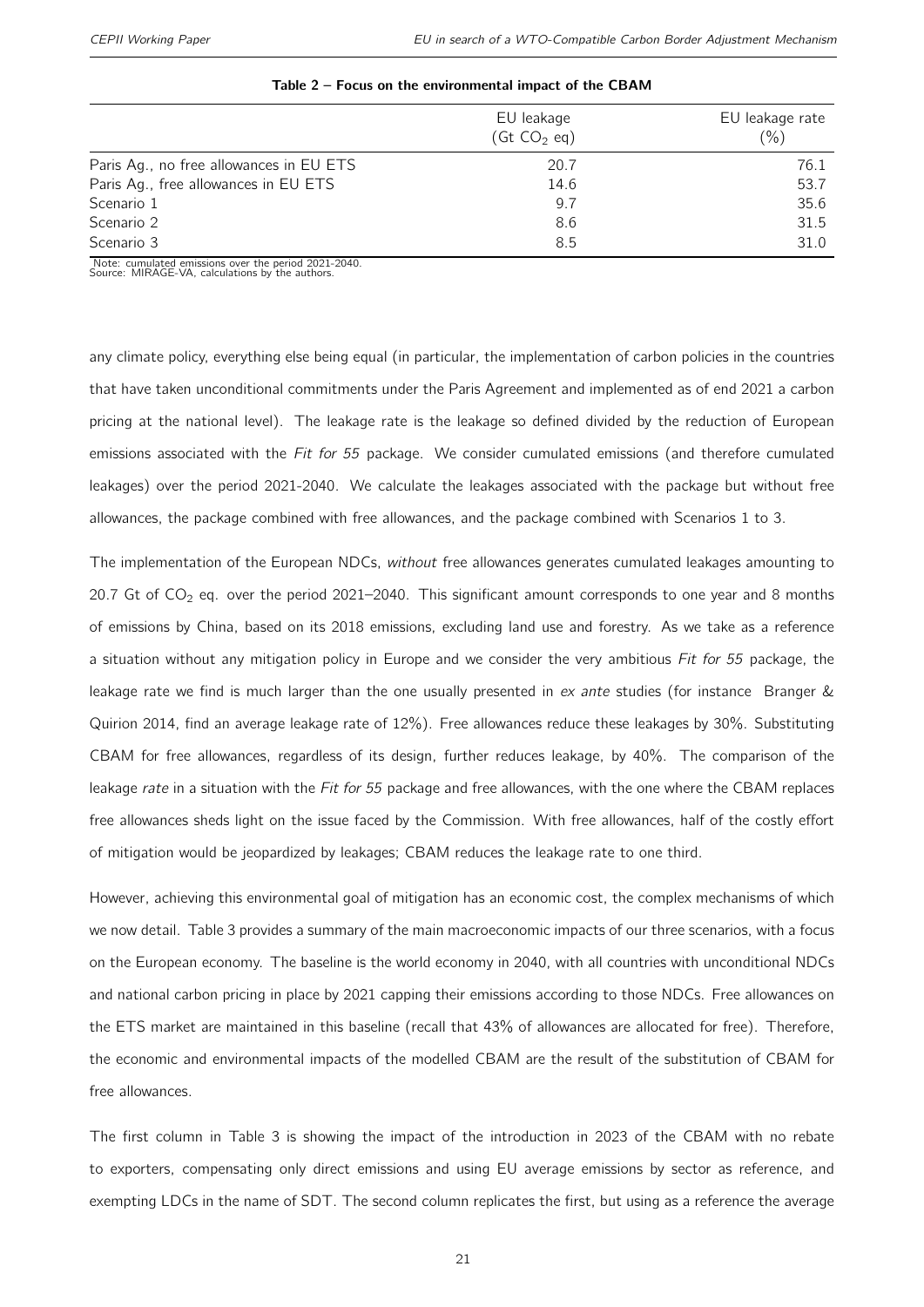<span id="page-21-0"></span>

|                     | CBAM<br>(1) | $+$ ref. exp.<br>(2) | + ref. exp & rebate<br>(3) |
|---------------------|-------------|----------------------|----------------------------|
| GDP                 | $-1.2$      | $-1.3$               | $-1.3$                     |
| Imports             |             |                      |                            |
| Imports int. goods  | $-3.6$      | $-8.3$               | $-7.4$                     |
| Imports final goods | $-2.7$      | $-3.0$               | $-1.5$                     |
| Exports             |             |                      |                            |
| Exports int. goods  | $-6.3$      | $-8.6$               | $-6.6$                     |
| Exports final goods | $-2.6$      | $-6.0$               | $-6.4$                     |
| Carbon price ETS    | 5.2         | 10.4                 | 14.1                       |

#### Table 3 – Impact of the CBAM in EU

Notes: relative changes in % compared to the baseline, in 2040, excl. price effect, excl. intra-EU, results in volume. International freight included.<br>Source: MIRAGE-VA, calculations by the authors.

emission in the exporter country.<sup>[47](#page-2-0)</sup> The third column further adds a rebate to the exporters covering the allowances they buy to produce goods exported to third markets, as free allowances are progressively removed. All figures are in percentage deviation from the baseline in 2040, at constant prices. The first five rows report variations in economic variables, the last one reports variations in the carbon price on the ETS market.

In the new equilibrium of 2040 there are no more free allowances and the CBAM is fully implemented since 2035. Across the three scenarios, we expect differences in economic impacts to proceed mainly from the reference emissions used for compensation and from exporter rebates. The use of the emissions of the exporting country instead of the EU average emissions should make Scenario 2 more effective in reducing EU imports of carbon intensive products. The differences between scenarios 2 and 3 are expected to come mainly from the partial restoration of the competitive advantage of European exporters subject to the ETS.

The starting point to analyse the results is the change in European imports of intermediate goods. Although this macroeconomic variable aggregates imports in ETS sectors and in other intermediate products, we already see that Scenario 2 imposes a much larger toll on European intermediate imports (−8.3%) than Scenario 1 (−3.6%). The reason is that in Scenario 2, GHG emissions of the exporter (and not European ones) are used as a reference for compensation, where GHG emission intensity is on average higher in extra-EU countries than in the EU. We will see below which exporters and sectors are most affected.

In contrast, Scenario 3 is not more effective than Scenario 2 in reducing imports. The reason is twofold. First, third markets are now relatively more attractive for EU ETS producers benefitting from rebates. EU producers export more and leave a relatively larger share of the European market to their foreign competitors. Second, ETS products are more costly for European downstream producers, due to the higher price of ETS allowances which we now detail. As a result, downstream producers loose competitiveness in their home market.

 $47$ In the proposal of the Commission individual exporters' emissions are targeted, which is out of reach with the data at hand, which justifies our approach. Considering the national average would also have the advantage to avoid that some exporters specialize their clean production for the European market, while other dirtier exporters reach other markets, leading to a kind of trade diversion, with no impact on the overall emissions of the exporting country.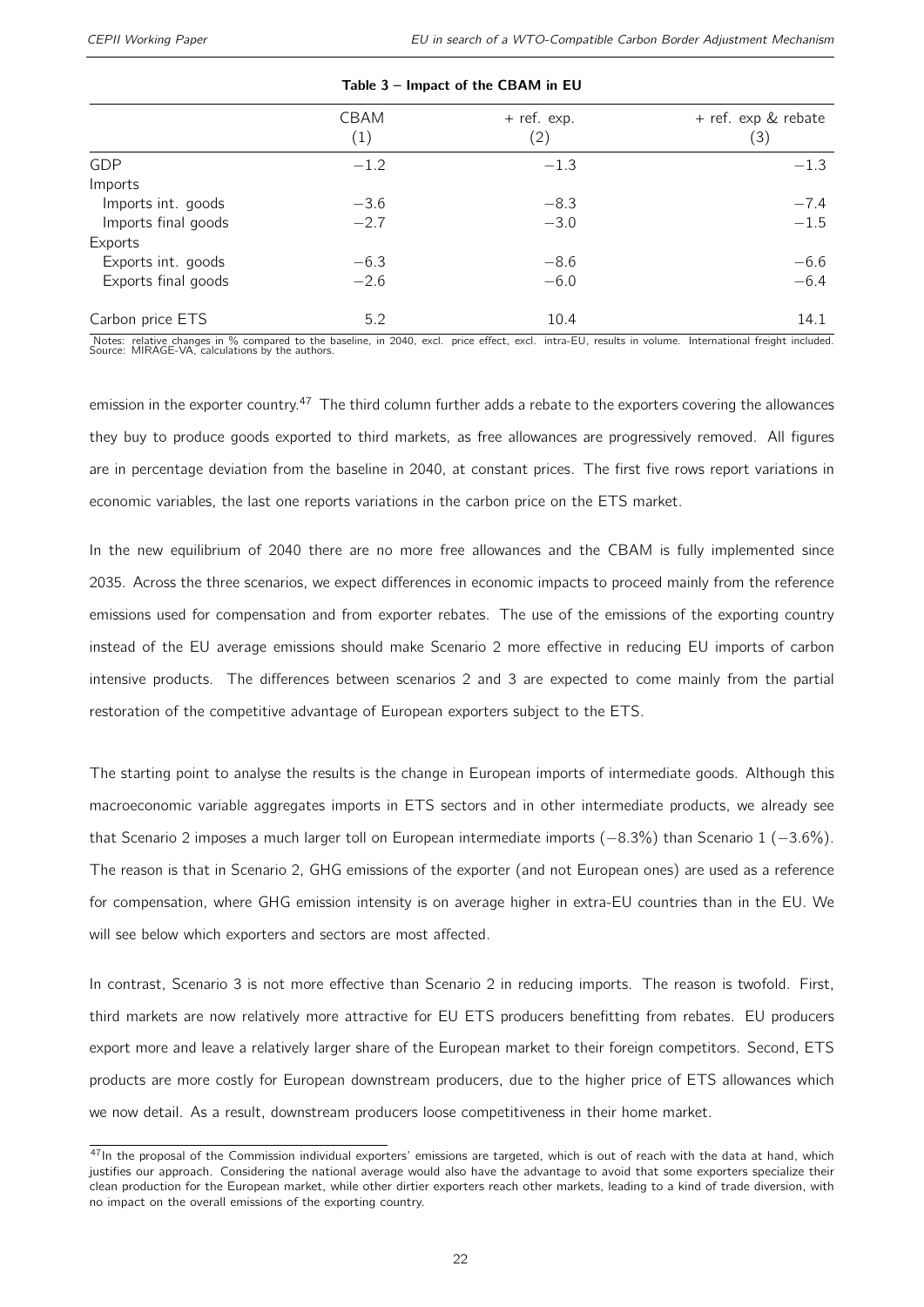The next step in the comparison of scenarios is to examine the impact of the CBAM on the carbon price in the ETS market. Scenario 1 leads to a 5.2% increase in the price of carbon quotas on the main ETS market (as opposed to the market for allowances intended for importers). This result deserves attention. Since importers buy emission allowances on a separate market, an increase in the price of emission quotas for European *producers* was not necessarily expected by the designers of the mechanism. The logic is as follows. EU ETS producers benefit from the protection of CBAM in the European market. They therefore increase their production to meet the resulting increased demand. As a result, EU ETS producers increase demand for allowances, which are capped to meet NDC targets – and thus the price of carbon rises in the main ETS market. And in turn, this price increase is passed on to the allowance market for importers. The price of allowances increases more in the more protective Scenario 2 (10.4%). In Scenario 3 the increase is even larger (14.1%) since domestic demand is even larger, the EU exporters being more competitive in the third markets than in the other Scenarios.

The price increases we observe in Table [3](#page-21-0) results from two opposite effects: as detailed, on the one hand, the CBAM raises carbon prices on the ETS market. On the other hand, the removal of free allowances tend to decrease the price of allowances on ETS markets, since without free allowances, the burden is optimally shared among the sectors covered by the EU ETS, between sectors exposed to leakage (thus not paying the full ETS price in the interim phase or thereafter protected by the compensation at the border) and power generation not exposed to leakage but having to cope with the increase in price of ETS allowances. In scenario 3, ETS exporters put additional pressure on the demand for allowances when they export, without bearing the cost, as opposed to allowances they must purchase for their domestic sales.

The increase in the price of electricity, induced by higher carbon prices, is an additional cost for European producers in all sectors (and for households). European producers who import ETS products as inputs, such as steel or aluminum, also see the price of their intermediate consumption increasing due to border compensation. And the price of European ETS products substituting for imports also increases due to the increase in the price of ETS allowances resulting from the CBAM. The resulting increase in European production costs translates into a loss of competitiveness for European intermediate and final products on third-country markets (despite the rebate in scenario 3). In short, European producers in the ETS market enjoy a higher market share in a smaller European market (demand for ETS products decreases in the Single Market due to their higher price), and a lower share in third markets.<sup>[48](#page-2-0)</sup> A more restrictive CBAM, using as a reference the exporter country emissions, will increase by more this price. Downstream, European producers of final goods lose market share on third country markets, but also on their domestic market, as their products lose competitiveness compared to imported products whose carbon content is neither priced in their country of origin nor offset at the European border. Rebates to exporters amplify the previous mechanisms.

In scenarios 1 and 2, intermediate good producers find it more profitable to sell their products on the European

 $48A$  simpler interpretation tells us that ETS products are rather homogenous: a tax at the border accordingly inflates indifferently the price of imported and domestic affected products.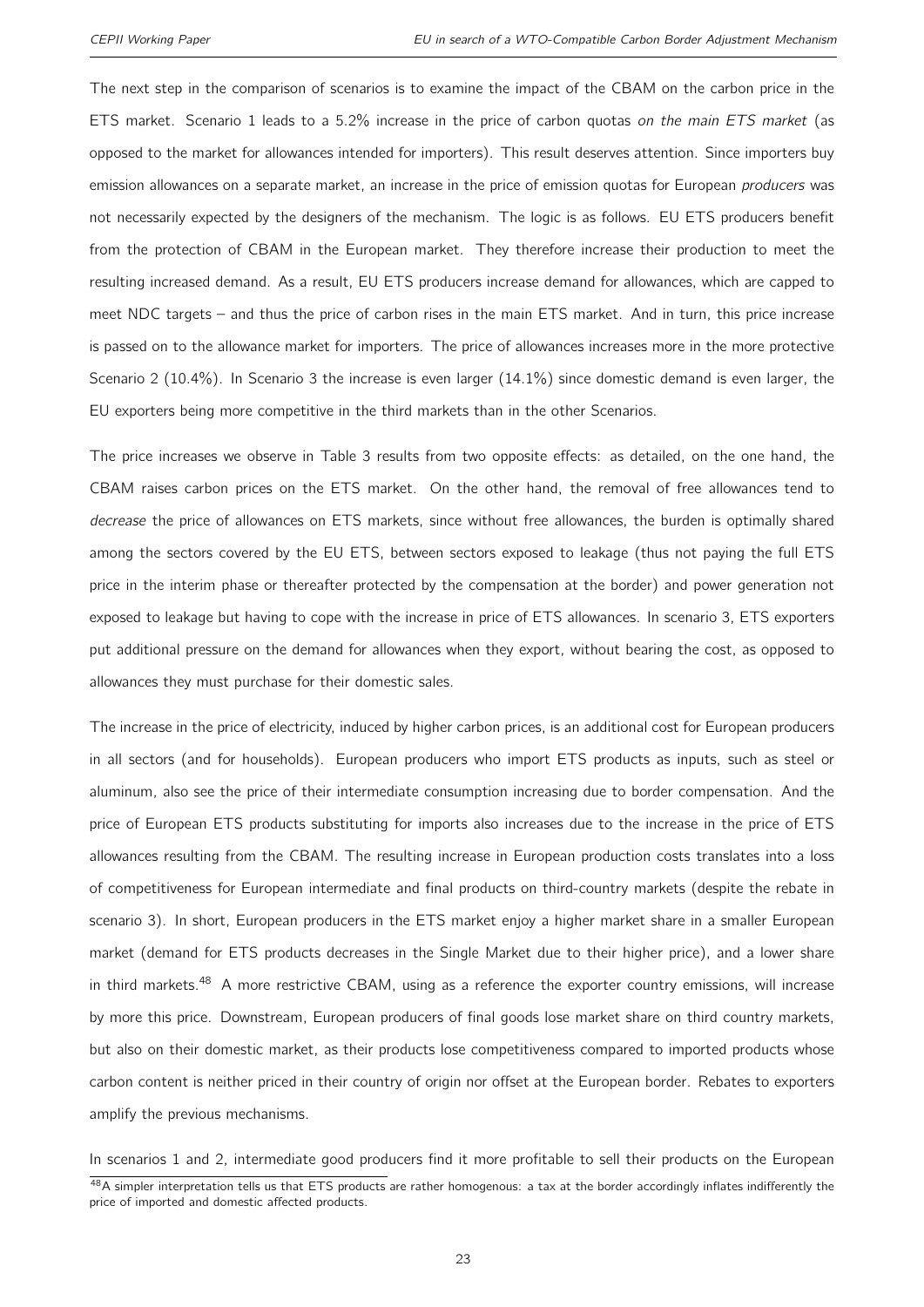market given the restriction on competing imports and given their loss of competitiveness on third countries markets. They accordingly reorient their sales towards their domestic market at the expense of their exports, on the top of their loss of external competitiveness. At the horizon of the simulation, the cumulation of the two effects leads to large variations in European exports of intermediate goods, which end up −6.3% to −8.6% below the baseline in our two first scenarios. But the drop in exports in Scenario 1 (resp. Scenario 2) reaches −34.5% (−38.9%) for the chemical industry, −28.6% (−29.8%) for metal products and −34.1% (−35.6%) for other energy intensive manufactured products. Downstream producers of final goods are also affected, although export declines of lower magnitude, but spread across several industries, and increasing with the stringency of border carbon adjustment, so that the overall impact on final goods exports to third countries is −6% in Scenario 2. These drops in exports will partially offset the reduction in leakages obtained on the import side as a result of the CBAM (production being less GHG intensive in the EU than in the majority of countries). Exports from extra-EU countries, which are more carbon intensive, are going to replace EU exports.

In Scenario 3, export rebates partially restore the competitiveness of ETS producers on third markets. The drop in exports of intermediate goods in this scenario is reduced to −23.0% for the chemical industry, −22.1% for metal products and −21.4% for other energy intensive manufactured products. The explanation is simple: ETS sectors are energy intensive and pay their electricity or alternative sources of energy at a higher price due to the increased price of carbon quotas. Rebates do not compensate for increased production costs, only for the value of purchased allowances. Accordingly, export rebates are only a partial fix of the competitiveness problem of ETS producers on third markets.

The CBAM (similar to a tax from the modelling point of view although this is formally a regulation) is a distortion introduced to correct another distortion (of competition). In such second best situation, the outcome may be positive or negative. The −1.2 to −1.3 percent drop in the EU GDP is the outcome of the reduced value added in sectors using ETS products as inputs, which is not compensated by the protection offered by the CBAM to European producers of ETS products.<sup>[49](#page-2-0)</sup> This loss of downstream value added cannot be offset by gains in the upstream ETS sectors because free allowances are being phased out as CBAM is introduced. The upstream sectors were already protected by the free allowances, CBAM simply substitutes one protection for another while reducing overall competitiveness in export markets and domestic consumption of ETS products due to their higher price. Adopting a different design of the CBAM changes the degree of protection the CBAM offers but does not change dramatically this conclusion, although using the exporter's emissions as a reference in Scenario 2 and 3 impose a higher toll on imports. In Scenario 2, the net negative impact on ETS sectors is simply alleviated as shown below.

 $49$ Note that our model does not integrate a damage function to map the changes in GHG emissions into economic impacts, as it can be done in integrated assessment models. Two reasons motivate this choice. First, there is considerable uncertainty about the magnitude of these costs, and the more so that the permanent impact of climate change on economic activity should take into account extreme events with low probability. Second, according to [Auffhammer](#page-31-14) [\(2018\)](#page-31-14) the damage functions are often "outdated" and based on estimation methods raising identification issues. For example, regressing GDP growth rates across countries on temperature fluctuations to extrapolate the impact of future global warming on global productivity is only valid under the assumption that the intensity of adaptation efforts does not increase with rising temperatures.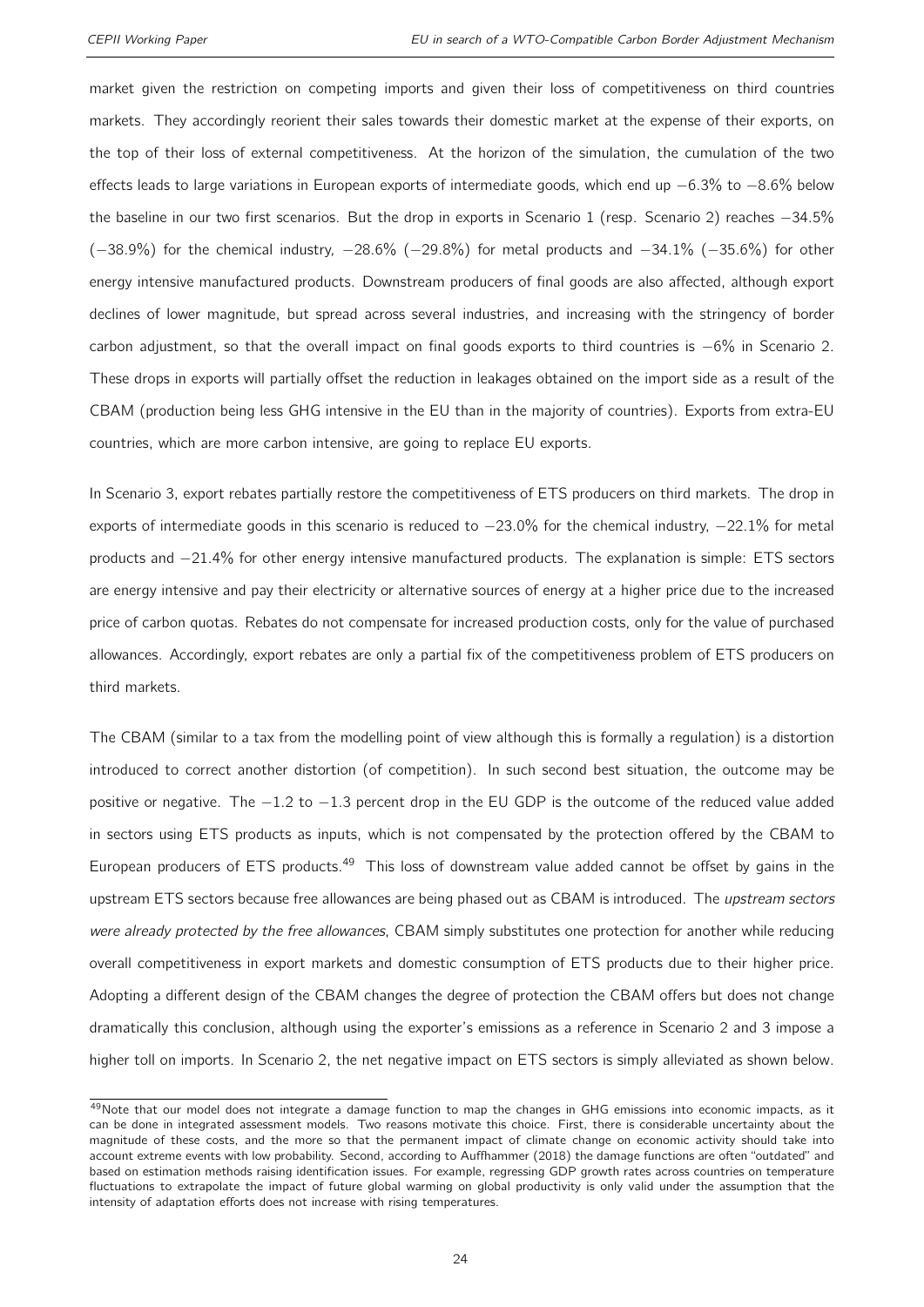The impact of changes in domestic demand, combined with the change in exports and imports, subsumes in variations in the value added by sector. In brief, the mechanisms behind these changes are the following. Higher price of carbon in domestic products as well as in imported products reduce domestic demand. The higher cost of electricity and of carbon intensive intermediate consumptions, combined with the end of free allowances in ETS sectors, overall decrease exports. As far as imports are concerned, two opposite effects are at play: CBAM reduces imports in the sectors it covers, while the loss of competitiveness of downstream sectors increases the imports of the goods produced by these industries. Other mechanisms have an impact on value added by sector. The energy mix changes in the EU, both in industry and in the rest of the economy, and the "servicification" of the economy, which is the other side of the transition to a low-carbon economy. In a word, we expect an "electrification" of the economy and an increase in the value added of services.

The impacts of a CBAM maximising WTO compatibility (our first scenario) are shown in Figure [1.](#page-26-0) Each bar represents the variation in 2040 (with respect to the baseline) of the value added generated by sectors for which this variation exceeds USD 1.5 bn and 0.2% in relative terms. There is a large increase in the value added generated by the electricity sector (+33.3%) because of higher demand and higher prices. The negative impact on downstream industries, intensive in intermediate products sourced from ETS sectors, such as vehicles (−1.1%), electronics  $(-1.5%)$ , textile  $(-1.2%)$ , or other manufactured products  $(-1.6%)$ , was expected because of competitiveness losses on the European and export markets. Recall that foreign competitors do not pay (or pay less) for emitted carbon at home and are not subject to the CBAM, while EU competitors pay their intermediate consumptions at a higher price because of CBAM. Rather unexpected is the deleterious impact of the CBAM on carbon intensive industries (metals: −10.3%, chemicals: −20.5%, other energy intensive industries: −7.2%). This large negative impact on upstream industries is the net of two opposing effects: on the positive side, the protection offered by the CBAM on the European market (which is possibly smaller than the one by free allowances, in particular in Scenario 1); on the negative side, the loss of competitiveness in export markets due to the higher price of ETS allowances and the loss of free allowances as well as the decrease in demand within the EU for ETS products due to the higher carbon price. The latter result can be summarised by concluding that, in the absence of an export rebate, carbon offsetting at the border using European emissions as basis for compensation does not ultimately protect the ETS sectors.

We now compare these results with a different design of CBAM where the reference emissions are those of the exporter and the CBAM comprises a rebate to European exporters on the allowances they bought to produce the goods they exports. This is done in Figure [2](#page-26-1) which compares the outcome of Scenario 3 with Scenario 1. The figure shows that the above conclusion must be reconsidered when the emissions by the exporter are taken as reference for the border adjustment: compared to Scenario 1, the value added of metal products, chemical products, and other energy-intensive products sectors increases significantly, although not enough to erase the overall negative impact of a CBAM that replaces free allowances. The value added in the Chemical sector still records a −9.5%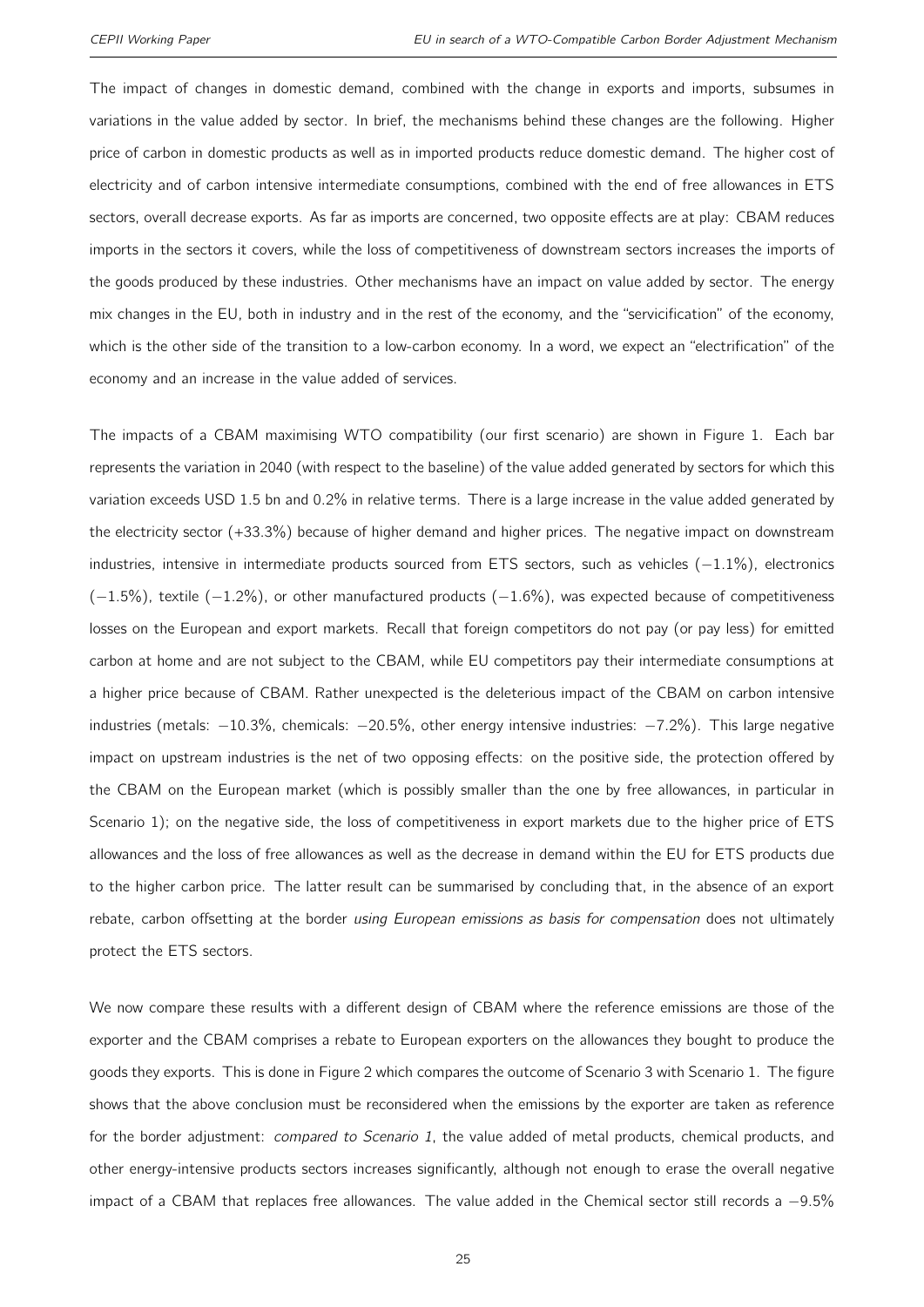drop compared to the baseline, which is above the loss of value added of metal products (−3.4%) and other energy-intensive products (−2.5%). In short, even with such design, CBAM fails to replace free allowances with border compensation without imperiling the industries that currently receive free allowances. Moreover, limiting the losses upwards comes at a cost sown along the value chain: because the border adjustment and ETS allowance price increases are greater in Scenario 3 than in Scenario 1, sectors using ETS products as inputs are now more severely affected by CBAM in Scenario 3 as shown in the left part of Figure [2.](#page-26-1) Compared to Scenario 1, the losses are much larger for Other industries, for the Vehicle sector or in the Electronic sector.

If we now turn to the possible impacts of the European CBAM on third countries, we first notice that the EU enjoys a positive terms of trade effect when introducing the CBAM. It varies between 0.6% in the first scenario and 0.8% in Scenario 2 where the emissions of the exporter country are chosen as reference. This effect, where the lower demand for carbon-intensive imports from a large country (the EU) results in lower import prices and therefore a positive terms-of-trade effect for this importer, is consistent with the theoretical prediction that the taxing country is extracting a rent from the exporters [\(Balistreri, Kaffine & Yonezawa](#page-31-15) [2019\)](#page-31-15). This may also pose difficulties for the acceptance of the CBAM by WTO members.

Another possibly contentious issue in the WTO arena is the impact of CBAM on bilateral exports of main European trading partners of carbon intensive products. Figure [3](#page-27-0) shows the impact of CBAM on EU bilateral exports and imports to (from) selected countries. Imports are in blue and exports in red, with a darker shade for final products: the figure shows the absolute variation in billion USD on the vertical scale, while relative changes in percentages are indicated on the bars. Considering Scenario 1, the most affected country in absolute and relative terms is the USA, with a −3.6% cut in exports towards the EU. However, EU exports to the USA are also down, by −5.8%, with CBAM being ultimately the source of a bilateral trade imbalance favourable to the USA. A similar pattern is observed with China or Japan, although of a much smaller magnitude. India is negatively affected with an absolute deterioration of its trade balance of USD −10 bn mostly due to a drop in exports of intermediate goods. Finally, EFTA and the United Kingdom are the main beneficiaries of CBAM, as they are among the countries that benefit from a low carbon border adjustment once the carbon price they apply to their producers is taken into account, giving them a relative cost advantage: their bilateral exports to the EU are increasing, while their bilateral imports decrease.

Figure [4](#page-28-0) compares Scenario 3 to Scenario 1, Scenario 3 having potentially the largest impact on trade. Comparison with other scenarios is provided in the Appendix. The main finding is that India is deeply affected by the change in baseline emissions, with an additional drop of its exports of intermediate products towards the EU, which amounts to USD 100 billion.

26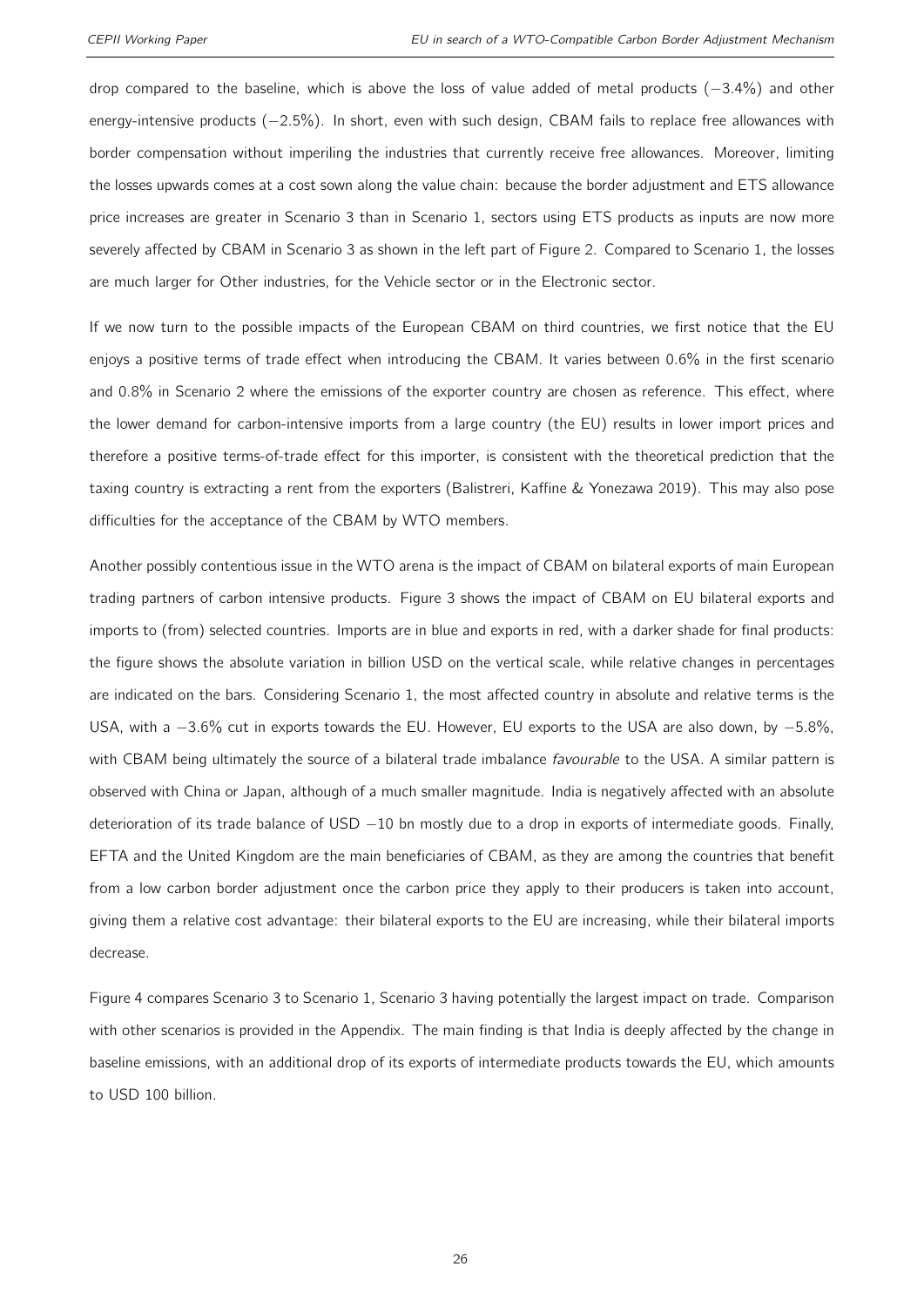<span id="page-26-0"></span>

Figure 1 – Impact of the CBAM on value added by sector (vs baseline, in 2040). Scenario 1

Source: simulations with MIRAGE-VA, calculations by the authors. The figure only shows sectors for which the absolute value of absolute variation is greater than USD 1.5 bn and the absolute value of relative variation is larger than 2 percent.

<span id="page-26-1"></span>Figure 2 – Impact of the CBAM based on the emissions by the exporters and complemented with a rebate on value added by sector (Scenario 3 vs Scenario 1, in 2040)



Source: simulations with MIRAGE-VA, calculations by the authors.The figure only shows sectors for which the absolute value of absolute variation is greater than USD 1.5 bn and the absolute value of relative variation is larger than 2 percent.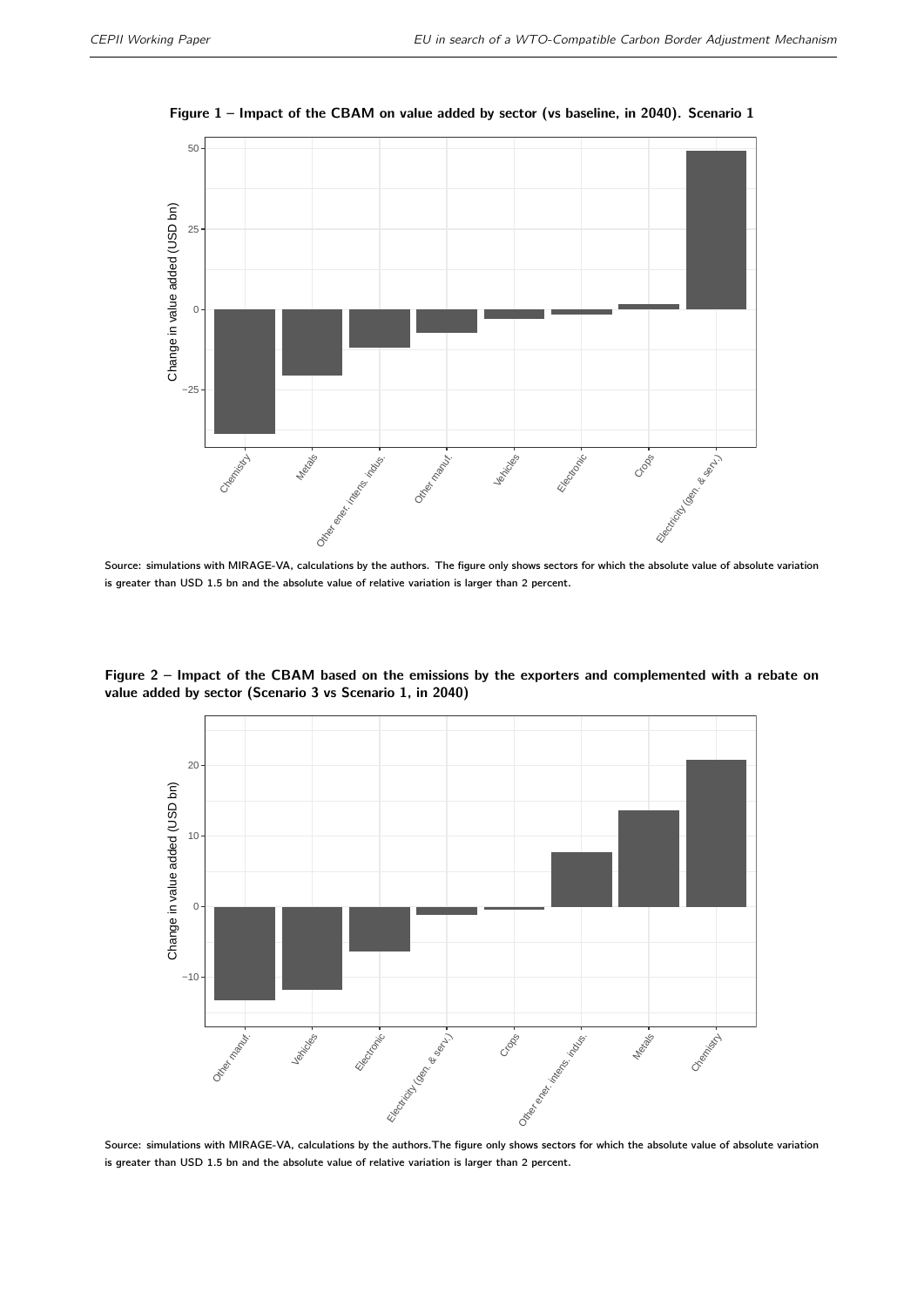<span id="page-27-0"></span>

#### Figure 3 – Impact of the CBAM on EU27 bilateral trade (vs baseline, in 2040). Scenario 1

Source: simulations with MIRAGE-VA. Values are in constant USD of 2014. Trade is reported in volume, i.e. excluding price effects. Absolute and relative variations are expressed with respect to the baseline.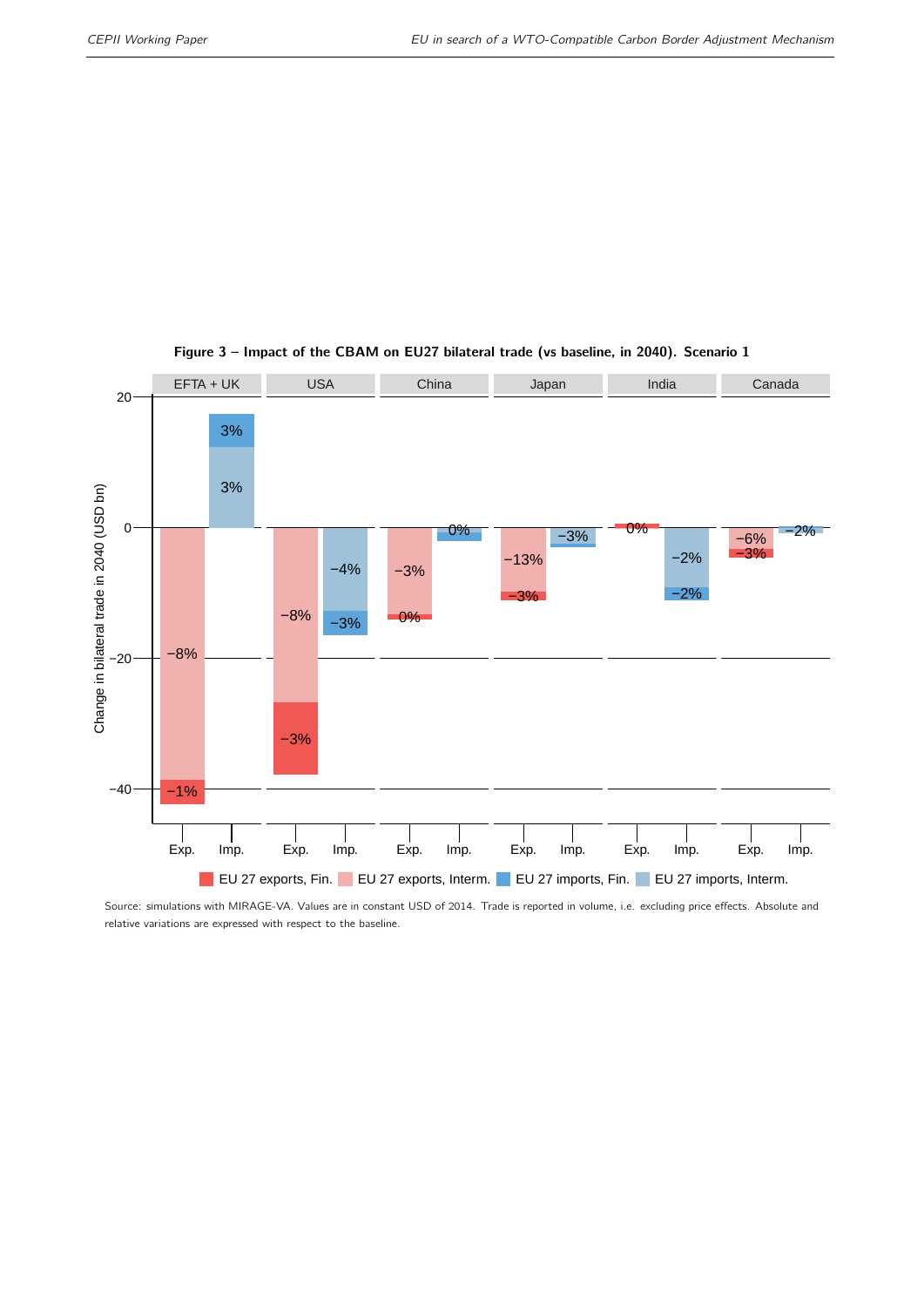<span id="page-28-0"></span>

#### Figure 4 – Impact of the CBAM on EU27 bilateral trade (Scenario 3 vs Scenario 1, in 2040).

Source: simulations with MIRAGE-VA. Values are in constant USD of 2014. Trade is reported in volume, i.e. excluding price effects. Absolute and relative variations are expressed with respect to Scenario 1.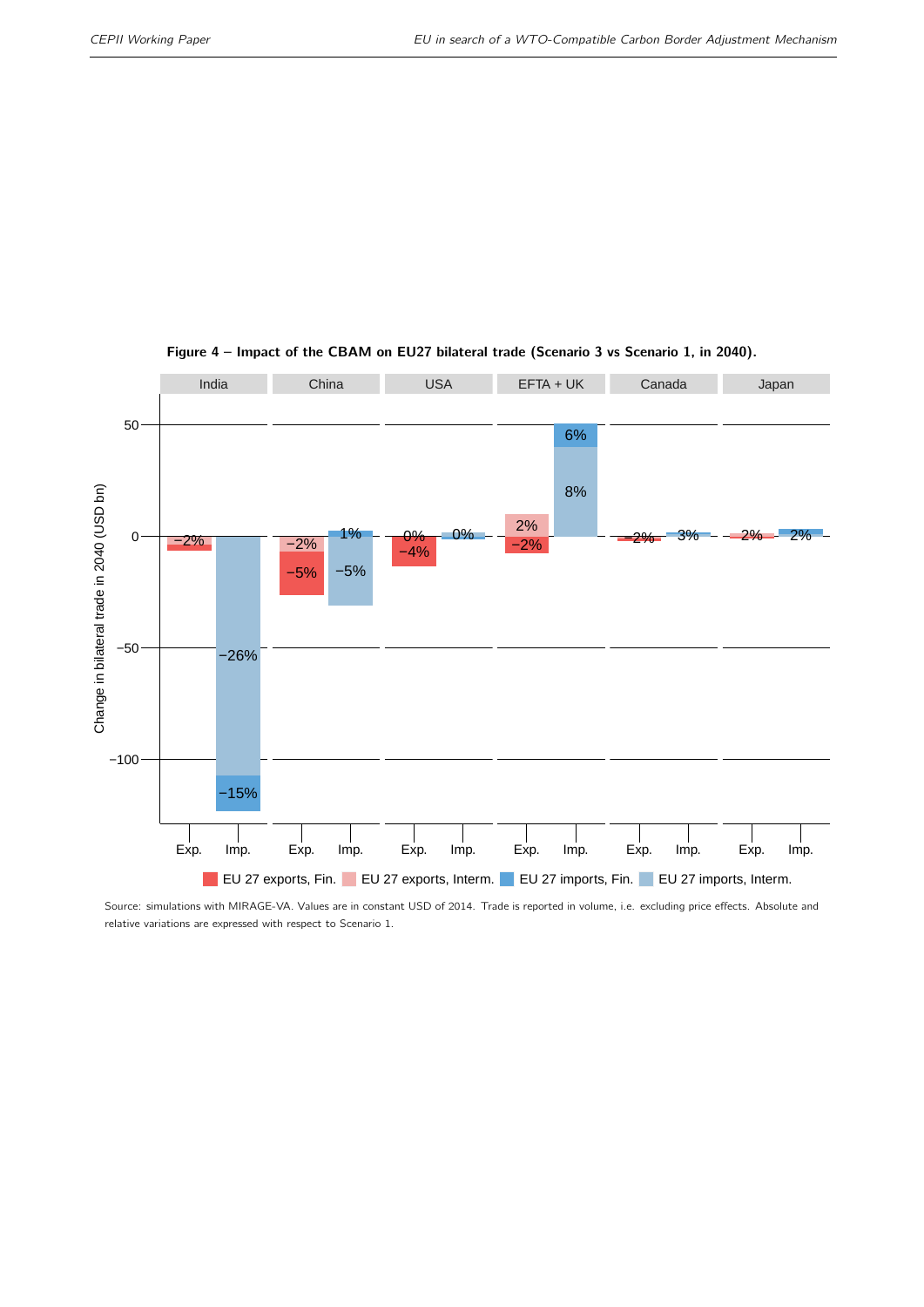#### Conclusion

The European Parliament, the Commission and the Council are moving towards a compensation of carbon price at the borders of the EU. This mechanism would replace the free allocation of emission allowances that presently benefit to the industries most exposed to leakage. It would increase the incentive for these industries to curb their emissions while keeping in place a form of protection against leakages. Taking stock of the ongoing discussions, this paper simulates the environmental and economic impact of different options to implement this mechanism. We explore the impacts on leakages, GDP, trade, value added by sector. We discuss into details the options that could be problematic for the trade partners of the EU and could induce their retaliation. To do this, we evaluate possible designs against WTO rules. Although the Dispute Settlement Body is at a standstill, the regulation envisaged by the European institutions aims at WTO compatibility. A WTO-compliant mechanism would indeed generate a much weaker incentive for retaliation.

Considering the trajectory of the world economy in terms of GDP and induced emissions in absence of any abatement policy, we impose the caps on emissions corresponding to the (updated) unconditional NDCs of the Paris agreement for countries having managed to enforce a pricing of carbon at the national level in 2021. This is our reference, in which the EU freely allocates carbon allowances to ETS sectors exposed to carbon leakage. The counterfactuals consider a CBAM that replaces free allowances. They consist in i) a CBAM limited to direct emissions and taking EU emissions by sector as reference, gradually replacing free allowances between 2026 and 2035; ii) alternatively augmented by the choice of the exporter country's emissions by sector as reference (and still gradually implemented), and iii) further augmented by a rebate of emission quotas to EU exporters. We assume that all ETS industries, in the broad sense, are covered by the CBAM, which goes ways beyond the initial step of the proposed regulation. This choice is consistent with the long-term objective of the Commission, and also helps identifying what are the main mechanisms at play. Our results must therefore be understood as the long-term impact of a CBAM extended to all ETS industries.

We show that the CBAM is more efficient than free allowances in reducing carbon leakages, which is the purpose of the tool as announced by the European Commission. It also better shares the burden of the climate policy among the sectors covered by the ETS, in particular between the production of electricity and the rest of the emission intensive sectors. The cumulated leakages associated with the Paris agreement in our last scenario are reduced by the equivalent of 2 years of European emissions over the period 2021–40 considered here. This however comes at a cost, and not only for sectors covered by the ETS: the price of ETS allowances increases, ETS products used as intermediate consumptions by downstream industries are more expensive, and ETS producers are no longer protected by free allowances on their export markets in absence of rebates. Our work shows that there is a tension between two polar approaches in designing the European CBAM: on the one hand, a more conservative approach that minimises the risk of retaliation by trading partners but has a smaller environmental impact (Scenario 1); on the other hand, a more complex design that reduces the leakages to a much greater extent, that limits the cost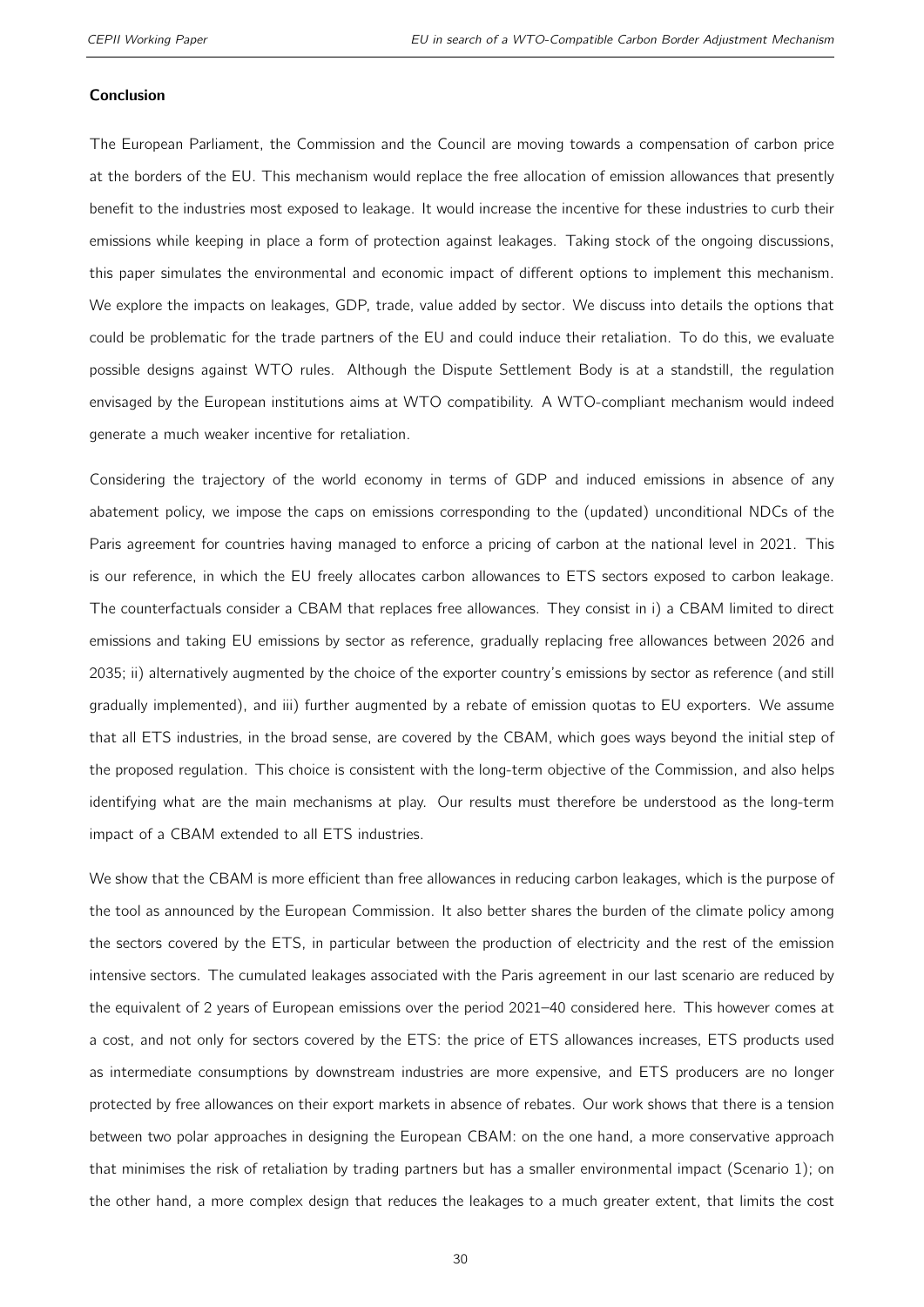for EU exporters of ETS products, but discriminates more between trading partners (Scenario 3). In between, a third solution is possible, without any rebate to ETS sectors, that has a cost similar to the most complex design, but shares the burden differently across sectors and trading partners.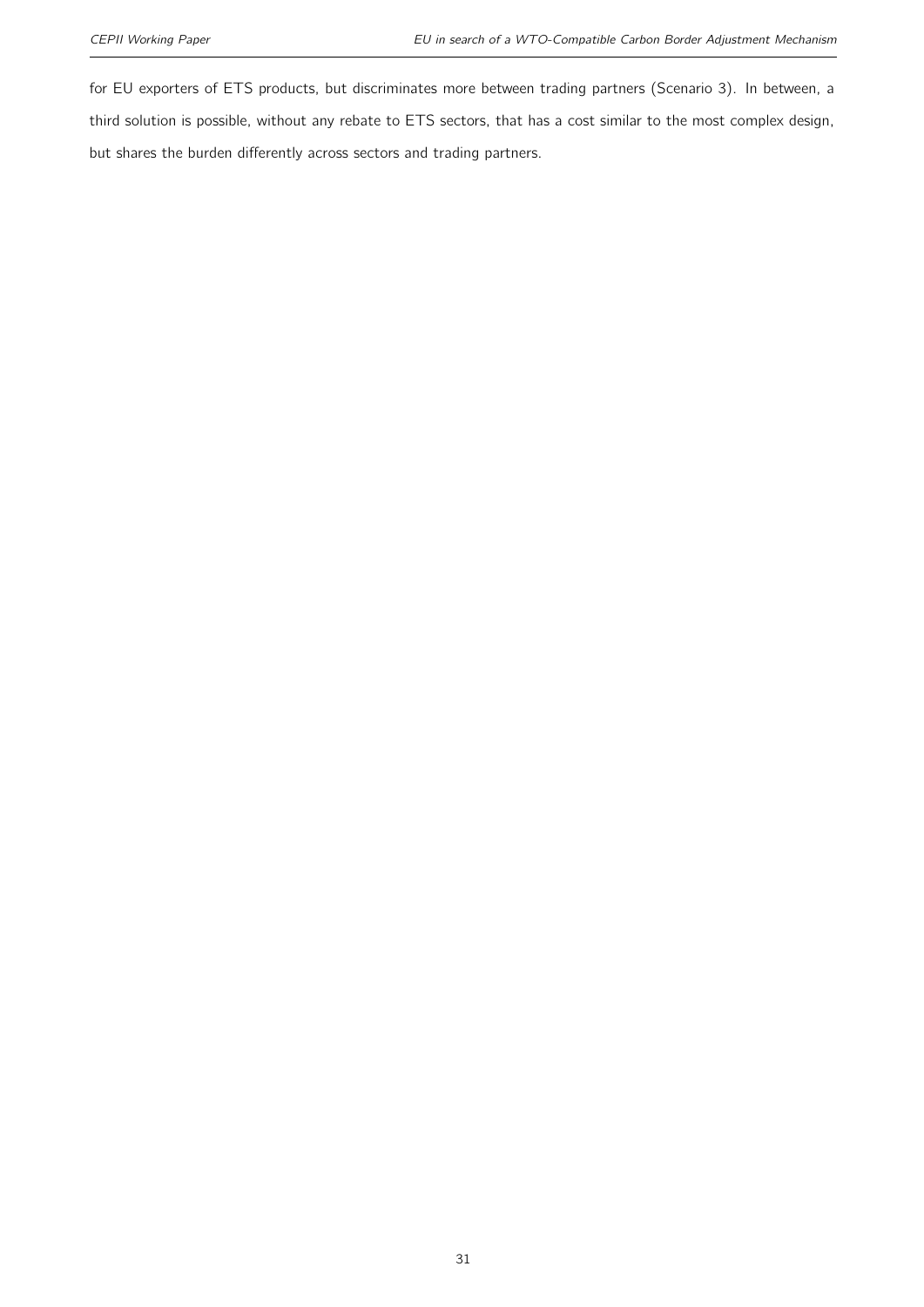#### Bibliography

- <span id="page-31-6"></span>Antimiani, A., Costantini, V., Martini, C., Salvatici, L. & Tommasino, M. C. (2013), 'Assessing alternative solutions to carbon leakage', Energy Economics 36, 299-311.
- <span id="page-31-14"></span>Auffhammer, M. (2018), 'Quantifying economic damages from climate change', Journal of Economic Perspectives 32(4), 33–52.
- <span id="page-31-4"></span>Babiker, M. H. & Rutherford, T. F. (2005), 'The economic effects of border measures in subglobal climate agreements', The Energy Journal  $26(4)$ .
- <span id="page-31-15"></span>Balistreri, E. J., Kaffine, D. T. & Yonezawa, H. (2019), 'Optimal environmental border adjustments under the general agreement on tariffs and trade', Environmental and Resource Economics 74(3), 1037-1075.
- <span id="page-31-10"></span><span id="page-31-5"></span>Bellora, C. & Fouré, J. (2019), Trade, global value chains and the Paris Agreement. mimeo.
- Böhringer, C., Bye, B., Fæhn, T. & Rosendahl, K. E. (2012), 'Alternative designs for tariffs on embodied carbon: A global cost-effectiveness analysis', Energy Economics 34, S143–S153.
- <span id="page-31-0"></span>Böhringer, C., Carbone, J. C. & Rutherford, T. F. (2012), 'Unilateral climate policy design: Efficiency and equity implications of alternative instruments to reduce carbon leakage', Energy Economics 34, S208-S217.
- <span id="page-31-7"></span>Böhringer, C., Carbone, J. C. & Rutherford, T. F. (2018), 'Embodied carbon tariffs', The Scandinavian Journal of Economics 120(1), 183–210.
- <span id="page-31-2"></span>Böhringer, C., Fischer, C., Rosendahl, K. E. & Rutherford, T. F. (2022), 'Potential impacts and challenges of border carbon adjustments', Nature Climate Change pp. 1–8.
- <span id="page-31-8"></span>Böhringer, C., Garcia-Muros, X., Cazcarro, I. & Arto, I. (2017), 'The efficiency cost of protective measures in climate policy', Energy Policy 104, 446-454.
- <span id="page-31-9"></span>Böhringer, C., Schneider, J. & Asane-Otoo, E. (2021), 'Trade in carbon and carbon tariffs', Environmental and Resource Economics .
- <span id="page-31-12"></span>Bouet, A., Decreux, Y., Fontagné, L., Jean, S. & Laborde, D. (2008), 'Assessing applied protection across the World', Review of International Economics 16(5), 850-863.
- <span id="page-31-13"></span>Branger, F. & Quirion, P. (2014), 'Would border carbon adjustments prevent carbon leakage and heavy industry competitiveness losses? insights from a meta-analysis of recent economic studies', Ecological Economics 99, 29– 39.
- <span id="page-31-3"></span>Elliott, J., Foster, I., Kortum, S., Munson, T., Perez Cervantes, F. & Weisbach, D. (2010), 'Trade and carbon taxes', American Economic Review  $100(2)$ , 465-69.
- <span id="page-31-1"></span>Felder, S. & Rutherford, T. (1993), 'Unilateral  $CO<sub>2</sub>$  reductions and carbon leakage: the consequences of international trade in oil and basic materials', Journal of Environmental Economics and Management.
- <span id="page-31-11"></span>Fontagné, L., Fouré, J. & Ramos, M. P. (2013), MIRAGE-e: A general equilibrium long-term path of the world economy, Working Paper 2013-39, CEPII.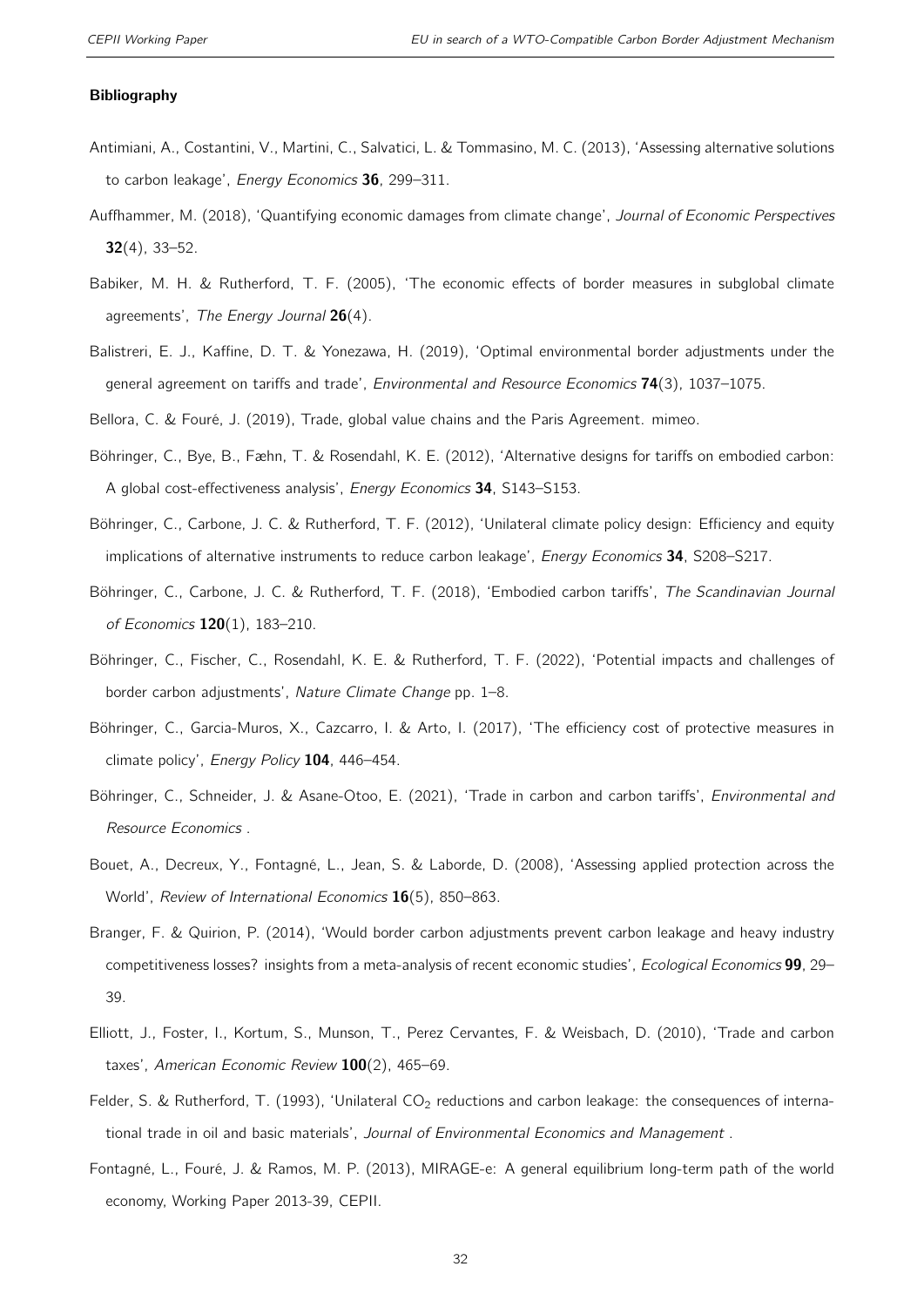- <span id="page-32-10"></span>Fontagné, L., Guimbard, H. & Orefice, G. (2022), 'Tariff-based product-level trade elasticities', Journal of International Economics 137, 103593.
- <span id="page-32-14"></span>Fontagné, L., Mitaritonna, C. & Signoret, J. E. (2016), Estimated tariff equivalents of services NTMs, Working Paper 2016-20, CEPII.
- <span id="page-32-3"></span>Fontagné, L., Perego, E. & Santoni, G. (2021), Mage 3.1: Long-term macroeconomic projections of the world economy, Technical report.
- <span id="page-32-2"></span>Fouré, J., Bénassy-Quéré, A. & Fontagné, L. (2013), 'Modelling the world economy at the 2050 horizon', Economics of Transition  $21(4)$ , 617-654.
- <span id="page-32-6"></span>Fouré, J., Guimbard, H. & Monjon, S. (2016), 'Border carbon adjustment and trade retaliation: What would be the cost for the European Union?', Energy Economics 54, 349-362.
- <span id="page-32-15"></span>Garicano, L. (2021), Towards a feasible carbon border adjustment mechanism: Explanation and analysis of the European Parliament's proposal. Mimeo, European Parliament.
- <span id="page-32-0"></span>Gollier, C. & Tirole, J. (2015), 'Negotiating effective institutions against climate change', Economics of Energy & Environmental Policy 4(2).
- <span id="page-32-12"></span>Guimbard, H., Jean, S., Mimouni, M. & Pichot, X. (2012), 'MAcMap-HS6 2007, An exhaustive and consistent measure of applied protection in 2007', International Economics 130, 99-121.
- <span id="page-32-11"></span>Hyman, R. C., Reilly, J. M., Babiker, M. H., De Masin, A. & Jacoby, H. D. (2003), 'Modeling non-CO<sub>2</sub> greenhouse gas abatement', Environmental Modeling & Assessment 8, 175-186.
- <span id="page-32-13"></span>Kee, H. L., Nicita, A. & Olarreaga, M. (2008), 'Estimating trade restrictiveness indices', The Economic Journal 119(534), 172–199.
- <span id="page-32-5"></span>Kuik, O. & Hofkes, M. (2010), 'Border adjustment for european emissions trading: Competitiveness and carbon leakage', *Energy policy* 38(4), 1741-1748.
- <span id="page-32-7"></span>Lanzi, E., Mullaly, D., Château, J. & Dellink, R. (2013), 'Addressing competitiveness and carbon leakage impacts arising from multiple carbon markets', (58).

URL: https://www.oecd-ilibrary.org/content/paper/5k40ggjj7z8v-en

- <span id="page-32-4"></span>Manders, T. & Veenendaal, P. (2008), Border tax adjustments and the EU-ETS. A quantitative assessment, CPB Document 171, Netherlands Bureau for Economic Policy Analysis.
- <span id="page-32-1"></span>Markusen, J. R. (1975), 'International externalities and optimal tax structures', Journal of international economics  $5(1)$ , 15–29.
- <span id="page-32-9"></span>McKibbin, W. J., Morris, A. C., Wilcoxen, P. J. & Liu, W. (2018), 'The role of border carbon adjustments in a U.S. carbon tax', Climate Change Economics 09(01), 1840011.
- <span id="page-32-8"></span>OECD (2012), OECD Environmental Outlook to 2050.
	- URL: https://www.oecd-ilibrary.org/content/publication/9789264122246-en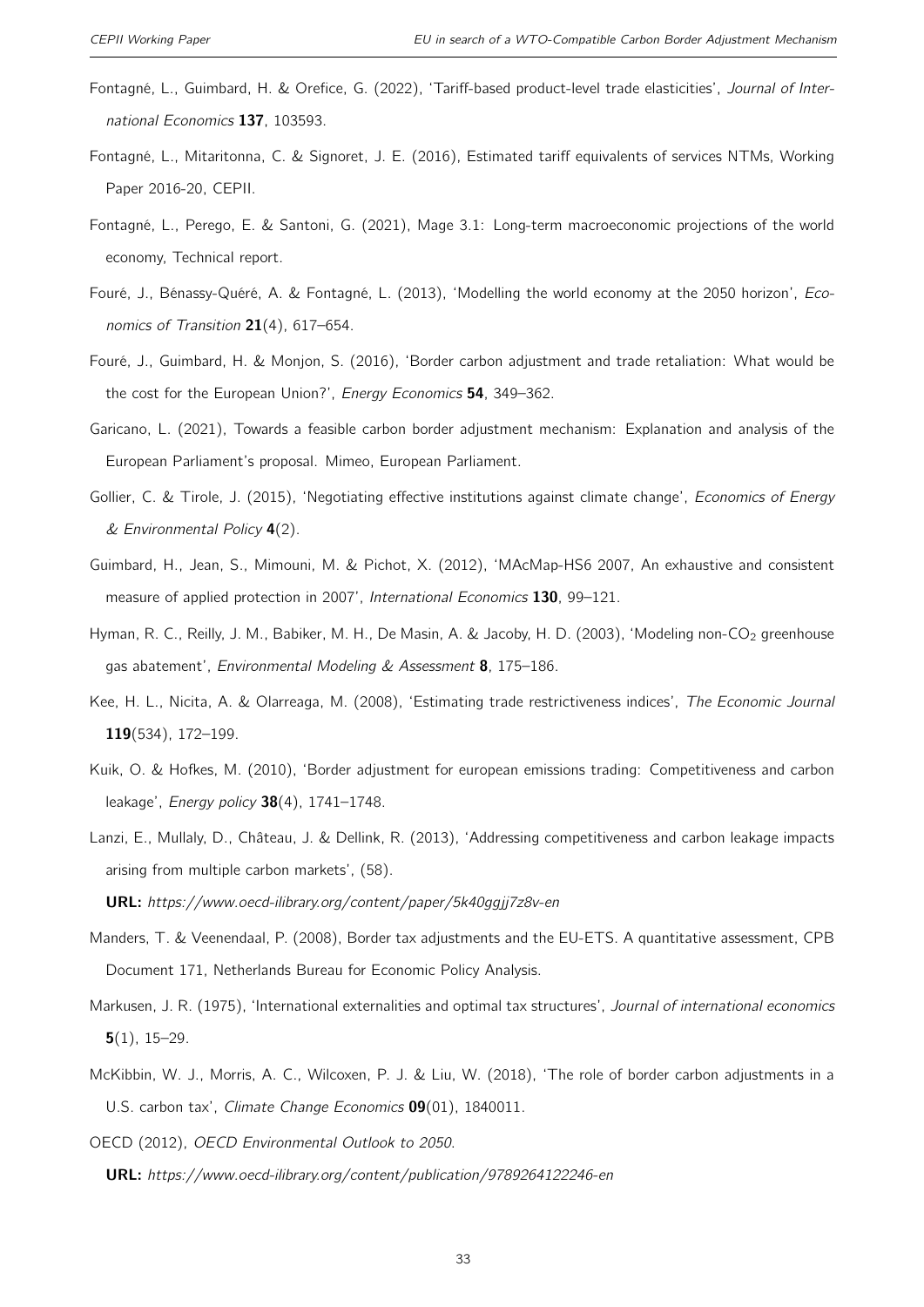- <span id="page-33-2"></span>OECD (2020), Climate policy leadership in an interconnected world – what role for carbon border adjusments?, Technical report.
- <span id="page-33-1"></span>OECD (2021), Effective Carbon Rates 2021:Pricing Carbon Emissions through Taxes and Emissions Trading, OECD, Paris.

URL: https://www.oecd-ilibrary.org/content/publication/0e8e24f5-en

- <span id="page-33-0"></span>Parry, I., Black, S. & Roaf, J. (2021), Proposal for an international carbon price floor among large emitters, Technical report, International Monetary Fund Staff Climate Note 2021/001.
- <span id="page-33-3"></span>Weitzel, M., Hübler, M. & Peterson, S. (2012), 'Fair, optimal or detrimental? Environmental vs. strategic use of border carbon adjustment', Energy Economics 34, S198–S207.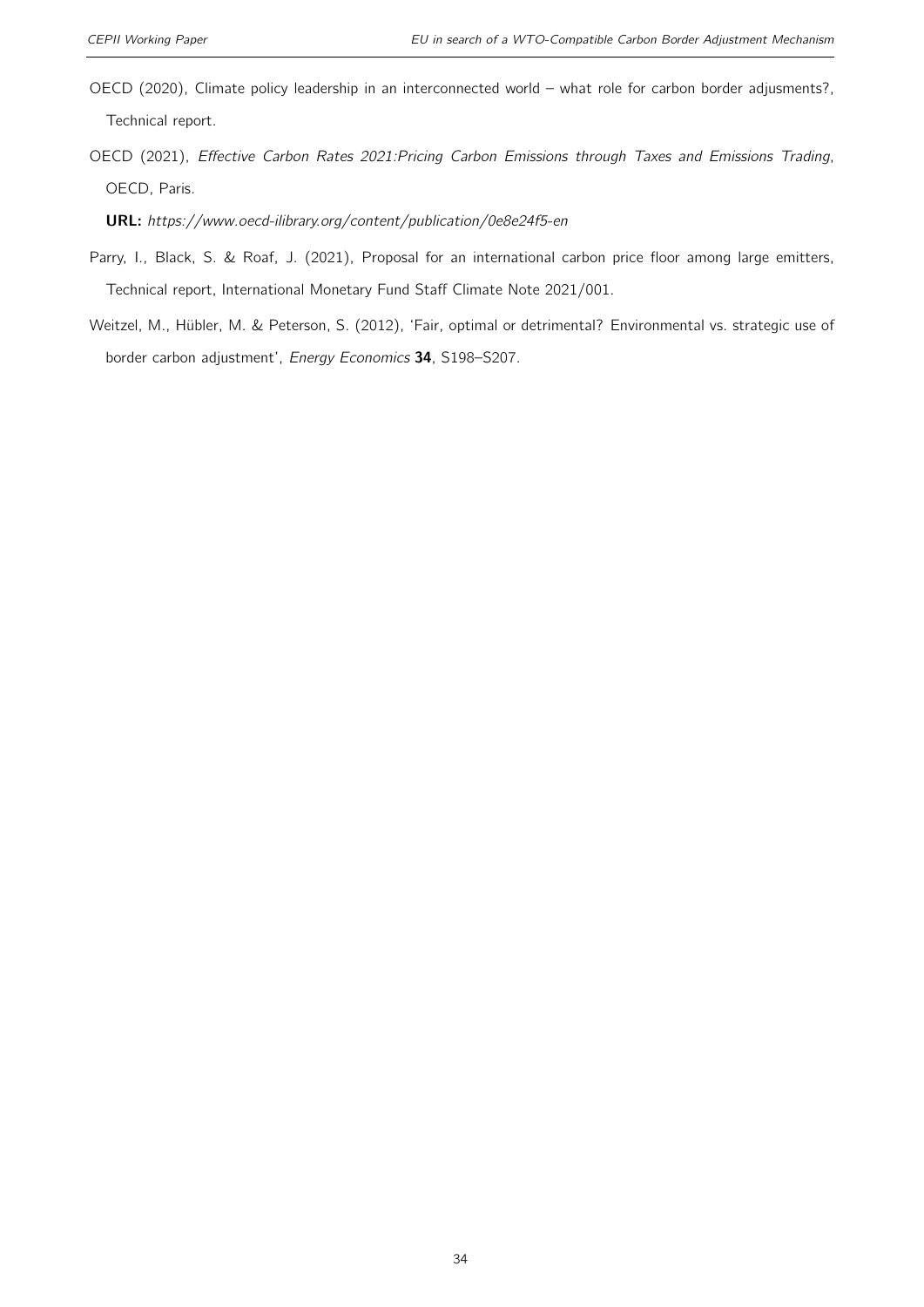#### Appendix

#### 4. Appendix

#### <span id="page-34-0"></span>A. The production function in MIRAGE-VA

Figure [D1](#page-34-1) shows the nesting of the CES and Leontief functions used to represent the production function of industrial goods that are not considered as energy intensive and of services.

<span id="page-34-1"></span>



#### B. Free allowances

In MIRAGE-e, the price of GHG emissions, without free allowance, is given by

$$
P_{g,j,r,t}^{GHG} = \tau_{m,t} \times EF_{g,j,r} \times PU_{R,t}
$$
\n(1)

with

•  $P_{g,j,r,t}^{GHG}$ : price of the emissions of gas g caused by the production of good j in region r at time t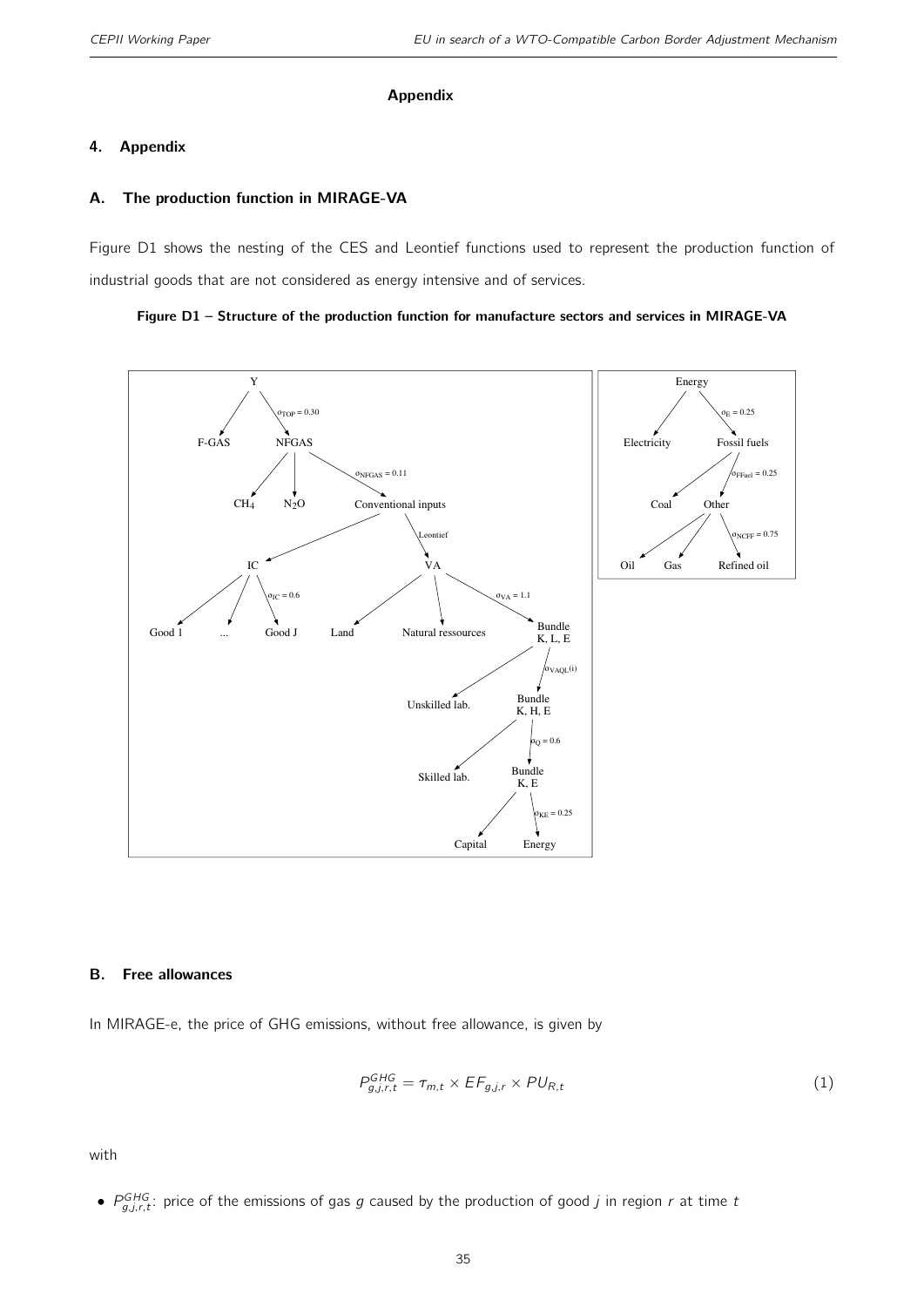- $\tau_{m,t}$ : price of an emission quota on the emission market m at time t
- $EF_{g,j,r}$ : emission factor of gas g by the production of good j in region r (in USD per ton of CO<sub>2</sub>)
- $PU_{R,t}$ : shadow price of utility in the reference region R at time t

Based on this formulation, we add free allowances as follows.

$$
P_{g,j,r,t}^{GHG} = (\tau_{m,t} - \tau_{m,j,t}^{FA}) \times EF_{g,j,r} \times PU_{R,t}
$$
\n
$$
(2)
$$

with

 $\bullet$   $\tau_{m,j,t}^{FA}$ : reduction in the price of the emissions of sector j in market m due to free allowances

How to define  $\tau_{m,j,t}^{\textit{FA}}$ ?

 $∀j ≠ Elec,$ 

$$
\tau_{m,j,t}^{FA} = \frac{\beta_{m,t-1}^{FA}(\sum_{g,i,r \in m} E m G H G_{m,t-1} \times \tau_{m,t-1})}{\sum_{g,i,r \in m, i \neq Elec} E m G H G_{g,i,r,t-1}}
$$
(3)

with

- EmGHG<sub>m,t−1</sub>: total emissions covered by marketm at time  $t 1$  (in tons of CO<sub>2</sub>eq)
- $\beta_{m,t-1}^{FA}$ : share of free allowances in market m at time  $t-1$

With the proposed formulation,  $\tau_{m,j,t}^{FA}$  is an exogenous parameter, its value is fixed at the beginning of the each period during the simulation.

The policy scenario is then determined by the exogenous value of parameter  $\beta^{FA}_{m,t}$ : 43% btw 2013 and 2020, 0 after 2036 in the CBAM, for instance.

#### C. The regional and sectoral aggregation

Tables [D1](#page-36-0) and [D2](#page-36-1) respectively report the aggregation retained to move from the 147 regions and 65 sectors of the GTAP 10.1 MRIO database to the 27 regions and 23 sectors of our simulations.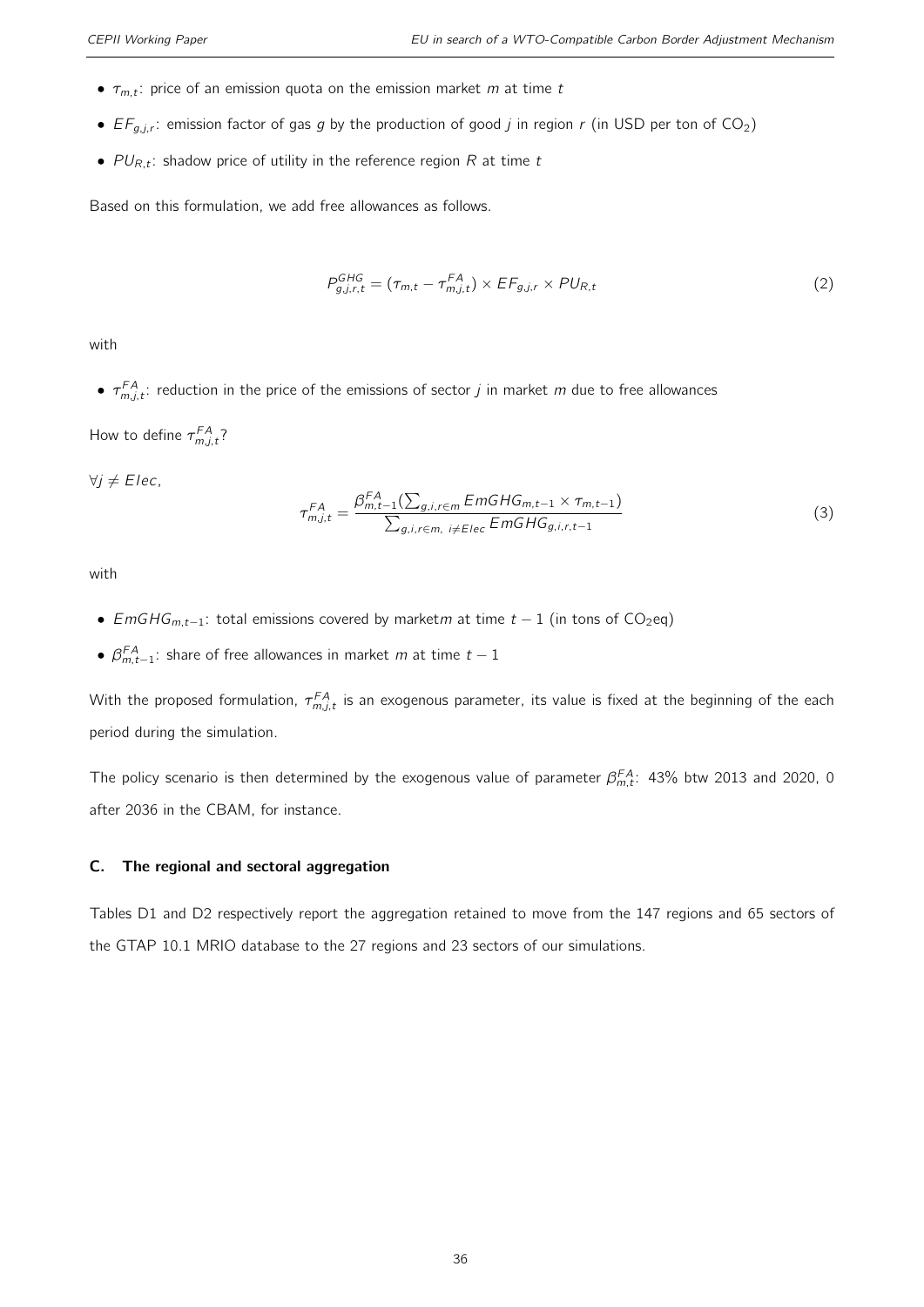#### Table D1 – Regional aggregation

<span id="page-36-0"></span>

| <b>MIRAGE</b>                          | Aggreg. code | GTAP region                                       |
|----------------------------------------|--------------|---------------------------------------------------|
| Argentina                              | Argentina    | ARG                                               |
| Asia (NDC BAU)                         | AsiaBAUA     | BGD, IDN, LKA, MNG, THA, VNM                      |
| Asia (NDC Intensity)                   | AsiaInt      | MYS, SGP                                          |
| Australia                              | Australia    | <b>AUS</b>                                        |
| Canada                                 | Canada       | CAN                                               |
| Chile                                  | Chile        | <b>CHL</b>                                        |
| China                                  | China        | <b>CHN</b>                                        |
| Clombia and Mexico (NDC BAU)           | ColMex BAU   | COL, MEX                                          |
| EFTA and UK (NDC Absolute)             | EFTA UK      | CHE, GBR, NOR, XEF                                |
| European Union 27                      | <b>EU27</b>  | AUT, BEL, BGR, CYP, CZE, DEU, DNK, ESP, EST,      |
|                                        |              | FIN, FRA, GRC, HRV, HUN, IRL, ITA, LTU, LUX, LVA, |
|                                        |              | MLT, NLD, POL, PRT, ROU, SVK, SVN, SWE            |
| India                                  | India        | <b>IND</b>                                        |
| Japan (NDC Absolute)                   | Japan        | <b>JPN</b>                                        |
| Kazakhstan and Ukraina (NDC Absolute)  | KazUkr Abs   | KAZ, UKR                                          |
| Latin America (NDC Absolute)           | LACAbs       | BRA, CRI, GTM                                     |
| Latin America (NDC BAU)                | LACBAUA      | ECU, JAM, PER, PRY                                |
| Middle East and North Africa (NDC BAU) | MENABAUA     | GEO, IRN, JOR, KGZ, MAR, ARE, KWT, LBN, OMN,      |
|                                        |              | QAT                                               |
| NewZealand (NDC Absolute)              | NewZealand   | <b>NZL</b>                                        |
| Others (NDC Absolute)                  | OthAbs       | AZE, ISR, TUN                                     |
| Rest of America                        | OthAm        | BOL, DOM, HND, NIC, PAN, PRI, SLV, TTO, URY,      |
|                                        |              | VEN, XCA, XCB, XNA, XSM                           |
| Rest of Asia and Oceania               | OthAsiaOce   | BRN, HKG, KHM, LAO, NPL, PAK, PHL, TWN, XEA,      |
|                                        |              | XOC, XSA, XSE, XTW                                |
| Rest of Europe                         | OthEur       | ALB, XER, SRB                                     |
| Rest of Europe (NDC Absolute)          | OthEurAbs    | RUS, BLR, XEE                                     |
| Rest of MENA                           | OthMENA      | ARM, BHR, EGY, IRQ, PSE, SAU, SYR, TJK, TUR,      |
|                                        |              | XNF, XSU, XWS                                     |
| Rest of SubSaharan Africa              | OthSSA       | BWA, CIV, MDG, MOZ, SDN, TZA, XAC, XCF, XEC,      |
|                                        |              | XSC, XWF, ZAF, ZMB, ZWE, GHA                      |
| South Korea                            | Korea        | <b>KOR</b>                                        |
| SubSaharan Africa (NDC BAU)            | SSABAUA      | CMR, ETH, GIN, KEN, MUS, MWI, RWA, TGO, BEN,      |
|                                        |              | BFA, NAM, NGA, SEN, UGA                           |
| United States                          | <b>USA</b>   | <b>USA</b>                                        |

Notes: The Aggregation code column reports the short names used during the simulations. These names may be used in some figures and tables of the<br>paper.

#### Table D2 – Sectoral aggregation

<span id="page-36-1"></span>

| MIRAGE                              | Aggreg. code    | GTAP sector                            |
|-------------------------------------|-----------------|----------------------------------------|
| Air transp.                         | AirTransp       | atp                                    |
| Beverages and tobacco               | <b>BevTob</b>   | b t                                    |
| Cattle and other animal productions | AnimProd        | ctl, oap, rmk, wol, fsh, cmt, omt, mil |
| Chemistry                           | Chemistry       | chm, bph                               |
| Coal                                | Coal            | coa                                    |
| Crops                               | Crops           | pdr, wht, gro, v f, osd, c b, pfb, ocr |
| Electricity (incl. distribution)    | Electric        | ely                                    |
| Electronics                         | Vehicles        | mvh, otn                               |
| Forestry                            | Forestry        | frs                                    |
| Gas                                 | Gas             | gas, gdt                               |
| Metal products                      | Metals          | i s, nfm, fmp                          |
| Oil                                 | Oil             | oil                                    |
| Oth. transp.                        | OthTransp       | otp, whs                               |
| Other food products                 | OthFood         | vol, pcr, sgr, ofd                     |
| Other manuf. $-$ energy intensive   | OthEl           | ppp, nmm                               |
| Other manufactured products         | OthManuf        | lum, rpp, ome, omf                     |
| Other primary products              | OthPrimary      | oxt                                    |
| Other services                      | OthServ         | wtr, cns, afs, ros, osg, edu, hht, dwe |
| Refined oil                         | RefinedOil      | p c                                    |
| Services to businesses              | <b>BusiServ</b> | trd, cmn, ofi, ins, rsa, obs           |
| Textile                             | Textile         | tex, wap, lea                          |
| Vehicles                            | Electronic      | ele, eeq                               |
| Water transp.                       | SeaTransp       | wtp                                    |

Notes: The *Aggregation code* column reports the short names used during the simulations. These names may be used in some figures and tables of<br>the paper. In the simulations, the ETS covers the sectors marked in bold. Taki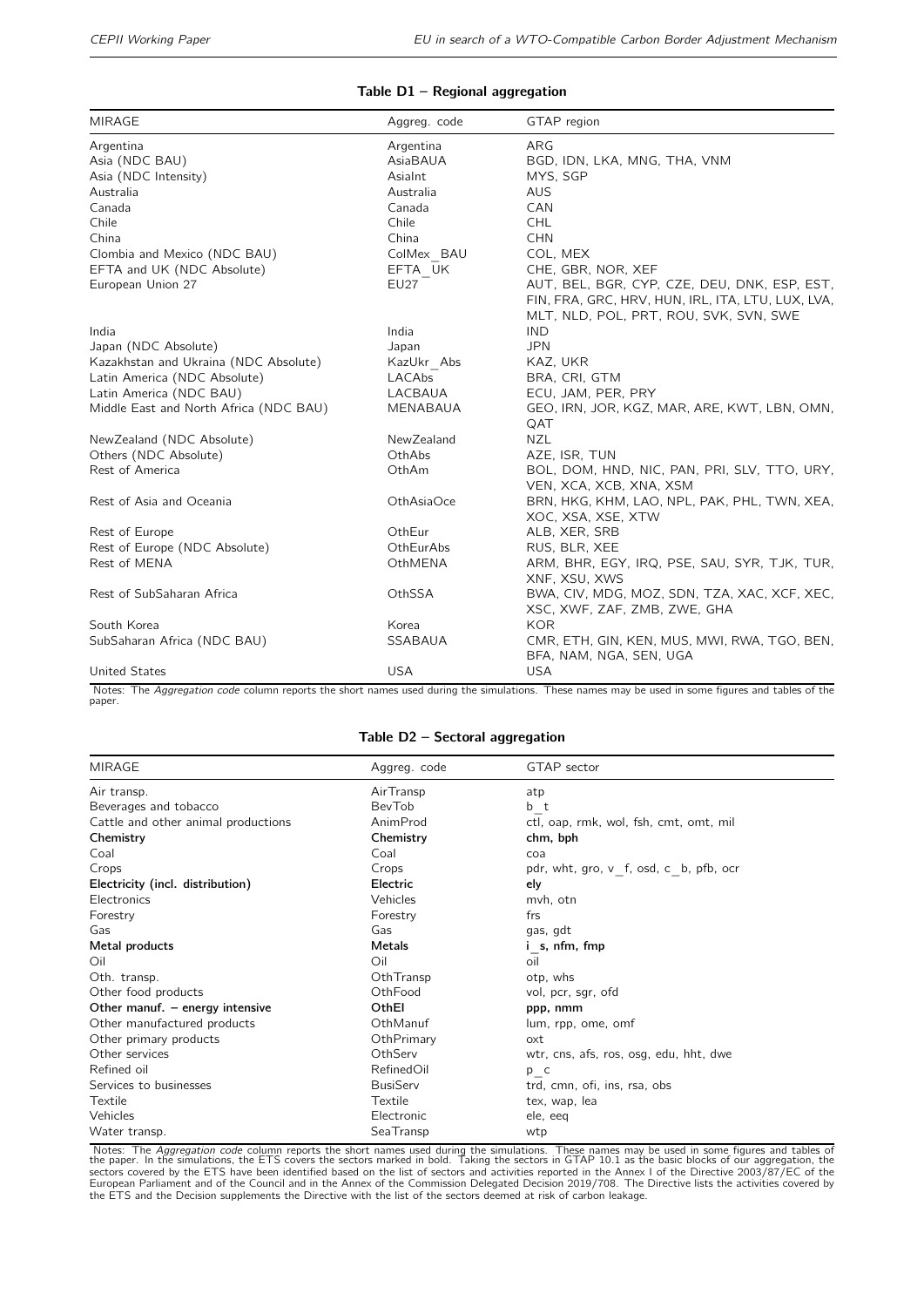#### D. Additional results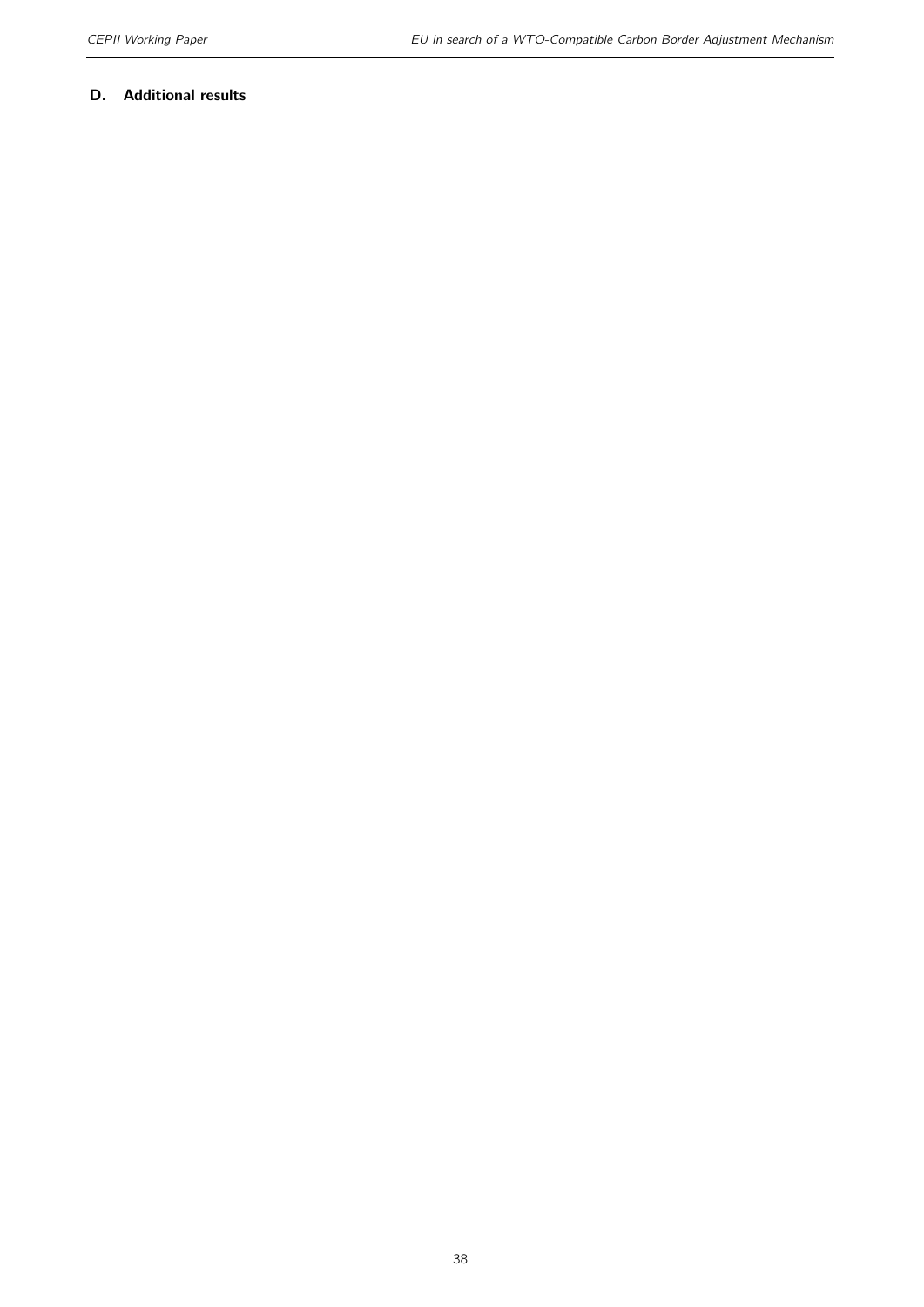#### D.1. Sectoral impacts on trade and production costs

|                                     | Prod. price | Imports   |         | Exports   |         |
|-------------------------------------|-------------|-----------|---------|-----------|---------|
|                                     | $(\% )$     | (USD bn.) | $(\% )$ | (USD bn.) | $(\% )$ |
| Sectors covered by the CBAM         |             |           |         |           |         |
| Chemistry                           | 3.4         | $-57.9$   | $-6.2$  | $-251.5$  | $-28.4$ |
| Electricity (incl. distribution)    | 1.0         | $-156.5$  | $-73.3$ | 11.7      | 76.2    |
| Metal products                      | 3.0         | $-2.7$    | $-0.4$  | $-107.7$  | $-20.0$ |
| Other manuf. energy intensive       | 5.6         | $-1.6$    | $-0.8$  | $-59.7$   | $-21.3$ |
| Primary sectors                     |             |           |         |           |         |
| Cattle and other animal productions | $-1.0$      | $-0.7$    | $-0.5$  | 4.8       | 2.5     |
| Crops                               | $-1.1$      | $-0.9$    | $-0.7$  | 2.9       | 2.2     |
| Forestry                            | $-1.5$      | $-0.2$    | $-2.8$  | 0.3       | 2.6     |
| Other primary products              | $-0.4$      | $-5.1$    | $-8.6$  | 4.4       | 3.3     |
| Secondary sectors                   |             |           |         |           |         |
| Electronics                         | 0.2         | $-13.1$   | $-1.4$  | $-22.4$   | $-1.7$  |
| Other food products                 | $-0.7$      | $-3.8$    | $-1.4$  | 3.1       | 1.2     |
| Other manufactured products         | 0.1         | $-16.2$   | $-1.6$  | $-27.0$   | $-1.8$  |
| Refined oil                         | $-0.5$      | $-5.0$    | $-1.9$  | $-1.6$    | $-1.9$  |
| Textile                             | $-0.0$      | $-6.7$    | $-1.3$  | $-4.9$    | $-1.1$  |
| Vehicles                            | 0.1         | $-13.0$   | $-1.1$  | $-7.2$    | $-1.2$  |
| Tertiary sectors                    |             |           |         |           |         |
| Air transp.                         | $-0.5$      | $-1.5$    | $-1.6$  | 1.6       | 1.2     |
| <b>Business services</b>            | $-1.2$      | $-27.4$   | $-2.6$  | 38.0      | 3.0     |
| Oth. transp.                        | $-1.1$      | $-4.4$    | $-2.7$  | 5.7       | 3.0     |
| Other services                      | $-1.1$      | $-6.3$    | $-2.4$  | 11.5      | 2.8     |
| Water transp.                       | $-0.7$      | $-0.6$    | $-0.9$  | 1.0       | 1.3     |

#### Table D3 – Impact of the CBAM on European sectors – Scenario 1

Notes: Except for production prices, changes are in volume (price effects excluded), with respect to the reference scenario, in 2040. Sectors appear are<br>ranked by decreasing relative change in their sectoral value added. T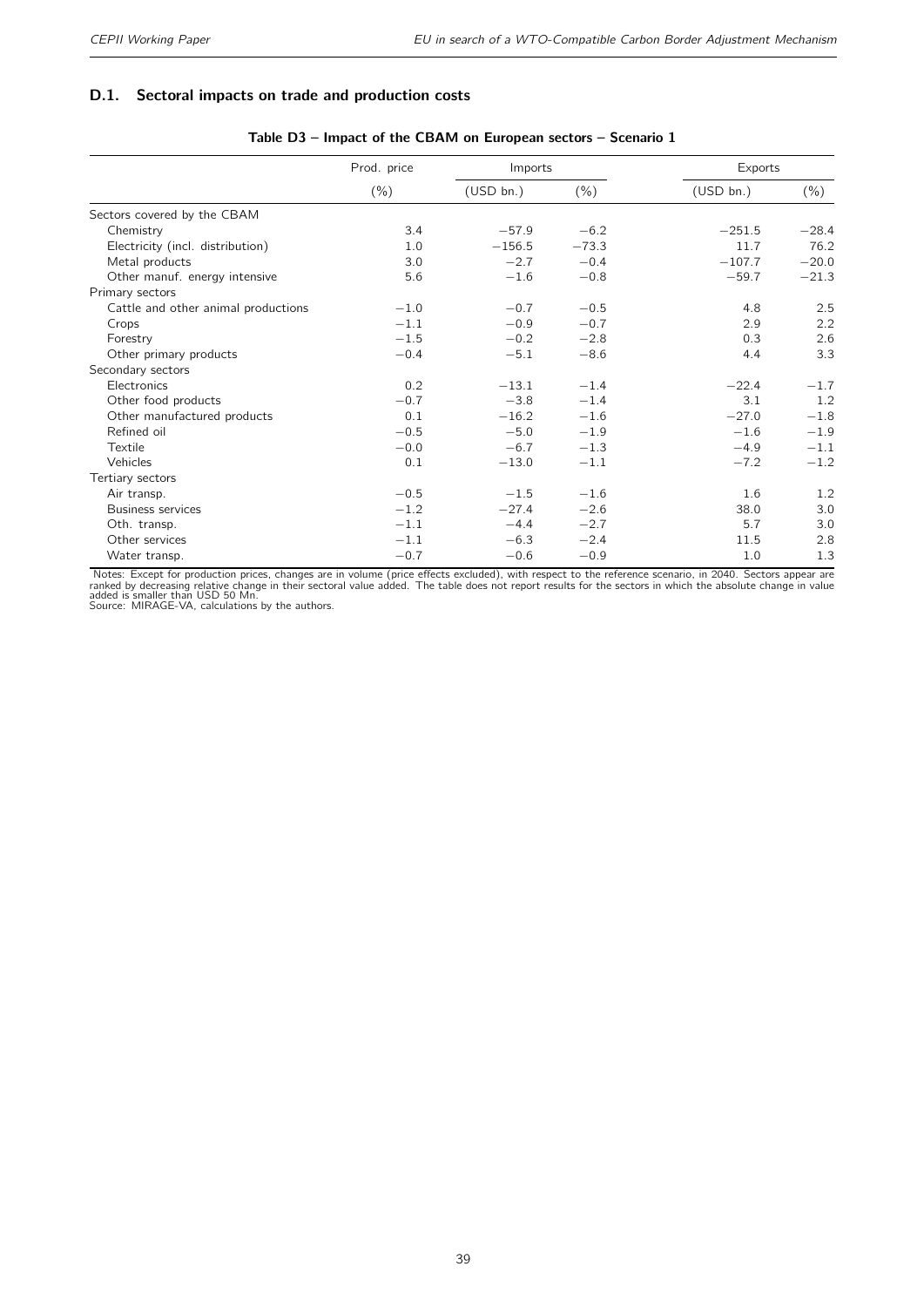|                                     | Prod. price |           | Imports |           | Exports       |
|-------------------------------------|-------------|-----------|---------|-----------|---------------|
|                                     | $(\% )$     | (USD bn.) | $(\% )$ | (USD bn.) | $(\% )$       |
| Sectors covered by the CBAM         |             |           |         |           |               |
| Chemistry                           | 5.7         | $-100.2$  | $-10.7$ | $-138.9$  | $-15.7$       |
| Electricity (incl. distribution)    | 4.0         | $-146.8$  | $-68.8$ | 9.4       | 61.0          |
| Metal products                      | 4.2         | $-55.0$   | $-9.1$  | $-59.3$   | $-11.0$       |
| Other manuf. energy intensive       | 6.8         | $-12.6$   | $-6.2$  | $-34.2$   | $-12.2$       |
| Primary sectors                     |             |           |         |           |               |
| Cattle and other animal productions | $-0.7$      | $-0.3$    | $-0.3$  | 3.9       | 2.0           |
| Crops                               | $-0.8$      | $-0.5$    | $-0.4$  | 2.0       | 1.5           |
| Forestry                            | $-1.4$      | $-0.2$    | $-3.1$  | 0.3       | 2.2           |
| Secondary sectors                   |             |           |         |           |               |
| Beverages and tobacco               | $-0.0$      | $-0.5$    | $-0.7$  | $-0.3$    | $-0.3$        |
| Electronics                         | 0.8         | $-23.8$   | $-2.6$  | $-124.7$  | $-9.5$        |
| Other food prodducts                | $-0.3$      | $-1.8$    | $-0.7$  | 0.8       | 0.3           |
| Other manufactured products         | 0.9         | $-13.5$   | $-1.3$  | $-95.9$   | $-6.4$        |
| Textile                             | 0.8         | $-8.0$    | $-1.5$  | $-35.5$   | $-8.2$        |
| Vehicles                            | 0.5         | $-17.9$   | $-1.6$  | $-42.8$   | $-7.3$        |
| Tertiary sectors                    |             |           |         |           |               |
| Air transp.                         | $-0.6$      | $-1.1$    | $-1.2$  | 1.9       | 1.4           |
| <b>Business services</b>            | $-0.9$      | $-21.3$   | $-2.0$  | 27.9      | 2.2           |
| Oth. transp.                        | $-1.0$      | $-3.3$    | $-2.0$  | 5.2       | 2.7           |
| Other services                      | $-0.7$      | $-4.2$    | $-1.6$  | 6.5       | 1.6           |
| Water transp.                       | $-0.7$      | $-0.4$    | $-0.7$  | 0.9       | $1.2^{\circ}$ |

#### Table D4 – Impact of the CBAM on European sectors – Scenario 3

Notes: Except for production prices, changes are in volume (price effects excluded), with respect to the reference scenario, in 2040. Sectors appear are<br>ranked by decreasing relative change in their sectoral value added. T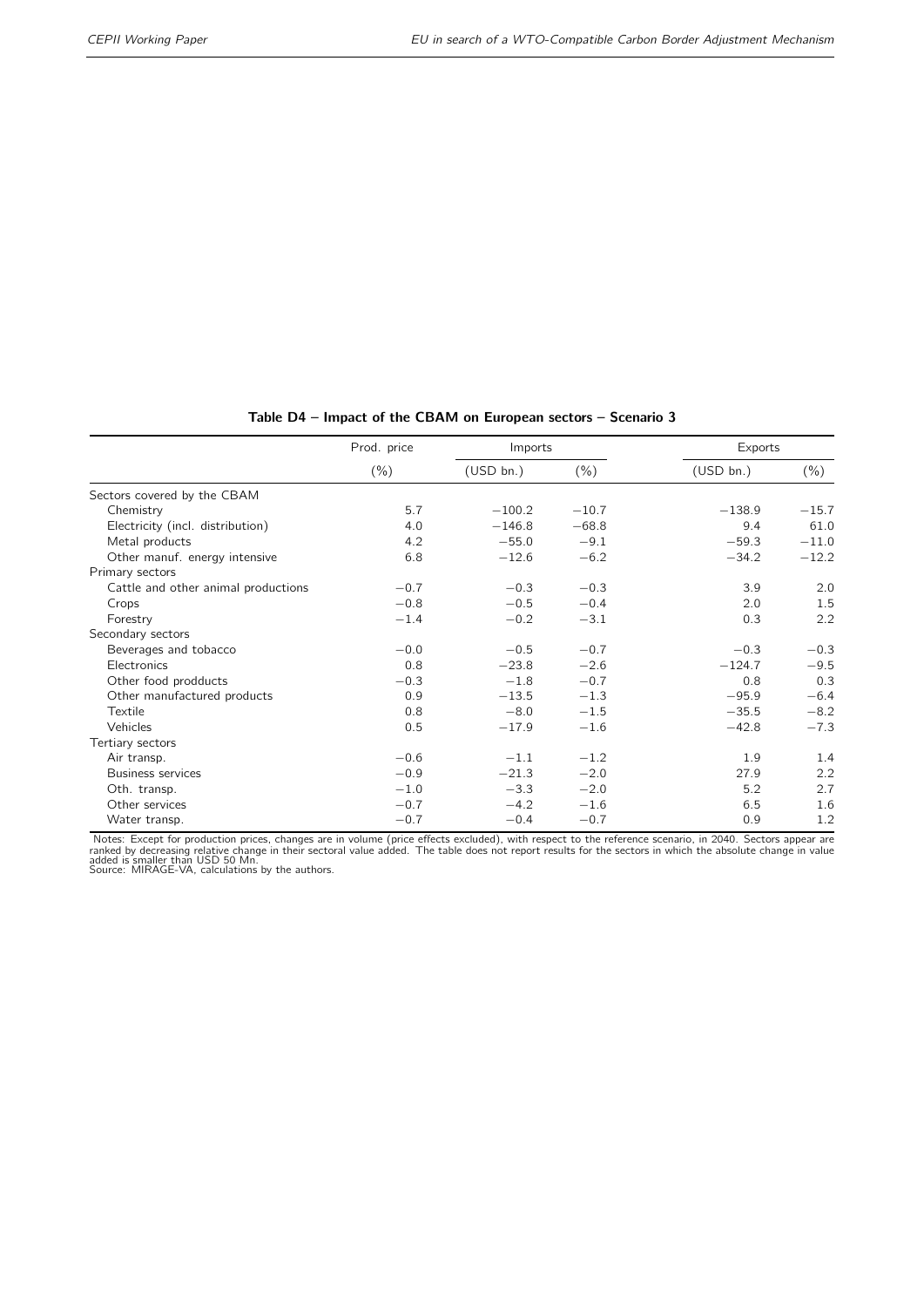#### D.2. Bilateral trade



#### Figure D2 – Impact of the CBAM on EU27 bilateral trade (Scenario 2 vs Scenario 1, in 2040)

Source: simulations with MIRAGE-VA. Values are in constant USD of 2014. Trade is reported in volume, i.e. excluding price effects. Absolute and relative variations are expressed with respect to the Scenario 1.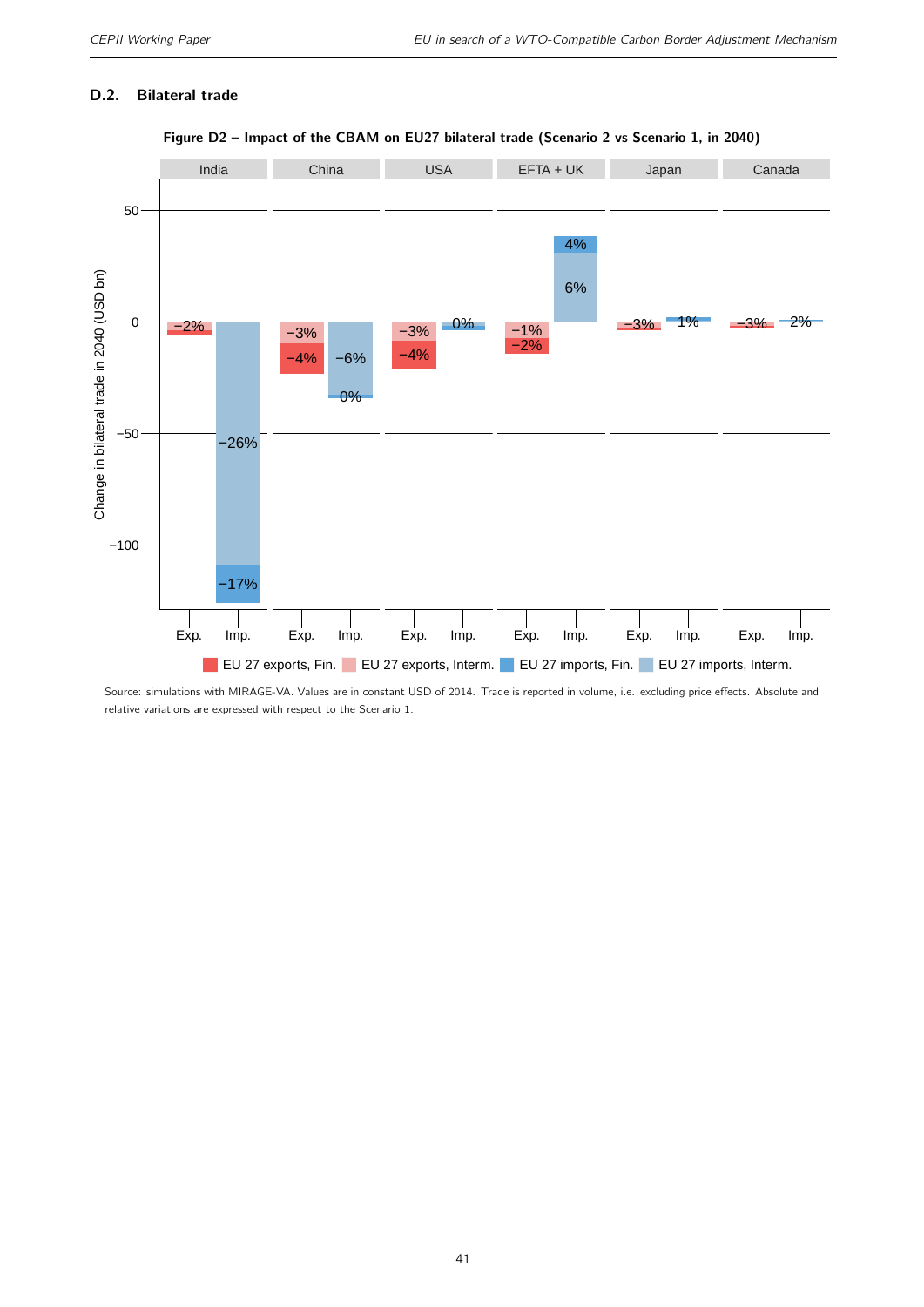#### D.3. Sectoral impacts on third countries

|                                     | Value added |         | Imports   |         | Exports   |         |
|-------------------------------------|-------------|---------|-----------|---------|-----------|---------|
|                                     | (USD bn.)   | $(\% )$ | (USD bn.) | $(\% )$ | (USD bn.) | $(\% )$ |
| Sectors covered by the CBAM         |             |         |           |         |           |         |
| Metal products                      | 0.4         | 0.0     | $-4.4$    | $-1.7$  | $-11.1$   | $-1.7$  |
| Chemistry                           | $-0.4$      | $-0.1$  | $-0.0$    | $-0.0$  | $-8.1$    | $-1.6$  |
| Primary sectors                     |             |         |           |         |           |         |
| Coal                                | $-0.2$      | $-0.2$  | 1.4       | 1.3     | $-0.0$    | $-1.2$  |
| Cattle and other animal productions | $-0.4$      | $-0.1$  | 1.6       | 1.1     | $-0.1$    | $-0.9$  |
| Crops                               | $-0.7$      | $-0.1$  | 1.9       | 0.3     | $-0.0$    | $-0.4$  |
| Secondary sectors                   |             |         |           |         |           |         |
| Electronics                         | 3.1         | 0.6     | $-13.3$   | $-3.0$  | 3.8       | 1.4     |
| Other manufactured products         | 2.8         | 0.3     | $-7.1$    | $-1.1$  | 12.2      | 1.0     |
| Textile                             | 0.8         | 0.2     | $-1.2$    | $-0.9$  | 3.1       | 0.5     |
| Tertiary sectors                    |             |         |           |         |           |         |
| Air transp.                         | $-0.2$      | $-0.3$  | 0.3       | 0.8     | $-0.2$    | $-1.0$  |
| Water transp.                       | $-0.3$      | $-0.3$  | 0.0       | 0.7     | $-0.1$    | $-1.2$  |
| Services to businesses              | $-2.1$      | $-0.0$  | 5.5       | 1.1     | $-2.2$    | $-1.4$  |

#### Table D5 – Impact of the CBAM on Chinese sectors – Scenario 3

Notes: Changes are in volume (price effects excluded), with respect to the reference scenario, in 2040. Sectors appear by decreasing relative change in<br>their sectoral value added. The table does not report results for the

|  | Table D6 – Impact of the CBAM on US sectors – Scenario 3 |  |  |  |
|--|----------------------------------------------------------|--|--|--|
|--|----------------------------------------------------------|--|--|--|

|                                   | Value added |         | Imports   |         | Exports   |         |
|-----------------------------------|-------------|---------|-----------|---------|-----------|---------|
|                                   | (USD bn.)   | $(\% )$ | (USD bn.) | $(\% )$ | (USD bn.) | $(\% )$ |
| Sectors covered by the CBAM       |             |         |           |         |           |         |
| Chemistry                         | 4.6         | 1.8     | $-7.9$    | $-1.6$  | 10.4      | 2.6     |
| Metal products                    | 3.2         | 1.3     | $-2.5$    | $-1.1$  | 6.3       | 3.2     |
| Other manuf. $-$ energy intensive | 1.7         | 0.6     | $-1.6$    | $-3.3$  | 3.8       | 2.9     |
| Primary sectors                   |             |         |           |         |           |         |
| Coal                              | $-0.2$      | $-0.6$  | 0.2       | 18.0    | $-0.2$    | $-0.6$  |
| Oil                               | $-0.6$      | $-0.3$  | 0.4       | 0.4     | $-0.2$    | $-1.5$  |
| Gas                               | $-6.0$      | $-5.5$  | $-0.8$    | $-5.1$  | $-22.6$   | $-11.8$ |
| Secondary sectors                 |             |         |           |         |           |         |
| Other manufactured products       | 3.4         | 0.5     | $-5.8$    | $-0.8$  | 6.8       | 1.6     |
| Electronics                       | 2.9         | 1.4     | $-7.6$    | $-0.8$  | 9.8       | 3.0     |
| Vehicles                          | 0.5         | 0.5     | 0.0       | 0.0     | 1.3       | 1.0     |
| Textile                           | 0.2         | 0.2     | $-0.2$    | $-0.1$  | 0.3       | 0.6     |
| Tertiary sectors                  |             |         |           |         |           |         |
| Air transp.                       | $-0.3$      | $-0.3$  | 0.3       | 0.5     | $-0.3$    | $-0.5$  |
| Oth. transp.                      | $-0.4$      | $-0.1$  | 0.7       | 1.0     | $-0.7$    | $-1.0$  |
| Services to businesses            | $-1.8$      | $-0.0$  | 3.1       | 0.7     | $-3.1$    | $-1.1$  |
| Other services                    | $-6.9$      | $-0.1$  | 0.3       | 0.2     | $-2.1$    | $-0.8$  |

Notes: Changes are in volume (price effects excluded), with respect to the reference scenario, in 2040. Sectors are ranked by decreasing relative change<br>in their sectoral value added. The table does not report results for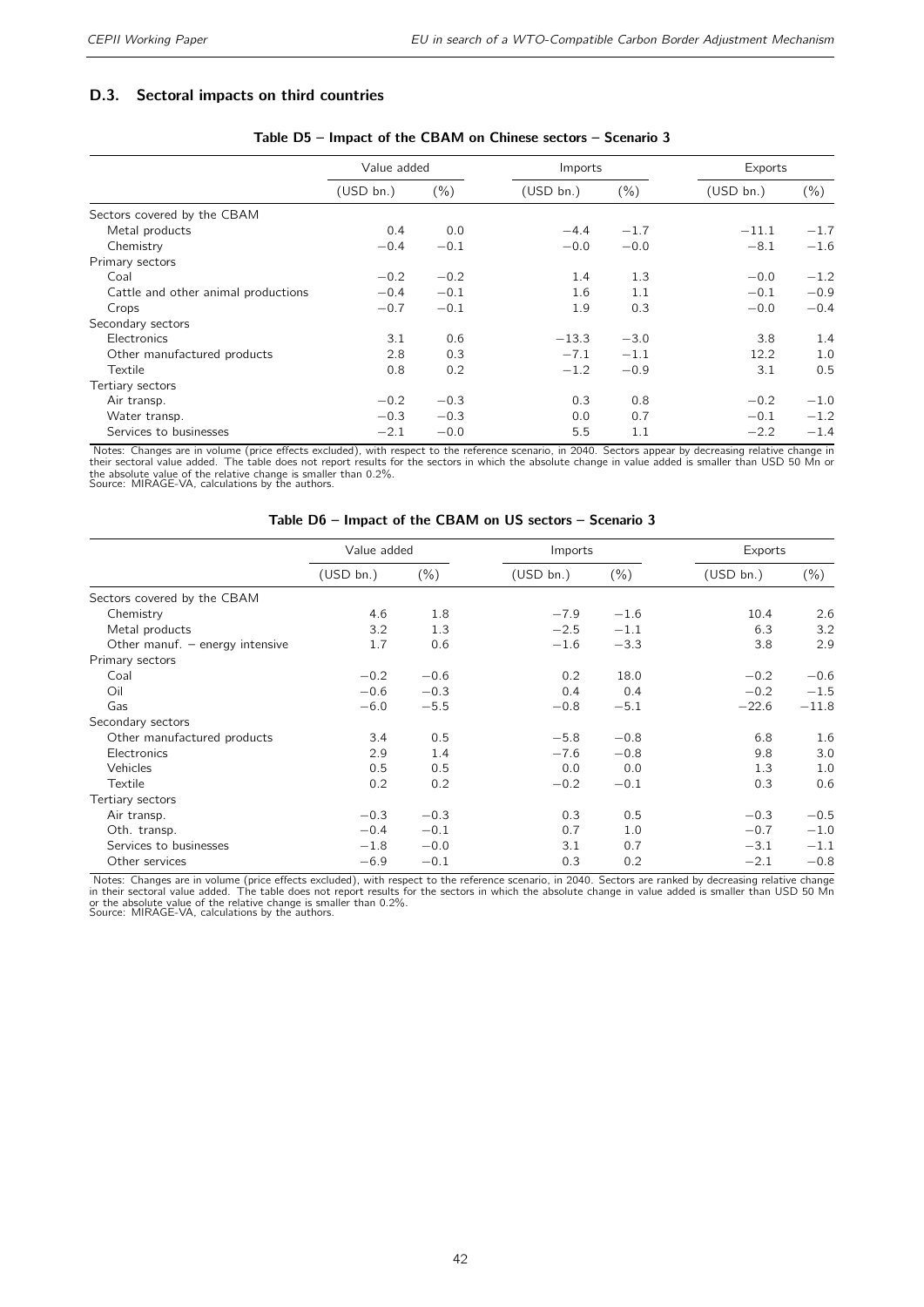#### E. European Trading Scheme



Figure D3 – Emissions of the EU 27 in MIRAGE-VA (Gt  $CO<sub>2</sub>eq$ )

Source: MIRAGE-VA, calculations by the authors. GHG emissions of the EU27, excluding international bunkers.